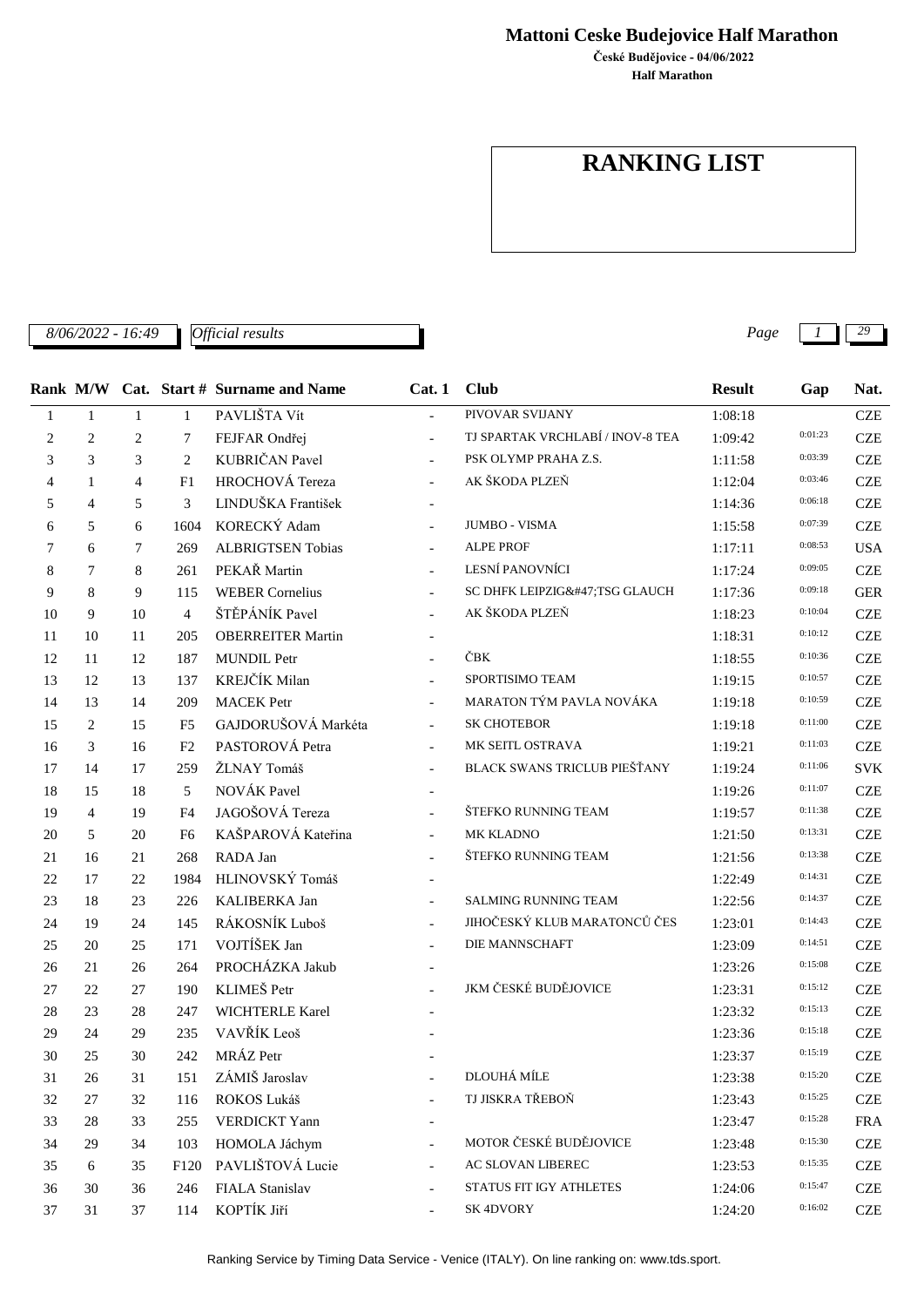*8/06/2022 - 16:49 Page 2 29*

|    |    |    |      | Rank M/W Cat. Start # Surname and Name | Cat.1                    | <b>Club</b>                | <b>Result</b> | Gap     | Nat.       |
|----|----|----|------|----------------------------------------|--------------------------|----------------------------|---------------|---------|------------|
| 38 | 32 | 38 | 129  | UHLÍŘ Radek                            |                          |                            | 1:24:45       | 0:16:27 | <b>CZE</b> |
| 39 | 33 | 39 | 207  | HRDINKA Jirka                          | $\blacksquare$           | <b>RUN4FUN</b>             | 1:24:50       | 0:16:31 | <b>CZE</b> |
| 40 | 34 | 40 | 179  | JAKUBEC Matěj                          |                          | KOMBITCH TEAM              | 1:25:01       | 0:16:42 | <b>CZE</b> |
| 41 | 35 | 41 | 155  | ÁDÁM Attila                            | $\equiv$                 | ÉLMÉNYFUTÁR GÖDÖLLŐ        | 1:25:12       | 0:16:54 | <b>HUN</b> |
| 42 | 36 | 42 | 202  | JANČÚCH Jerguš                         |                          | CYKLO JIŘIČKA              | 1:25:15       | 0:16:57 | <b>CZE</b> |
| 43 | 37 | 43 | 218  | DIVIŠ Adam                             |                          |                            | 1:25:40       | 0:17:21 | <b>CZE</b> |
| 44 | 38 | 44 | 256  | PRCHLIK Jan                            | $\blacksquare$           | <b>TEAM MEAJ</b>           | 1:25:41       | 0:17:23 | <b>CZE</b> |
| 45 | 39 | 45 | 197  | DOKULIL Zdeněk                         | $\equiv$                 | TJ LIGA STOVKAŘŮ OLOMOUC   | 1:25:55       | 0:17:37 | <b>CZE</b> |
| 46 | 40 | 46 | 130  | <b>GREGOR Jan</b>                      |                          | ČESKÉ BUDĚJOVICE           | 1:26:14       | 0:17:56 | <b>CZE</b> |
| 47 | 41 | 47 | 122  | <b>GANTNER Jan</b>                     |                          |                            | 1:26:19       | 0:18:00 | <b>CZE</b> |
| 48 | 42 | 48 | 260  | PROKOP Jan                             |                          | <b>KERTEAM</b>             | 1:26:25       | 0:18:07 | <b>CZE</b> |
| 49 | 43 | 49 | 270  | NOVÁK Václav                           | $\overline{\phantom{a}}$ | BK SLAVOJ PROTIVÍN         | 1:26:26       | 0:18:08 | <b>CZE</b> |
| 50 | 7  | 50 | F118 | ŠINDELÁŘOVÁ Veronika                   |                          | #TYMDEJVID                 | 1:26:27       | 0:18:08 | <b>CZE</b> |
| 51 | 44 | 51 | 201  | ČEMPEL David                           |                          |                            | 1:26:35       | 0:18:17 | <b>CZE</b> |
| 52 | 45 | 52 | 176  | KUBALA Lukáš                           |                          |                            | 1:26:52       | 0:18:33 | <b>CZE</b> |
| 53 | 46 | 53 | 1476 | <b>GOTTWALD Martin</b>                 |                          |                            | 1:26:54       | 0:18:35 | <b>CZE</b> |
| 54 | 47 | 54 | 118  | VONDRÁŠEK Štěpán                       |                          | SK ČTYŘI DVORY             | 1:26:59       | 0:18:40 | <b>CZE</b> |
| 55 | 48 | 55 | 123  | DOLEŽEL Lukáš                          |                          | <b>MP PRAHA</b>            | 1:27:00       | 0:18:41 | <b>CZE</b> |
| 56 | 8  | 56 | F104 | ŠINDELÁŘOVÁ Blanka                     |                          |                            | 1:27:06       | 0:18:48 | <b>CZE</b> |
| 57 | 49 | 57 | 126  | <b>HLAVSA</b> Martin                   |                          |                            | 1:27:07       | 0:18:48 | <b>CZE</b> |
| 58 | 50 | 58 | 196  | KLIMEŠ Ondřej                          |                          |                            | 1:27:08       | 0:18:49 | <b>CZE</b> |
| 59 | 51 | 59 | 206  | MÜHLBERGER Simon                       |                          | LTU WAIDHOFEN/THAYA        | 1:27:16       | 0:18:57 | <b>AUT</b> |
| 60 | 52 | 60 | 134  | <b>BLÁHA Jan</b>                       | $\overline{\phantom{a}}$ | AK KROMĚŘÍŽ                | 1:27:20       | 0:19:01 | <b>CZE</b> |
| 61 | 53 | 61 | 124  | ŠURANSKÝ Lubomír                       | $\equiv$                 | <b>MP PRAHA</b>            | 1:27:22       | 0:19:03 | <b>CZE</b> |
| 62 | 54 | 62 | 236  | <b>KOLLER Daniel</b>                   | $\equiv$                 | BĚHÁM PRO HOSPIC MOST      | 1:27:31       | 0:19:13 | <b>CZE</b> |
| 63 | 9  | 63 | F7   | ŠIMÁČKOVÁ Julia                        |                          | TJ SPARTAK VRCHLABÍ        | 1:27:35       | 0:19:16 | <b>CZE</b> |
| 64 | 55 | 64 | 208  | <b>HOLUB</b> Martin                    | $\equiv$                 | TRIATLON TEAM TÁLÍN        | 1:28:00       | 0:19:41 | <b>CZE</b> |
| 65 | 56 | 65 | 186  | <b>LAGLER</b> Christian                |                          |                            | 1:28:00       | 0:19:42 | <b>AUT</b> |
| 66 | 57 | 66 | 253  | <b>BRCHEL Jan</b>                      |                          |                            | 1:28:06       | 0:19:48 | <b>CZE</b> |
| 67 | 58 | 67 | 231  | <b>KARAS</b> Stanislav                 |                          | PŘÍBRAM                    | 1:28:17       | 0:19:58 | <b>CZE</b> |
| 68 | 10 | 68 |      | F109 BAYER Luisa                       |                          |                            | 1:28:29       | 0:20:11 | <b>GER</b> |
| 69 | 59 | 69 | 433  | <b>AUGUSTA Karel</b>                   |                          |                            | 1:28:40       | 0:20:22 | <b>CZE</b> |
| 70 | 60 | 70 | 567  | NYMBURG Christopher                    |                          |                            | 1:28:43       | 0:20:25 | <b>CZE</b> |
| 71 | 61 | 71 | 191  | PEJŠEK Marek                           |                          |                            | 1:28:47       | 0:20:28 | <b>CZE</b> |
| 72 | 11 | 72 | F119 | FILKOVÁ Nikola                         |                          | <b>STRAKONICE</b>          | 1:28:48       | 0:20:29 | <b>CZE</b> |
| 73 | 62 | 73 | 239  | <b>SADIL Radek</b>                     |                          |                            | 1:28:54       | 0:20:35 | <b>CZE</b> |
| 74 | 63 | 74 | 240  | VILÍM Miroslav                         |                          |                            | 1:28:54       | 0:20:36 | <b>CZE</b> |
| 75 | 64 | 75 | 243  | <b>DAVID</b> Tomas                     |                          | #TYMDEJVID                 | 1:29:13       | 0:20:54 | <b>CZE</b> |
| 76 | 65 | 76 | 104  | <b>SKOKAN</b> Martin                   |                          |                            | 1:29:13       | 0:20:55 | <b>CZE</b> |
| 77 | 66 | 77 | 266  | PROFANT Ondřej                         |                          |                            | 1:29:15       | 0:20:56 | <b>CZE</b> |
| 78 | 67 | 78 | 627  | MCWILLIAM Rob                          |                          | <b>SELBY STRIDERS</b>      | 1:29:19       | 0:21:00 | <b>GBR</b> |
| 79 | 68 | 79 | 217  | LUKAVEC Jakub                          |                          | T.J. SOKOL SPOŘILOV        | 1:29:22       | 0:21:04 | <b>CZE</b> |
| 80 | 69 | 80 | 258  | CAMRDA Luděk                           |                          | WWW.CAMRDA.CZ              | 1:29:27       | 0:21:08 | <b>CZE</b> |
| 81 | 70 | 81 | 622  | <b>SANITRIK Martin</b>                 |                          |                            | 1:29:29       | 0:21:11 | <b>CZE</b> |
| 82 | 71 | 82 | 1972 | HLINOVSKÝ Václav                       |                          | <b>PMDP</b>                | 1:29:30       | 0:21:12 | <b>CZE</b> |
| 83 | 72 | 83 | 224  | HRUŠKA Miroslav                        |                          | BENEŠOVSKÝ BĚŽECKÝ KLUB    | 1:29:33       | 0:21:14 | <b>CZE</b> |
| 84 | 73 | 84 | 600  | HÁJEK Lukáš                            |                          | TJ JISKRA ZRUČ NAD SÁZAVOU | 1:29:34       | 0:21:16 | <b>CZE</b> |
| 85 | 74 | 85 | 172  | <b>BUBEN Martin</b>                    |                          |                            | 1:29:34       | 0:21:16 | <b>CZE</b> |
| 86 | 75 | 86 | 1574 | PAPEŽ Filip                            |                          |                            | 1:29:35       | 0:21:16 | <b>CZE</b> |
| 87 | 76 | 87 | 241  | <b>KUCERA Vaclav</b>                   |                          | SALMING PRAHA              | 1:29:36       | 0:21:17 | <b>CZE</b> |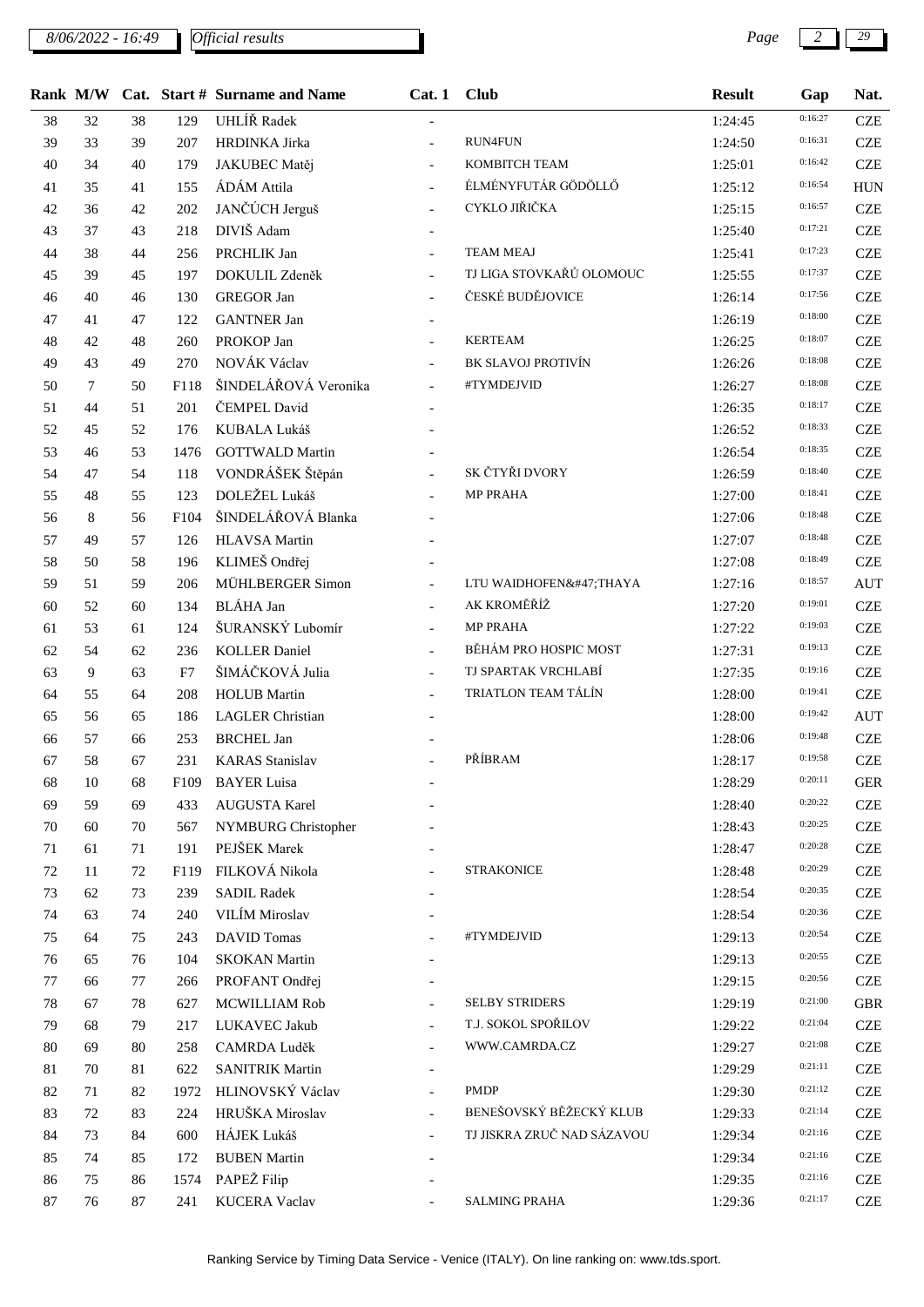*8/06/2022 - 16:49 Page 3 29*

|     |     |     |                  | Rank M/W Cat. Start # Surname and Name | Cat.1                    | <b>Club</b>                      | <b>Result</b> | Gap     | Nat.       |
|-----|-----|-----|------------------|----------------------------------------|--------------------------|----------------------------------|---------------|---------|------------|
| 88  | 77  | 88  | 234              | KOSINA Luděk                           | $\mathbf{r}$             | KOSIŇÁCI                         | 1:29:36       | 0:21:18 | <b>CZE</b> |
| 89  | 78  | 89  | 248              | <b>SCHOLTZ Daniel</b>                  |                          |                                  | 1:29:38       | 0:21:19 | <b>CZE</b> |
| 90  | 79  | 90  | 584              | KHRAMCHENKOV Andrey                    |                          |                                  | 1:29:39       | 0:21:21 | <b>GER</b> |
| 91  | 80  | 91  | 174              | <b>HAVEL Miroslav</b>                  |                          |                                  | 1:29:41       | 0:21:22 | <b>CZE</b> |
| 92  | 81  | 92  | 558              | KOBLÍŽEK Jan                           |                          |                                  | 1:29:46       | 0:21:27 | <b>CZE</b> |
| 93  | 82  | 93  | 1993             | MATOUŠEK Jan                           |                          |                                  | 1:29:47       | 0:21:29 | <b>CZE</b> |
| 94  | 83  | 94  | 185              | <b>SAULICH Dan</b>                     |                          |                                  | 1:29:48       | 0:21:29 | <b>CZE</b> |
| 95  | 84  | 95  | 252              | SEIDL Jan                              |                          | RUNCZECH PACEMAKERS              | 1:29:49       | 0:21:31 | <b>CZE</b> |
| 96  | 85  | 96  | 175              | KEPKA Tomáš                            | $\overline{\phantom{a}}$ | <b>CTW TABOR</b>                 | 1:29:56       | 0:21:38 | <b>CZE</b> |
| 97  | 86  | 97  | 211              | <b>MACEK Tomas</b>                     |                          |                                  | 1:30:11       | 0:21:53 | <b>CZE</b> |
| 98  | 87  | 98  | 193              | PEŠADÍK Michal                         | $\overline{a}$           | <b>CSG TRI TEAM</b>              | 1:30:23       | 0:22:04 | <b>CZE</b> |
| 99  | 88  | 99  | 146              | TRAMPOTA Tomáš                         |                          | MODRÁ                            | 1:30:31       | 0:22:13 | <b>CZE</b> |
| 100 | 89  | 100 | 513              | HAVEL Michal                           |                          | TJ SOKOL JESENICE                | 1:30:37       | 0:22:19 | <b>CZE</b> |
| 101 | 90  | 101 | 535              | ZADRAŽIL Karel                         |                          |                                  | 1:30:41       | 0:22:23 | <b>CZE</b> |
| 102 | 91  | 102 | 595              | GOGOLA Ján                             |                          |                                  | 1:30:47       | 0:22:29 | <b>SVK</b> |
| 103 | 92  | 103 | 262              | OPOČENSKÝ Vojtěch                      |                          | DIE MANNSCHAFT                   | 1:30:54       | 0:22:35 | <b>CZE</b> |
| 104 | 93  | 104 | 891              | ČINÁTL Cyril                           |                          |                                  | 1:31:17       | 0:22:58 | <b>CZE</b> |
| 105 | 94  | 105 | 238              | SUCHÝ Tomáš                            | $\equiv$                 | <b>DUKLA DOUBRAVICE</b>          | 1:31:19       | 0:23:00 | <b>CZE</b> |
| 106 | 95  | 106 | 865              | KRAJÍČEK Adam                          | $\overline{\phantom{a}}$ |                                  | 1:31:21       | 0:23:03 | <b>CZE</b> |
| 107 | 96  | 107 | 1043             | <b>HNIDZIK</b> Josef                   | $\equiv$                 | HNÍZDO TEAM                      | 1:31:22       | 0:23:04 | <b>CZE</b> |
| 108 | 97  | 108 | 230              | <b>BERAN Ladislav</b>                  |                          | SK ČTYŘI DVORY ČESKÉ BUDĚJOVIC   | 1:31:22       | 0:23:04 | <b>CZE</b> |
| 109 | 98  | 109 | 188              | <b>BOLEK Rosťa</b>                     |                          |                                  | 1:31:44       | 0:23:26 | <b>CZE</b> |
| 110 | 99  | 110 | 646              | ZADRAŽIL Marek                         |                          |                                  | 1:31:49       | 0:23:30 | <b>CZE</b> |
| 111 | 100 | 111 | 100              | <b>KARHAN</b> Josef                    |                          |                                  | 1:31:50       | 0:23:32 | <b>CZE</b> |
| 112 | 101 | 112 | 593              | MOLDASCHL Mario                        |                          | LTU WAIDHOFEN/THAYA              | 1:32:07       | 0:23:48 | <b>AUT</b> |
| 113 | 102 | 113 | 132              | NOVÝ Jaroslav                          | $\overline{\phantom{a}}$ | <b>USK AKADEMIK</b>              | 1:32:11       | 0:23:53 | <b>CZE</b> |
| 114 | 103 | 114 | 563              | HYRANEK Vladimir                       |                          | <b>OBEC KUTY</b>                 | 1:32:21       | 0:24:03 | <b>SVK</b> |
| 115 | 104 | 115 | 164              | LIŠKA Samuel                           | $\equiv$                 | <b>STICKY BLINDERS</b>           | 1:32:26       | 0:24:07 | <b>SVK</b> |
| 116 | 105 | 116 | 210              | ŠANTORA Ondřej                         |                          |                                  | 1:32:26       | 0:24:08 | <b>CZE</b> |
| 117 | 106 | 117 | 614              | <b>FIALKA</b> Frantisek                | $\equiv$                 | <b>BĚŽCI CHOMUTOV</b>            | 1:32:34       | 0:24:16 | <b>CZE</b> |
| 118 | 107 | 118 |                  | 106 ANTL Jan                           |                          | MONIT S.R.O - KB5 - BEHEJBRNO.CO | 1:32:44       | 0:24:26 | <b>CZE</b> |
| 119 | 108 | 119 | 148              | <b>MENCSER Zoltán</b>                  |                          | <b>ELMENYFUTAROK</b>             | 1:32:50       | 0:24:32 | <b>HUN</b> |
| 120 | 109 | 120 | 245              | <b>KOLKA Vasyl</b>                     |                          |                                  | 1:32:52       | 0:24:34 | <b>UKR</b> |
| 121 | 110 | 121 | 228              | <b>JIRSA</b> Michael                   |                          |                                  | 1:32:57       | 0:24:38 | <b>CZE</b> |
| 122 | 12  | 122 | F <sub>160</sub> | HUBÁČKOVÁ Martina                      |                          |                                  | 1:32:58       | 0:24:40 | <b>CZE</b> |
| 123 | 111 | 123 | 178              | ŠIK David                              |                          | <b>GOMANGO HÖGNER</b>            | 1:32:58       | 0:24:40 | <b>CZE</b> |
| 124 | 112 | 124 | 655              | FERDA Kamil                            |                          | T.J. SOKOL MORAVSKÉ BRÁNICE      | 1:33:02       | 0:24:43 | <b>CZE</b> |
| 125 | 113 | 125 | 643              | PÍŠA Martin                            | $\blacksquare$           | MATTONI FREERUN STROMOVKA        | 1:33:03       | 0:24:44 | <b>CZE</b> |
| 126 | 114 | 126 | 213              | ŠŤASTNÝ Martin                         |                          | <b>HIT OFFICE</b>                | 1:33:06       | 0:24:47 | <b>CZE</b> |
| 127 | 13  | 127 | F113             | TOMŠÍKOVÁ Lenka                        |                          | RUN4FUN                          | 1:33:13       | 0:24:55 | <b>CZE</b> |
| 128 | 115 | 128 | 492              | <b>KNORR Pavel</b>                     |                          |                                  | 1:33:28       | 0:25:09 | <b>CZE</b> |
| 129 | 116 | 129 | 119              | PROCHÁZKA Ondřej                       | $\equiv$                 | <b>SOKOL PÍSEK</b>               | 1:33:33       | 0:25:15 | <b>CZE</b> |
| 130 | 117 | 130 | 1970             | <b>GRUNTORÁD Petr</b>                  | $\overline{\phantom{0}}$ |                                  | 1:33:36       | 0:25:18 | <b>CZE</b> |
| 131 | 118 | 131 | 215              | VONDRÁŠEK Martin                       |                          | TJ JISKRA TŘEBOŇ                 | 1:33:38       | 0:25:20 | <b>CZE</b> |
| 132 | 119 | 132 | 107              | VYCPÁLEK Lukáš                         | $\overline{a}$           | <b>CHOCERADY</b>                 | 1:33:49       | 0:25:30 | <b>CZE</b> |
| 133 | 120 | 133 | 597              | <b>IRHA Pavel</b>                      |                          |                                  | 1:33:50       | 0:25:31 | <b>CZE</b> |
| 134 | 14  | 134 | F156             | TUČKOVÁ Jana                           |                          | JIHOČESKÝ BĚŽECKÝ POHÁR          | 1:33:53       | 0:25:35 | <b>CZE</b> |
| 135 | 121 | 135 | 973              | <b>LEMBERGER Pavel</b>                 |                          |                                  | 1:33:56       | 0:25:38 | <b>CZE</b> |
| 136 | 122 | 136 | 512              | KŮTA Jan                               |                          |                                  | 1:33:56       | 0:25:38 | <b>CZE</b> |
| 137 | 15  | 137 |                  | F101 VÁVRŮ Ivana                       |                          | TJ VTŽ CHOMUTOV                  | 1:33:59       | 0:25:41 | <b>CZE</b> |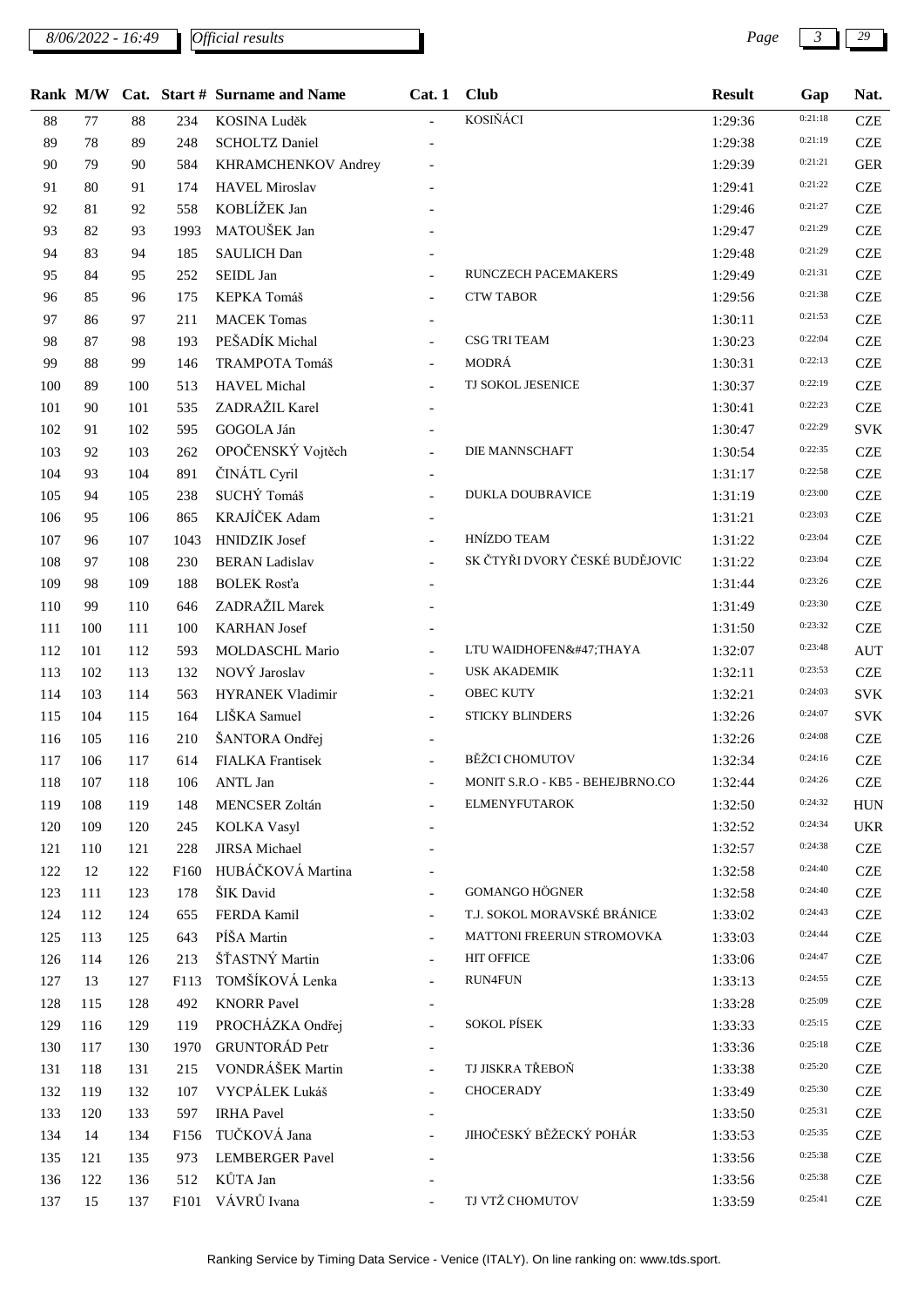*8/06/2022 - 16:49 Page 4 29*

|     | Rank M/W |     |                  | Cat. Start # Surname and Name | Cat. 1 Club              |                              | <b>Result</b> | Gap     | Nat.       |
|-----|----------|-----|------------------|-------------------------------|--------------------------|------------------------------|---------------|---------|------------|
| 138 | 123      | 138 | 159              | VÁLEK Zdeněk                  |                          |                              | 1:34:15       | 0:25:56 | <b>CZE</b> |
| 139 | 124      | 139 | 605              | <b>MALINA</b> David           |                          |                              | 1:34:16       | 0:25:58 | <b>CZE</b> |
| 140 | 125      | 140 | 604              | <b>HAMAN</b> Martin           |                          |                              | 1:34:17       | 0:25:59 | <b>CZE</b> |
| 141 | 126      | 141 | 154              | <b>KRIVOLAPOV Maksim</b>      |                          |                              | 1:34:19       | 0:26:00 | <b>RUS</b> |
| 142 | 127      | 142 | 911              | FARKAS Tamás                  |                          |                              | 1:34:26       | 0:26:08 | HUN        |
| 143 | 128      | 143 | 617              | KORBEL František              |                          |                              | 1:34:26       | 0:26:08 | <b>CZE</b> |
| 144 | 129      | 144 | 611              | TURTEV Vladimír               |                          |                              | 1:34:28       | 0:26:10 | <b>CZE</b> |
| 145 | 130      | 145 | 1603             | <b>KREJCAR Pavel</b>          |                          | HLUBOCKÁ 12%                 | 1:34:31       | 0:26:12 | <b>CZE</b> |
| 146 | 131      | 146 | 447              | <b>ZEMAN</b> Petr             | $\overline{\phantom{a}}$ | TT ASTRA KONOPIŠTĚ           | 1:34:35       | 0:26:16 | <b>CZE</b> |
| 147 | 132      | 147 | 519              | <b>KAFKA</b> David            |                          |                              | 1:34:35       | 0:26:17 | <b>CZE</b> |
| 148 | 133      | 148 | 665              | <b>GABRIEL Pavel</b>          |                          | KOME KLUB KRASLICE           | 1:34:40       | 0:26:21 | <b>CZE</b> |
| 149 | 134      | 149 | 613              | <b>SVIRSKIY Gleb</b>          |                          | RUNNING SCHOOL PACE          | 1:34:43       | 0:26:24 | <b>RUS</b> |
| 150 | 135      | 150 | 1585             | <b>KALISTA</b> Michal         |                          |                              | 1:34:45       | 0:26:26 | <b>CZE</b> |
| 151 | 136      | 151 | 102              | JANÍČEK Jan                   |                          | REDBOX PARK TEAM             | 1:34:46       | 0:26:27 | <b>CZE</b> |
| 152 | 137      | 152 | 1501             | <b>HOFFMANN Daniel</b>        |                          |                              | 1:34:56       | 0:26:37 | <b>CZE</b> |
| 153 | 138      | 153 | 147              | RADA Tomáš                    |                          |                              | 1:35:00       | 0:26:41 | <b>CZE</b> |
| 154 | 139      | 154 | 108              | BUZICKÝ Vladimír              |                          |                              | 1:35:02       | 0:26:44 | <b>CZE</b> |
| 155 | 140      | 155 | 546              | PFEILER Ivo                   |                          | PÍSEK                        | 1:35:09       | 0:26:51 | <b>CZE</b> |
| 156 | 141      | 156 | 453              | <b>GANTNER Filip</b>          |                          |                              | 1:35:10       | 0:26:51 | <b>CZE</b> |
| 157 | 142      | 157 | 472              | LUHAN Vojta                   |                          |                              | 1:35:16       | 0:26:58 | <b>CZE</b> |
| 158 | 143      | 158 | 1162             | ZÍKA Michal                   |                          |                              | 1:35:18       | 0:26:59 | <b>CZE</b> |
| 159 | 144      | 159 | 638              | LAVIČKA Michal                |                          | TRHOVÉ SVINY                 | 1:35:19       | 0:27:00 | <b>CZE</b> |
| 160 | 145      | 160 | 531              | POSKOČIL Tomáš                |                          | PÍSEK                        | 1:35:19       | 0:27:01 | <b>CZE</b> |
| 161 | 146      | 161 | 1978             | <b>SOUKUP Karel</b>           |                          | ATLETIKA VLAŠIM              | 1:35:21       | 0:27:02 | <b>CZE</b> |
| 162 | 147      | 162 | 575              | VALEŠ Jan                     |                          |                              | 1:35:23       | 0:27:05 | <b>CZE</b> |
| 163 | 148      | 163 | 444              | PIVARČI Ján                   |                          |                              | 1:35:26       | 0:27:08 | <b>CZE</b> |
| 164 | 149      | 164 | 606              | MATYS Tadeáš                  |                          |                              | 1:35:26       | 0:27:08 | <b>CZE</b> |
| 165 | 150      | 165 | 648              | MAREČEK Jan                   |                          | <b>PACEMAKERS</b>            | 1:35:29       | 0:27:11 | <b>CZE</b> |
| 166 | 16       | 166 | F153             | KOČÍ Halka                    |                          |                              | 1:35:30       | 0:27:12 | <b>CZE</b> |
| 167 | 151      | 167 | 249              | SYROVATKO Jiri                |                          | PSK OLYMP                    | 1:35:40       | 0:27:21 | <b>CZE</b> |
| 168 | 152      | 168 | 641              | LUKEŠ Miloslav                |                          | <b>GYMKA PRAHA</b>           | 1:35:44       | 0:27:25 | <b>CZE</b> |
| 169 | 153      | 169 | 469              | <b>LHOTA</b> Filip            |                          |                              | 1:35:44       | 0:27:26 | <b>CZE</b> |
| 170 | 154      | 170 | 158              | <b>KOLAR Jakub</b>            |                          |                              | 1:35:46       | 0:27:27 | <b>CZE</b> |
| 171 | 155      | 171 | 1100             | MATOUŠEK Ondřej               |                          |                              | 1:35:49       | 0:27:31 | <b>CZE</b> |
| 172 | 156      | 172 | 651              | NOSÁL Petr                    |                          | SUCHDOL NAD LUŽNICÍ          | 1:35:59       | 0:27:41 | <b>CZE</b> |
| 173 | 17       | 173 | F154             | ZEMANOVÁ Kateřina             |                          | SK <sub>4</sub> DVORY        | 1:36:00       | 0:27:41 | <b>CZE</b> |
| 174 | 157      | 174 | 194              | <b>MAREK Jaroslav</b>         |                          | JIHLAVA                      | 1:36:00       | 0:27:41 | <b>CZE</b> |
| 175 | 158      | 175 | 136              | TALAVÁŇA Jan                  |                          |                              | 1:36:04       | 0:27:46 | <b>CZE</b> |
| 176 | 159      | 176 | 460              | BORŮVKA František             |                          | MATTONI FREE RUN STROMOVKA A | 1:36:07       | 0:27:49 | <b>CZE</b> |
| 177 | 160      | 177 | 436              | CHOMÁT Martin                 |                          |                              | 1:36:08       | 0:27:49 | <b>CZE</b> |
| 178 | 161      | 178 | 548              | VÍTŮ Jan                      |                          |                              | 1:36:10       | 0:27:52 | <b>CZE</b> |
| 179 | 18       | 179 | F <sub>131</sub> | <b>KOTOUN</b> Aneta           |                          |                              | 1:36:13       | 0:27:55 | <b>CZE</b> |
| 180 | 162      | 180 | 139              | MAŠEK Jiří                    |                          |                              | 1:36:13       | 0:27:55 | <b>CZE</b> |
| 181 | 163      | 181 | 882              | ŠUSTA David                   |                          | CETYNĚ                       | 1:36:14       | 0:27:56 | <b>CZE</b> |
| 182 | 164      | 182 | 140              | ŠLAIS Jiří                    |                          |                              | 1:36:15       | 0:27:56 | <b>CZE</b> |
| 183 | 165      | 183 | 530              | RŮŽIČKA Tomáš                 |                          |                              | 1:36:16       | 0:27:58 | <b>CZE</b> |
| 184 | 166      | 184 | 183              | ČERNÝ Patrik                  |                          |                              | 1:36:21       | 0:28:02 | <b>CZE</b> |
| 185 | 167      | 185 | 598              | POKORNÝ Martin                |                          |                              | 1:36:23       | 0:28:05 | <b>CZE</b> |
| 186 | 168      | 186 | 223              | <b>BUCHLOVSKÝ Petr</b>        |                          |                              | 1:36:24       | 0:28:05 | <b>CZE</b> |
| 187 | 19       | 187 | F313             | STULÍKOVÁ Pavla               |                          |                              | 1:36:27       | 0:28:09 | <b>CZE</b> |
|     |          |     |                  |                               |                          |                              |               |         |            |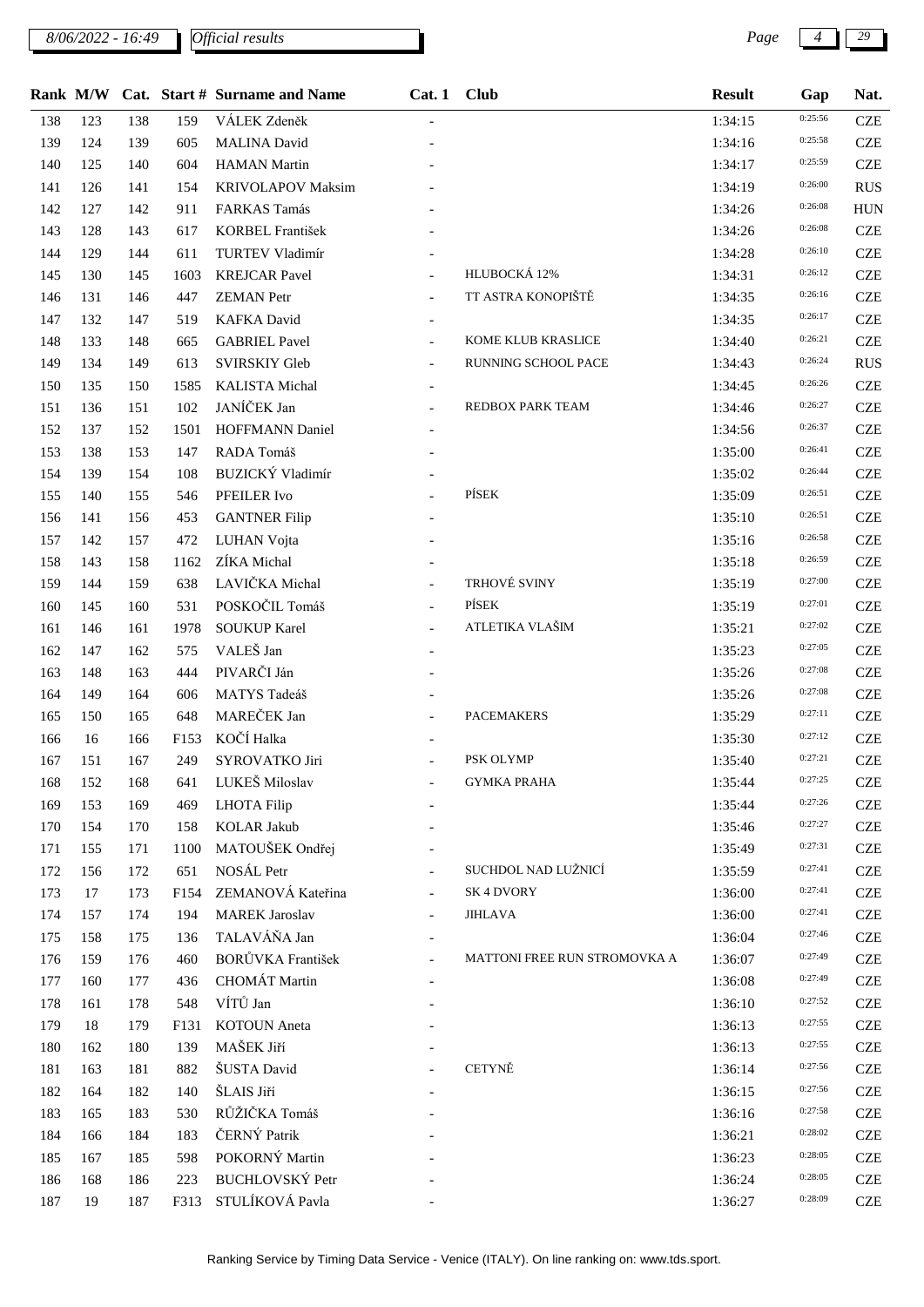*8/06/2022 - 16:49 Official results Page* 

|     |     |     |                  | Rank M/W Cat. Start # Surname and Name | Cat.1                    | <b>Club</b>                 | <b>Result</b> | Gap     | Nat.       |
|-----|-----|-----|------------------|----------------------------------------|--------------------------|-----------------------------|---------------|---------|------------|
| 188 | 20  | 188 | F133             | ŠPÁŇOVÁ Vendula                        |                          |                             | 1:36:27       | 0:28:09 | <b>CZE</b> |
| 189 | 169 | 189 | 496              | <b>BULIS</b> Petr                      |                          | <b>CKB PRAHA</b>            | 1:36:32       | 0:28:14 | <b>CZE</b> |
| 190 | 170 | 190 | 448              | <b>KACZOR</b> Marcin                   |                          | <b>ADJ</b>                  | 1:36:34       | 0:28:15 | POL        |
| 191 | 171 | 191 | 456              | VITÁSEK Radim                          |                          |                             | 1:36:37       | 0:28:18 | <b>CZE</b> |
| 192 | 172 | 192 | 570              | PRAŠNIČKA Ondřej                       |                          | #TYMDEJVID                  | 1:36:53       | 0:28:35 | <b>CZE</b> |
| 193 | 173 | 193 | 649              | VÁVRA Štěpán                           |                          |                             | 1:36:54       | 0:28:35 | <b>CZE</b> |
| 194 | 174 | 194 | 1844             | POUR Adam                              |                          | COVID-19 GANG               | 1:36:59       | 0:28:40 | <b>CZE</b> |
| 195 | 175 | 195 | 477              | KACÍŘ Jan                              |                          |                             | 1:37:00       | 0:28:41 | <b>CZE</b> |
| 196 | 176 | 196 | 1080             | POLIŠENSKÝ Karel                       |                          | AUTOŠKOLA POLIŠENSKÝ        | 1:37:01       | 0:28:42 | <b>CZE</b> |
| 197 | 177 | 197 | 493              | VÍTŮ Libor                             |                          |                             | 1:37:02       | 0:28:43 | <b>CZE</b> |
| 198 | 178 | 198 | 518              | DĚDIČ Michal                           |                          | <b>GRAND HOTEL ZVON</b>     | 1:37:09       | 0:28:51 | <b>CZE</b> |
| 199 | 179 | 199 | 430              | <b>JAUKER Milan</b>                    |                          | TAKLEŤ                      | 1:37:10       | 0:28:51 | <b>CZE</b> |
| 200 | 180 | 200 | 602              | <b>GYCHKA</b> Mykola                   |                          |                             | 1:37:10       | 0:28:52 | <b>UKR</b> |
| 201 | 181 | 201 | 628              | STAŇKOVIČ Ondřej                       |                          |                             | 1:37:11       | 0:28:53 | <b>CZE</b> |
| 202 | 182 | 202 | 979              | ŠIMEK Michal                           |                          | <b>RADENÍN</b>              | 1:37:16       | 0:28:57 | <b>CZE</b> |
| 203 | 183 | 203 | 125              | HLAVSA Jirka                           |                          | NOVÉ STRAŠECÍ               | 1:37:17       | 0:28:58 | <b>CZE</b> |
| 204 | 184 | 204 | 142              | HAVLÍČEK Ivo                           | $\overline{a}$           | LÁNOV - KRKONOŠE            | 1:37:18       | 0:29:00 | <b>CZE</b> |
| 205 | 185 | 205 | 511              | VASILIŠIN Ľubomír                      | $\overline{\phantom{0}}$ |                             | 1:37:22       | 0:29:03 | <b>SVK</b> |
| 206 | 186 | 206 | 514              | <b>MELOUN Vít</b>                      |                          | DLOUHÁ VES                  | 1:37:27       | 0:29:09 | <b>CZE</b> |
| 207 | 187 | 207 | 150              | MALÝ Antonín                           |                          | RESTAURACE BOTANIC          | 1:37:29       | 0:29:11 | <b>CZE</b> |
| 208 | 188 | 208 | 144              | SCHONFELDER Vladimír                   | $\overline{a}$           | <b>SK SLATINA</b>           | 1:37:33       | 0:29:14 | <b>CZE</b> |
| 209 | 21  | 209 | F114             | KOCOURKOVÁ Laďka                       | $\overline{a}$           | <b>DM</b>                   | 1:37:37       | 0:29:19 | <b>CZE</b> |
| 210 | 189 | 210 | 459              | DUBSKÝ Roman                           | $\overline{a}$           | SK PŘIBYSLAV                | 1:37:41       | 0:29:23 | <b>CZE</b> |
| 211 | 190 | 211 | 1380             | MIKULKA Radek                          |                          |                             | 1:37:43       | 0:29:25 | <b>CZE</b> |
| 212 | 191 | 212 | 169              | KAZMAR Ondrej                          |                          | ŠTEFKO RUNNING TEAM         | 1:37:45       | 0:29:26 | <b>CZE</b> |
| 213 | 192 | 213 | 623              | KŘÍŽ Václav                            |                          | HLINCOVÁ HORA               | 1:37:50       | 0:29:32 | <b>CZE</b> |
| 214 | 193 | 214 | 439              | <b>SIMANDL Radek</b>                   |                          | <b>BRATŘÍJAKSEPATŘÍ.CZ</b>  | 1:37:51       | 0:29:33 | <b>CZE</b> |
| 215 | 194 | 215 | 111              | ZDRUBECKÝ Vratislav                    |                          | NIGHT RUN TEAM              | 1:37:54       | 0:29:35 | <b>CZE</b> |
| 216 | 195 | 216 | 198              | SLAVÍK Benjamin                        |                          |                             | 1:37:59       | 0:29:40 | <b>CZE</b> |
| 217 | 196 | 217 | 594              | <b>HACKETT Phil</b>                    |                          |                             | 1:38:01       | 0:29:43 | <b>AUS</b> |
| 218 | 22  | 218 | F146             | ZÁRUBOVÁ Pavla                         |                          |                             | 1:38:02       | 0:29:43 | <b>CZE</b> |
| 219 | 23  | 219 | F158             | NEDVĚDOVÁ Marie                        |                          |                             | 1:38:04       | 0:29:46 | <b>CZE</b> |
| 220 | 197 | 220 | 424              | ŠERÝ Drahoslav                         |                          | JAMNÉ /JIHLAVA/             | 1:38:07       | 0:29:48 | <b>CZE</b> |
| 221 | 198 | 221 | 634              | MAŠEK Václav                           |                          | SK PLZEŇ DOUBRAVKA          | 1:38:07       | 0:29:49 | <b>CZE</b> |
| 222 | 199 | 222 | 557              | HANOUSEK Jiří                          |                          | ROAD RACING PODORLICKO      | 1:38:08       | 0:29:49 | <b>CZE</b> |
| 223 | 200 | 223 | 883              | HRADIL Zbyněk                          |                          |                             | 1:38:10       | 0:29:51 | <b>CZE</b> |
| 224 | 201 | 224 | 1982             | VANĚČEK Petr                           |                          | <b>MATTONI</b>              | 1:38:12       | 0:29:54 | <b>CZE</b> |
| 225 | 24  | 225 | F <sub>217</sub> | LEBEDOVÁ Olga                          |                          |                             | 1:38:15       | 0:29:56 | <b>CZE</b> |
| 226 | 25  | 226 | F138             | KOSTOHRYZOVÁ Anna                      |                          | <b>KECKA TEAM</b>           | 1:38:16       | 0:29:58 | <b>CZE</b> |
| 227 | 202 | 227 | 905              | <b>KALAS</b> Jan                       |                          | ŠNECI V BĚHU                | 1:38:19       | 0:30:00 | <b>CZE</b> |
| 228 | 203 | 228 | 612              | STEJSKAL Pavel                         | $\overline{a}$           | SK ČTYŘI DVORY Č.BUDĚJOVICE | 1:38:24       | 0:30:06 | <b>CZE</b> |
| 229 | 204 | 229 | 1991             | PEXA Jakub                             |                          | ZEZADU CREW                 | 1:38:28       | 0:30:10 | <b>CZE</b> |
| 230 | 205 | 230 | 1069             | <b>TRENDA Karel</b>                    |                          |                             | 1:38:32       | 0:30:14 | <b>CZE</b> |
| 231 | 206 | 231 | 478              | PROKEŠ Martin                          |                          |                             | 1:38:33       | 0:30:14 | <b>CZE</b> |
| 232 | 207 | 232 | 1154             | <b>DVORAK</b> David                    |                          |                             | 1:38:33       | 0:30:14 | <b>CZE</b> |
| 233 | 208 | 233 | 590              | DVOŘÁK Martin                          |                          | MY WAY                      | 1:38:34       | 0:30:16 | <b>CZE</b> |
| 234 | 209 | 234 | 589              | MARTINEK Jiří                          |                          | BK MĚSTEC, OČELICE          | 1:38:35       | 0:30:16 | <b>CZE</b> |
| 235 | 210 | 235 | 592              | PUŠKAŠ David                           |                          |                             | 1:38:37       | 0:30:19 | <b>CZE</b> |
| 236 | 211 | 236 | 544              | ŠTURALA Jiří                           |                          |                             | 1:38:38       | 0:30:20 | <b>CZE</b> |
| 237 | 26  | 237 | F <sub>256</sub> | ZOUBKOVÁ Eva                           |                          |                             | 1:38:42       | 0:30:24 | <b>CZE</b> |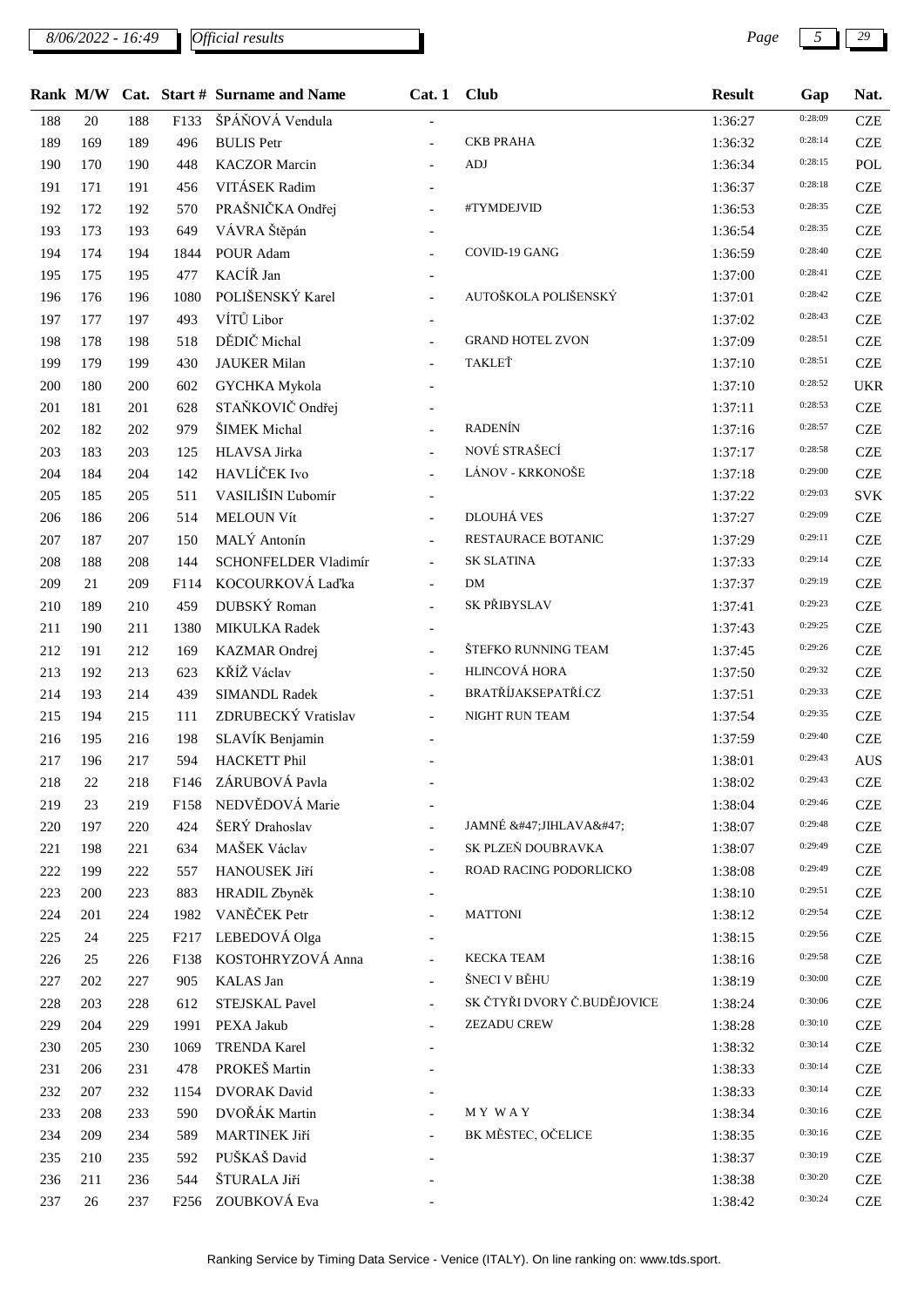*8/06/2022 - 16:49 Page 6 29*

|     |     |     |      | Rank M/W Cat. Start # Surname and Name | Cat. 1 Club              |                               | <b>Result</b> | Gap     | Nat.       |
|-----|-----|-----|------|----------------------------------------|--------------------------|-------------------------------|---------------|---------|------------|
| 238 | 212 | 238 | 1863 | SVOBODA Josef                          |                          |                               | 1:38:47       | 0:30:28 | <b>CZE</b> |
| 239 | 213 | 239 | 484  | ŠEBESTA Petr                           |                          |                               | 1:38:50       | 0:30:32 | <b>CZE</b> |
| 240 | 214 | 240 | 1166 | HLAVÁČ Marek                           |                          |                               | 1:38:50       | 0:30:32 | <b>CZE</b> |
| 241 | 215 | 241 | 660  | PUR Václav                             |                          | <b>ŠUMPERK</b>                | 1:38:51       | 0:30:33 | <b>CZE</b> |
| 242 | 216 | 242 | 225  | HRUŠKA Luděk                           |                          | <b>BOROVANY</b>               | 1:38:52       | 0:30:33 | <b>CZE</b> |
| 243 | 217 | 243 | 1586 | SEDLÁK Petr                            |                          | #TYMDEJVID                    | 1:38:52       | 0:30:34 | <b>CZE</b> |
| 244 | 218 | 244 | 566  | SVOBODA Tomáš                          | $\overline{a}$           | BĚHNY                         | 1:38:52       | 0:30:34 | <b>CZE</b> |
| 245 | 219 | 245 | 1082 | MRÁZIK Miroslav                        |                          | #TYMDEJVID                    | 1:38:53       | 0:30:34 | <b>CZE</b> |
| 246 | 220 | 246 | 1071 | BOUŠKA Ondřej                          |                          |                               | 1:38:56       | 0:30:37 | <b>CZE</b> |
| 247 | 221 | 247 | 499  | JUKLÍČEK David                         |                          |                               | 1:39:03       | 0:30:45 | <b>CZE</b> |
| 248 | 222 | 248 | 434  | HRUŠKA Vít                             |                          |                               | 1:39:04       | 0:30:46 | <b>CZE</b> |
| 249 | 223 | 249 | 607  | PIŠL Gennadij                          |                          |                               | 1:39:09       | 0:30:50 | <b>CZE</b> |
| 250 | 27  | 250 | F116 | WÁGNEROVÁ Veronika                     |                          | SKI KLUB STRAKONICE           | 1:39:10       | 0:30:51 | <b>CZE</b> |
| 251 | 28  | 251 | F152 | HORÁKOVÁ Jana                          |                          | <b>CAFE BAJER</b>             | 1:39:11       | 0:30:53 | <b>CZE</b> |
| 252 | 224 | 252 | 526  | <b>THOMAS</b> Gareth                   |                          | SPRINGFIELD STRIDERS          | 1:39:16       | 0:30:58 | <b>GBR</b> |
| 253 | 225 | 253 | 1047 | PRCHAL Tomáš                           |                          |                               | 1:39:18       | 0:31:00 | <b>CZE</b> |
| 254 | 226 | 254 | 664  | NAVRÁTIL Honza                         |                          | <b>EXTREMO OUTDOOR</b>        | 1:39:19       | 0:31:01 | <b>CZE</b> |
| 255 | 227 | 255 | 647  | <b>MACHOVEC Jaroslav</b>               | $\equiv$                 | RUDEJ VÍTR                    | 1:39:21       | 0:31:02 | <b>CZE</b> |
| 256 | 228 | 256 | 856  | <b>KRAUTWURST Jens</b>                 | $\overline{\phantom{a}}$ | <b>VS LEIPZIG</b>             | 1:39:22       | 0:31:03 | <b>GER</b> |
| 257 | 229 | 257 | 564  | <b>MANSFELD Petr</b>                   |                          | ADIDAS RUNNERS PRAGUE         | 1:39:23       | 0:31:04 | <b>CZE</b> |
| 258 | 230 | 258 | 579  | <b>BACHMAIER Andreas</b>               |                          |                               | 1:39:25       | 0:31:07 | <b>AUT</b> |
| 259 | 231 | 259 | 486  | <b>BRYNDA</b> Josef                    |                          | RUN TEAM GEOSAN GROUP         | 1:39:27       | 0:31:08 | <b>CZE</b> |
| 260 | 232 | 260 | 1573 | <b>STAVENIK Petr</b>                   |                          |                               | 1:39:28       | 0:31:10 | <b>CZE</b> |
| 261 | 233 | 261 | 920  | VÁCLAVÍK Martin                        |                          |                               | 1:39:30       | 0:31:11 | <b>CZE</b> |
| 262 | 234 | 262 | 1455 | FRIŠ Michal                            |                          |                               | 1:39:31       | 0:31:12 | <b>CZE</b> |
| 263 | 235 | 263 | 440  | SIMANDL Ondřej                         |                          | <b>BRATŘIJAKSEPATŘÍ.CZ</b>    | 1:39:31       | 0:31:13 | <b>CZE</b> |
| 264 | 236 | 264 | 177  | FESSL Lukáš                            |                          | #TYMDEJVID                    | 1:39:32       | 0:31:14 | <b>CZE</b> |
| 265 | 29  | 265 | F157 | DVOŘÁKOVÁ Monika                       | $\equiv$                 | #TYMDEJVID                    | 1:39:33       | 0:31:14 | <b>CZE</b> |
| 266 | 237 | 266 | 556  | <b>ARTIM Radek</b>                     |                          | BK LUDGEŘOVICE                | 1:39:37       | 0:31:19 | <b>CZE</b> |
| 267 | 238 | 267 | 476  | HOLEČEK Jiří                           |                          | BĚŽCI CHOMUTOV - BĚŽECKÝ KROU | 1:39:38       | 0:31:20 | <b>CZE</b> |
| 268 | 239 | 268 | 160  | <b>SZABO Balazs</b>                    |                          | ÉLMÉNYFUTÁROK                 | 1:39:38       | 0:31:20 | <b>HUN</b> |
| 269 | 240 | 269 | 480  | SVOBODA Ondřej                         |                          |                               | 1:39:42       | 0:31:23 | <b>CZE</b> |
| 270 | 30  | 270 | F130 | YONOVÁ Lenka                           |                          |                               | 1:39:44       | 0:31:25 | <b>CZE</b> |
| 271 | 241 | 271 | 975  | <b>HONDL Filip</b>                     |                          |                               | 1:39:44       | 0:31:26 | <b>CZE</b> |
| 272 | 242 | 272 | 495  | NOVOTNÝ Milan                          |                          | <b>MEZNO</b>                  | 1:39:45       | 0:31:26 | <b>CZE</b> |
| 273 | 243 | 273 | 539  | <b>ANDERLE Jan</b>                     |                          |                               | 1:39:48       | 0:31:29 | <b>CZE</b> |
| 274 | 244 | 274 | 608  | <b>ROKOS</b> Ivan                      |                          | JISKRA TŘEBOŇ                 | 1:39:50       | 0:31:31 | <b>CZE</b> |
| 275 | 245 | 275 | 220  | <b>SOUKUP Adam</b>                     |                          |                               | 1:39:51       | 0:31:32 | <b>CZE</b> |
| 276 | 246 | 276 | 937  | FOŘT Mikuláš                           |                          | <b>JSME FLORBALISTI</b>       | 1:39:52       | 0:31:33 | <b>CZE</b> |
| 277 | 247 | 277 | 629  | MIHAL Michal                           |                          | EY RUNNING CLUB               | 1:39:53       | 0:31:34 | <b>SVK</b> |
| 278 | 248 | 278 | 650  | ČERNÝ Petr                             |                          |                               | 1:39:53       | 0:31:34 | <b>CZE</b> |
| 279 | 249 | 279 | 663  | <b>BUČIL</b> František                 |                          |                               | 1:39:55       | 0:31:37 | <b>CZE</b> |
| 280 | 250 | 280 | 232  | HOFMAN Jan                             |                          | <b>SMART WOOD</b>             | 1:39:55       | 0:31:37 | <b>CZE</b> |
| 281 | 251 | 281 | 636  | <b>BINDER Jiří</b>                     |                          | <b>BUK</b>                    | 1:39:57       | 0:31:38 | <b>CZE</b> |
| 282 | 31  | 282 | F100 | BÁRTOVÁ Adéla                          |                          |                               | 1:39:58       | 0:31:39 | <b>CZE</b> |
| 283 | 252 | 283 | 837  | CEDL Jindrich                          |                          |                               | 1:39:58       | 0:31:39 | <b>CZE</b> |
| 284 | 32  | 284 | F305 | VRÁBLÍKOVÁ Ivana                       |                          |                               | 1:40:00       | 0:31:42 | <b>CZE</b> |
| 285 | 253 | 285 | 547  | <b>VAIR Paolo</b>                      |                          |                               | 1:40:00       | 0:31:42 | <b>ITA</b> |
| 286 | 254 | 286 | 515  | HOLUB Vítězslav                        |                          |                               | 1:40:01       | 0:31:43 | <b>CZE</b> |
| 287 | 255 | 287 | 576  | VANĚČEK Jakub                          |                          |                               | 1:40:02       | 0:31:44 | <b>CZE</b> |
|     |     |     |      |                                        |                          |                               |               |         |            |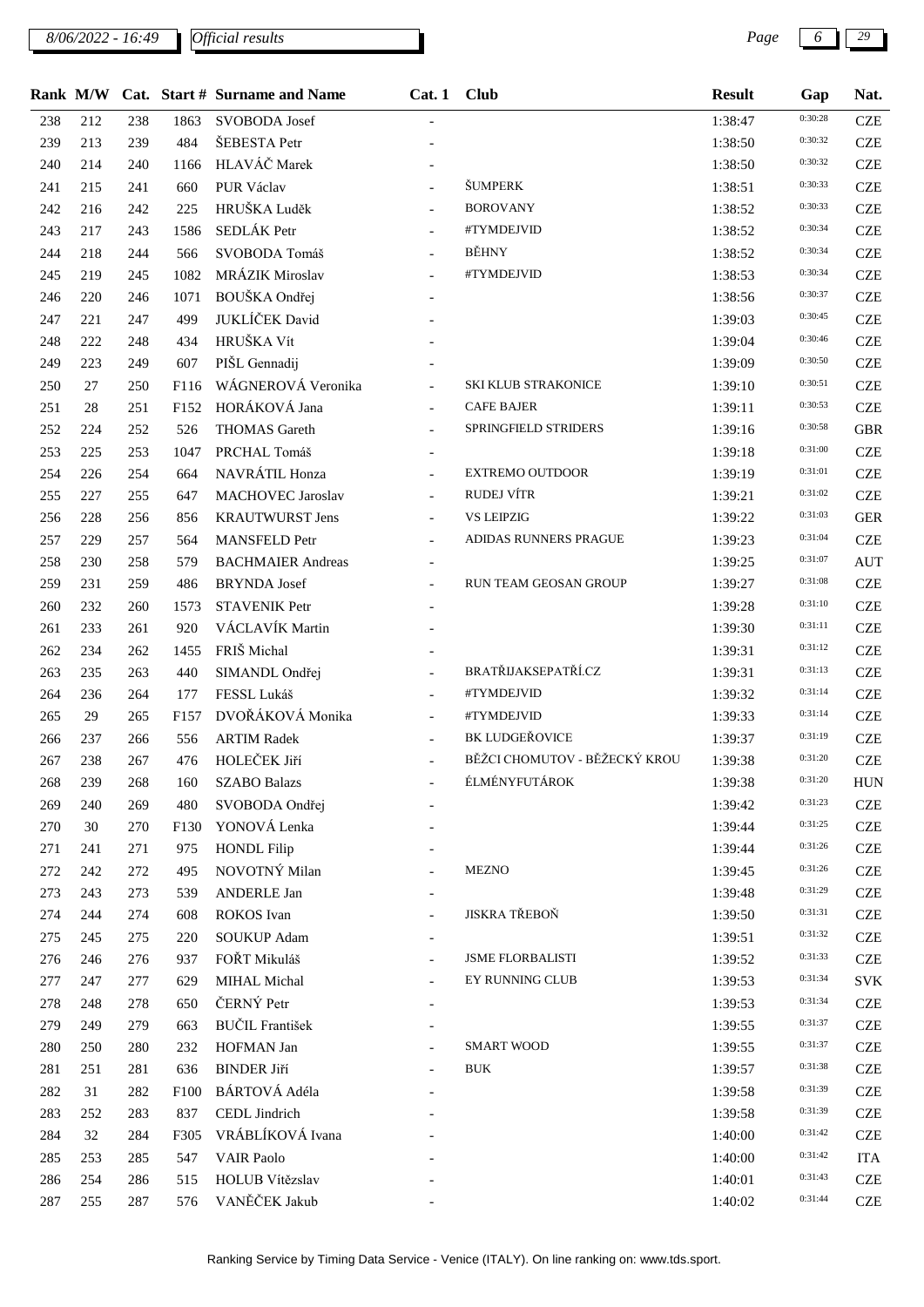*8/06/2022 - 16:49 Page 7 29*

|     | Rank M/W |     |                  | Cat. Start # Surname and Name | Cat.1          | <b>Club</b>                   | <b>Result</b> | Gap     | Nat.       |
|-----|----------|-----|------------------|-------------------------------|----------------|-------------------------------|---------------|---------|------------|
| 288 | 33       | 288 | F617             | MUSILOVÁ Nikola               |                | TCV J. HRADEC                 | 1:40:02       | 0:31:44 | <b>CZE</b> |
| 289 | 256      | 289 | 1070             | <b>WALNER Hynek</b>           | $\overline{a}$ | ROSÁK NA DROGÁCH              | 1:40:03       | 0:31:45 | <b>CZE</b> |
| 290 | 257      | 290 | 192              | HEGR Jiří                     |                |                               | 1:40:04       | 0:31:45 | <b>CZE</b> |
| 291 | 34       | 291 | F <sub>260</sub> | ZETTNEROVÁ Gabriela           |                |                               | 1:40:05       | 0:31:46 | <b>CZE</b> |
| 292 | 258      | 292 | 561              | <b>VROBEL Miroslav</b>        |                | SK VALAŠSKÉHO KRALOVSTVÍ      | 1:40:07       | 0:31:49 | <b>CZE</b> |
| 293 | 259      | 293 | 1123             | DOBEŠ Vlastimil               |                | VALAŠSKÉ MEZIŘÍČÍ             | 1:40:08       | 0:31:49 | <b>CZE</b> |
| 294 | 260      | 294 | 559              | TOMÁŠEK Martin                |                |                               | 1:40:09       | 0:31:51 | <b>CZE</b> |
| 295 | 261      | 295 | 442              | NOVÁK Václav                  | $\overline{a}$ | SOKOL MILEVSKO                | 1:40:09       | 0:31:51 | <b>CZE</b> |
| 296 | 262      | 296 | 1572             | <b>KAČER Ctibor</b>           |                | RUNCZECH PACEMAKERS           | 1:40:09       | 0:31:51 | <b>CZE</b> |
| 297 | 263      | 297 | 1971             | MIKOLÁŠEK Arnošt              |                |                               | 1:40:10       | 0:31:51 | <b>CZE</b> |
| 298 | 264      | 298 | 1614             | SMID Jindrich                 |                |                               | 1:40:13       | 0:31:54 | <b>CZE</b> |
| 299 | 265      | 299 | 250              | FIX Jiří                      |                | RUNCZECH PACEMAKERS           | 1:40:14       | 0:31:56 | <b>CZE</b> |
| 300 | 266      | 300 | 1599             | POPELA Pavel                  |                |                               | 1:40:17       | 0:31:59 | <b>CZE</b> |
| 301 | 267      | 301 | 423              | SEDLISKÝ Jaroslav             |                |                               | 1:40:30       | 0:32:12 | <b>CZE</b> |
| 302 | 268      | 302 | 1066             | ZÁRUBA Jakub                  |                |                               | 1:40:34       | 0:32:16 | <b>CZE</b> |
| 303 | 269      | 303 | 668              | HORÁČEK Milan                 | $\overline{a}$ | JEŠTĚDSKYRACE                 | 1:40:39       | 0:32:20 | <b>CZE</b> |
| 304 | 270      | 304 | 603              | PAZOUR Milan                  |                | SK HASIČI JINDŘICHŮV HRADEC   | 1:40:42       | 0:32:24 | <b>CZE</b> |
| 305 | 271      | 305 | 1083             | PAIMA Jaroslav                | $\equiv$       | AMATÉR Z TOČNÍKU              | 1:40:49       | 0:32:30 | <b>CZE</b> |
| 306 | 272      | 306 | 1602             | <b>OVESEN Vemund</b>          |                |                               | 1:40:52       | 0:32:33 | <b>NOR</b> |
| 307 | 273      | 307 | 661              | <b>MUCHNA Martin</b>          |                |                               | 1:40:56       | 0:32:37 | <b>CZE</b> |
| 308 | 274      | 308 | 200              | ROSENBAUM Tomáš               |                |                               | 1:41:09       | 0:32:50 | <b>CZE</b> |
| 309 | 35       | 309 | F <sub>287</sub> | <b>BURGSTALLEROVÁ Klára</b>   |                |                               | 1:41:16       | 0:32:57 | <b>CZE</b> |
| 310 | 275      | 310 | 1948             | VYKOUKAL Petr                 |                |                               | 1:41:17       | 0:32:58 | <b>CZE</b> |
| 311 | 276      | 311 | 525              | <b>HIML</b> Marek             |                |                               | 1:41:17       | 0:32:59 | <b>CZE</b> |
| 312 | 277      | 312 | 1491             | ŠVANCÁR Jakub                 |                |                               | 1:41:20       | 0:33:02 | <b>CZE</b> |
| 313 | 278      | 313 | 471              | MALÝ Martin                   |                |                               | 1:41:21       | 0:33:03 | <b>CZE</b> |
| 314 | 279      | 314 | 1619             | SCHANDL Šimon                 |                |                               | 1:41:27       | 0:33:09 | <b>CZE</b> |
| 315 | 280      | 315 | 947              | <b>TOMAN Bohumil</b>          |                |                               | 1:41:29       | 0:33:10 | <b>CZE</b> |
| 316 | 281      | 316 | 562              | TANUŠKA Martin                |                |                               | 1:41:32       | 0:33:14 | <b>SVK</b> |
| 317 | 282      | 317 | 451              | CINGROŠ Matěj                 |                |                               | 1:41:35       | 0:33:16 | <b>CZE</b> |
| 318 | 283      | 318 | 170              | KOVÁŘ David                   |                |                               | 1:41:39       | 0:33:20 | <b>CZE</b> |
| 319 | 284      | 319 | 658              | HANŽL Richard                 |                | PSI JAROMĚŘ                   | 1:41:42       | 0:33:23 | <b>CZE</b> |
| 320 | 285      | 320 | 640              | <b>LINHART Karel</b>          |                | <b>BK REKA</b>                | 1:41:44       | 0:33:25 | <b>CZE</b> |
| 321 | 36       | 321 | F110             | KAŠPAROVÁ Michaela            |                |                               | 1:41:51       | 0:33:33 | <b>CZE</b> |
| 322 | 286      | 322 | 635              | ROTH Zdeněk                   |                | <b>MATTONI</b>                | 1:41:56       | 0:33:37 | <b>CZE</b> |
| 323 | 287      | 323 | 586              | MIKEŠ Michal                  |                | LITOMĚŘICKÉ FREERIDE KLOBÁSKY | 1:41:58       | 0:33:40 | <b>CZE</b> |
| 324 | 288      | 324 | 485              | <b>HAVEL David</b>            |                |                               | 1:42:05       | 0:33:46 | <b>CZE</b> |
| 325 | 289      | 325 | 1344             | KUBÍK Martin                  |                |                               | 1:42:05       | 0:33:46 | <b>CZE</b> |
| 326 | 290      | 326 | 577              | <b>KUND</b> Thomas            |                | CIERPINSKI SPORT LAUFTREFF    | 1:42:07       | 0:33:49 | <b>GER</b> |
| 327 | 37       | 327 | F135             | MANSFELDOVÁ Pavla             |                |                               | 1:42:08       | 0:33:50 | <b>CZE</b> |
| 328 | 291      | 328 | 536              | SVOBODA Milan                 |                |                               | 1:42:09       | 0:33:51 | <b>CZE</b> |
| 329 | 292      | 329 | 435              | <b>GOTTHARD Bohumil</b>       |                |                               | 1:42:11       | 0:33:52 | <b>CZE</b> |
| 330 | 293      | 330 | 443              | MALÝ Hynek                    |                | KRAV MAGA SOKOLOV             | 1:42:14       | 0:33:55 | <b>CZE</b> |
| 331 | 294      | 331 | 1608             | KLIMEŠ Kamil                  |                |                               | 1:42:15       | 0:33:57 | <b>CZE</b> |
| 332 | 295      | 332 | 630              | <b>KARNET Roman</b>           |                |                               | 1:42:16       | 0:33:57 | <b>CZE</b> |
| 333 | 296      | 333 | 1063             | ČERNÝ Jiří                    |                |                               | 1:42:17       | 0:33:59 | <b>CZE</b> |
| 334 | 297      | 334 | 503              | <b>OUBRAM Jan</b>             |                |                               | 1:42:23       | 0:34:05 | <b>CZE</b> |
| 335 | 298      | 335 | 1400             | KRUCKÝ Michal                 |                |                               | 1:42:24       | 0:34:05 | <b>CZE</b> |
| 336 | 299      | 336 | 626              | <b>DIJOUX Samuel</b>          |                |                               | 1:42:24       | 0:34:06 | <b>REU</b> |
| 337 | 38       | 337 | F121             | BARVENČÍKOVÁ Soňa             |                |                               | 1:42:25       | 0:34:06 | <b>CZE</b> |
|     |          |     |                  |                               |                |                               |               |         |            |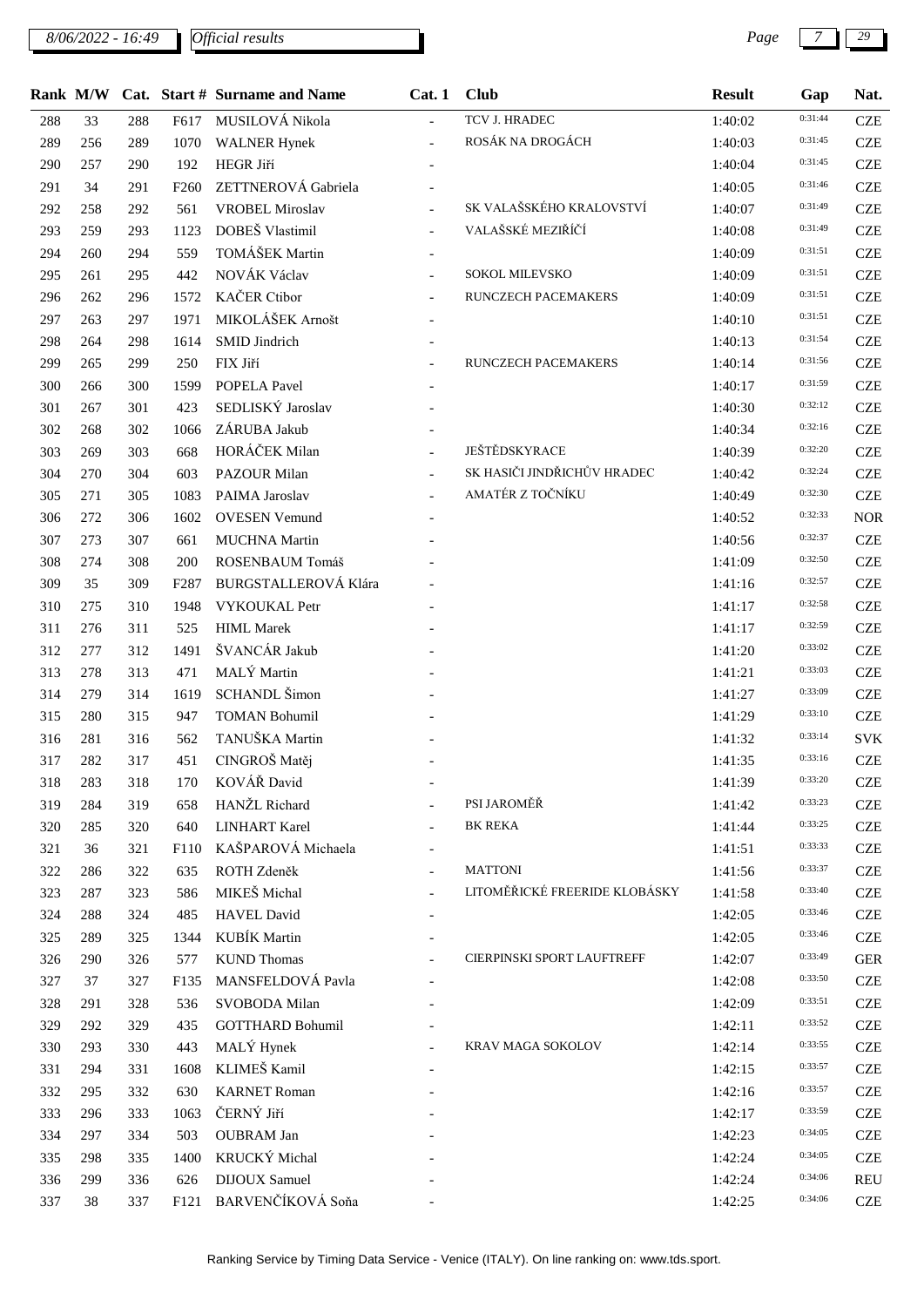*8/06/2022 - 16:49 Page 8 29*

|     |     |     |                   | Rank M/W Cat. Start # Surname and Name | Cat.1    | <b>Club</b>                   | <b>Result</b> | Gap     | Nat.       |
|-----|-----|-----|-------------------|----------------------------------------|----------|-------------------------------|---------------|---------|------------|
| 338 | 300 | 338 | 616               | <b>KOVALIK Peter</b>                   | $\equiv$ | <b>UNIONOCEL</b>              | 1:42:25       | 0:34:07 | <b>SVK</b> |
| 339 | 39  | 339 | F306              | <b>URBANKOVA Lydie</b>                 |          |                               | 1:42:28       | 0:34:10 | <b>CZE</b> |
| 340 | 301 | 340 | 1598              | FOJTŮ Tomáš                            |          |                               | 1:42:29       | 0:34:10 | <b>CZE</b> |
| 341 | 302 | 341 | 1116              | TOMŠOVIC Jan                           |          |                               | 1:42:33       | 0:34:14 | <b>CZE</b> |
| 342 | 303 | 342 | 500               | ZELÍK Petr                             |          |                               | 1:42:35       | 0:34:17 | <b>CZE</b> |
| 343 | 304 | 343 | 468               | LHOTA Lukáš                            |          |                               | 1:42:36       | 0:34:17 | <b>CZE</b> |
| 344 | 40  | 344 | F309              | KAŠPÁRKOVÁ Martina                     |          |                               | 1:42:36       | 0:34:18 | <b>CZE</b> |
| 345 | 305 | 345 | 1592              | POSLEDNÍ Filip                         |          |                               | 1:42:46       | 0:34:28 | <b>CZE</b> |
| 346 | 306 | 346 | 1107              | DOSKOČIL David                         |          |                               | 1:42:47       | 0:34:29 | <b>CZE</b> |
| 347 | 307 | 347 | 913               | KOŘÍNEK Tobiáš                         |          |                               | 1:42:48       | 0:34:29 | <b>CZE</b> |
| 348 | 308 | 348 | 431               | KARABINOŠ Michal                       |          |                               | 1:42:48       | 0:34:29 | <b>SVK</b> |
| 349 | 41  | 349 | F <sub>232</sub>  | POMIJOVÁ Veronika                      |          |                               | 1:42:55       | 0:34:37 | <b>CZE</b> |
| 350 | 309 | 350 | 554               | KALIS Juraj                            |          |                               | 1:42:57       | 0:34:39 | <b>SVK</b> |
| 351 | 310 | 351 | 886               | POSSOLT Martin                         |          | <b>LUBENEC</b>                | 1:43:13       | 0:34:55 | <b>CZE</b> |
| 352 | 311 | 352 | 938               | STEJSKAL Marek                         |          |                               | 1:43:18       | 0:34:59 | <b>CZE</b> |
| 353 | 312 | 353 | 1581              | MACH Zbyněk                            |          | TRIKLUB PŘÍBRAM               | 1:43:21       | 0:35:03 | <b>CZE</b> |
| 354 | 313 | 354 | 966               | <b>BESSER Jan</b>                      |          |                               | 1:43:22       | 0:35:03 | <b>CZE</b> |
| 355 | 42  | 355 | F <sub>24</sub> 3 | KADLÁČOVÁ Petra                        |          |                               | 1:43:22       | 0:35:04 | <b>CZE</b> |
| 356 | 314 | 356 | 1105              | KRUPIČKA Lukáš                         |          |                               | 1:43:24       | 0:35:05 | <b>CZE</b> |
| 357 | 315 | 357 | 1137              | MIKŠÁTKO Petr                          |          | <b>RC PÍST</b>                | 1:43:25       | 0:35:06 | <b>CZE</b> |
| 358 | 316 | 358 | 1359              | VÁVRA Lukáš                            |          | SAP                           | 1:43:27       | 0:35:08 | <b>CZE</b> |
| 359 | 317 | 359 | 1883              | <b>MAISSNER Jakub</b>                  |          |                               | 1:43:32       | 0:35:13 | <b>CZE</b> |
| 360 | 318 | 360 | 135               | <b>DUDIK Lubos</b>                     |          |                               | 1:43:33       | 0:35:14 | <b>CZE</b> |
| 361 | 319 | 361 | 1601              | MIKEŠ Jaromír                          |          | TAKLEŤ                        | 1:43:35       | 0:35:17 | <b>CZE</b> |
| 362 | 320 | 362 | 618               | VÁŇA Ladislav                          |          | ING. LADISLAV VÁŇA            | 1:43:39       | 0:35:20 | <b>CZE</b> |
| 363 | 321 | 363 | 924               | MATOUŠEK Martin                        |          | BĚŽECKÝ KLUB ČESKÉ SPOŘITELNY | 1:43:43       | 0:35:24 | <b>CZE</b> |
| 364 | 322 | 364 | 1175              | HAKL František Marian                  |          |                               | 1:43:48       | 0:35:29 | <b>CZE</b> |
| 365 | 323 | 365 | 1141              | <b>GLETTNIK Petr</b>                   |          | RUMRUMRUM                     | 1:43:49       | 0:35:30 | <b>CZE</b> |
| 366 | 324 | 366 | 896               | <b>JELÍNEK Jiří</b>                    |          |                               | 1:43:50       | 0:35:32 | <b>CZE</b> |
| 367 | 325 | 367 | 1159              | PELÍŠEK Daniel                         |          | BĚŽÍMPRO.CZ CENTRUM BAZALKA   | 1:43:55       | 0:35:37 | <b>CZE</b> |
| 368 | 326 | 368 |                   | 1171 KABÁT Jakub                       |          |                               | 1:43:55       | 0:35:37 | <b>SVK</b> |
| 369 | 327 | 369 | 1170              | DAMIÁN Daniel                          |          |                               | 1:43:57       | 0:35:39 | <b>CZE</b> |
| 370 | 328 | 370 | 972               | <b>BAREK Michal</b>                    |          |                               | 1:44:00       | 0:35:42 | <b>CZE</b> |
| 371 | 329 | 371 | 639               | <b>HRONEK Josef</b>                    |          |                               | 1:44:03       | 0:35:45 | <b>CZE</b> |
| 372 | 330 | 372 | 821               | ŠÍVR Jan                               |          |                               | 1:44:11       | 0:35:53 | <b>CZE</b> |
| 373 | 331 | 373 | 1570              | PEŠINA Vít                             |          |                               | 1:44:12       | 0:35:54 | <b>CZE</b> |
| 374 | 332 | 374 | 659               | ŠPALEK Jan                             |          |                               | 1:44:14       | 0:35:56 | <b>CZE</b> |
| 375 | 43  | 375 | F <sub>293</sub>  | HÜBSCHOVÁ Zlata                        |          |                               | 1:44:16       | 0:35:58 | <b>CZE</b> |
| 376 | 333 | 376 | 501               | <b>VANES Tomas</b>                     |          |                               | 1:44:17       | 0:35:59 | <b>CZE</b> |
| 377 | 334 | 377 | 446               | FÜRBACH Michal                         |          |                               | 1:44:17       | 0:35:59 | <b>CZE</b> |
| 378 | 335 | 378 | 624               | ROUČKA Alois                           |          | AR TECHNIK STRAKONICE         | 1:44:20       | 0:36:02 | <b>CZE</b> |
| 379 | 336 | 379 | 642               | <b>TRYHUK Petro</b>                    |          |                               | 1:44:22       | 0:36:03 | <b>UKR</b> |
| 380 | 337 | 380 | 542               | VESELEŇÁK Rostislav                    |          | ŠNECI V BĚHU                  | 1:44:23       | 0:36:04 | <b>CZE</b> |
| 381 | 338 | 381 | 1149              | ŠTYCH Ondřej                           |          |                               | 1:44:25       | 0:36:07 | <b>CZE</b> |
| 382 | 339 | 382 | 1018              | ŠUP František                          |          | <b>NE</b>                     | 1:44:27       | 0:36:08 | <b>CZE</b> |
| 383 | 340 | 383 | 578               | PLAČEK Martin                          |          | SK BUDEČ                      | 1:44:27       | 0:36:08 | <b>CZE</b> |
| 384 | 341 | 384 | 609               | <b>JAKUBEC Martin</b>                  |          |                               | 1:44:28       | 0:36:09 | <b>CZE</b> |
| 385 | 342 | 385 | 652               | MATĚJKA Josef                          |          | PRAHA 9                       | 1:44:28       | 0:36:10 | <b>CZE</b> |
| 386 | 343 | 386 | 811               | <b>MACH Karel</b>                      |          |                               | 1:44:29       | 0:36:10 | <b>CZE</b> |
| 387 | 344 | 387 | 1024              | ŽULEVIČ Maroš                          |          |                               | 1:44:31       | 0:36:13 | <b>SVK</b> |
|     |     |     |                   |                                        |          |                               |               |         |            |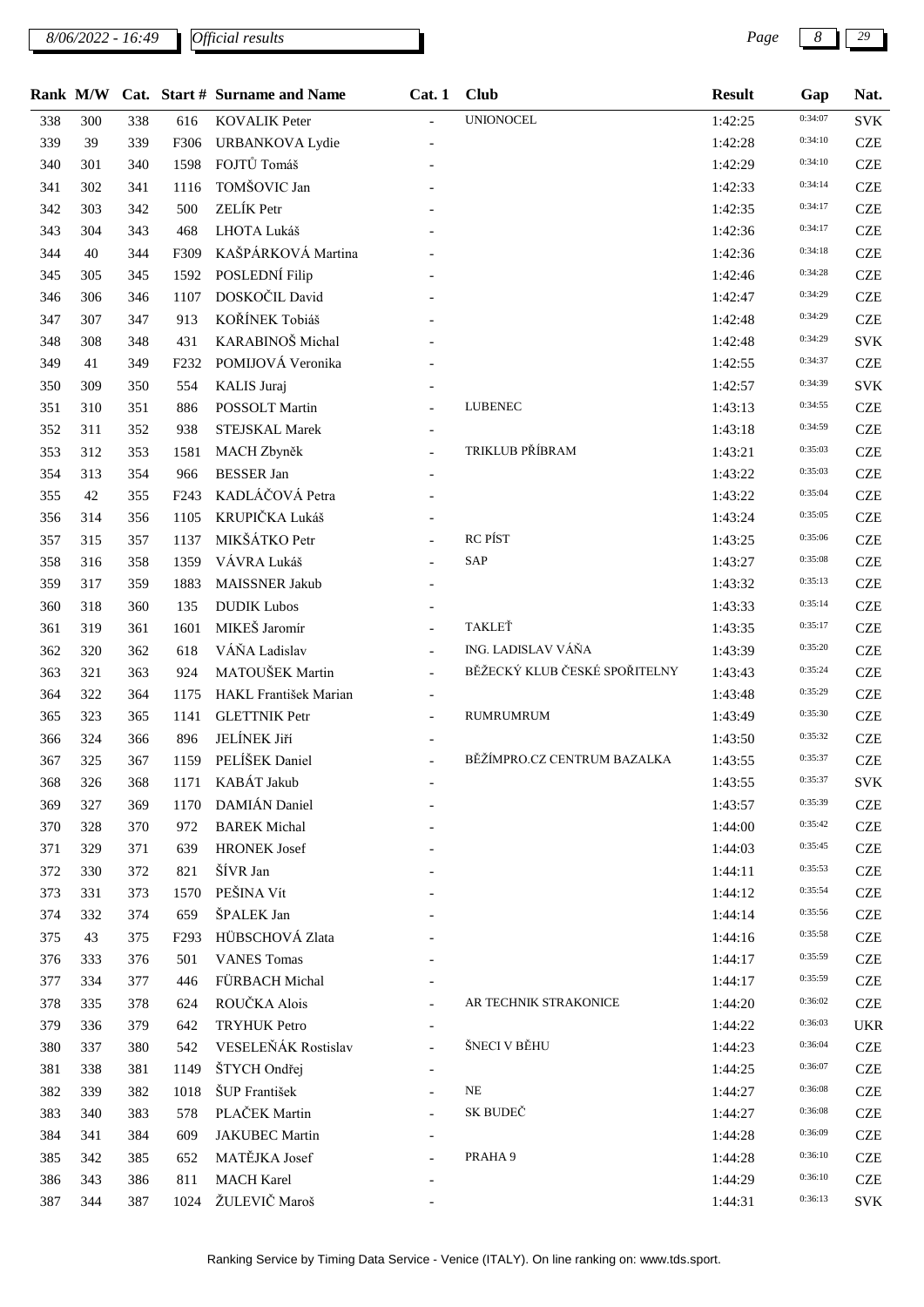*8/06/2022 - 16:49 Page 9 29*

|     |     |     |                  | Rank M/W Cat. Start # Surname and Name | Cat.1          | <b>Club</b>             | <b>Result</b> | Gap     | Nat.       |
|-----|-----|-----|------------------|----------------------------------------|----------------|-------------------------|---------------|---------|------------|
| 388 | 345 | 388 | 1096             | FOLTÝN Zbyněk                          | $\equiv$       | <b>CENTIRUN</b>         | 1:44:32       | 0:36:14 | <b>CZE</b> |
| 389 | 346 | 389 | 574              | <b>MAREK Karel</b>                     |                |                         | 1:44:33       | 0:36:14 | <b>CZE</b> |
| 390 | 347 | 390 | 143              | VESELÝ Štěpán                          |                |                         | 1:44:33       | 0:36:14 | <b>CZE</b> |
| 391 | 348 | 391 | 1152             | KRÁLÍK Tomáš                           |                |                         | 1:44:37       | 0:36:18 | <b>CZE</b> |
| 392 | 349 | 392 | 1497             | ŠUTA Michal                            |                |                         | 1:44:39       | 0:36:21 | <b>CZE</b> |
| 393 | 350 | 393 | 422              | ŠTINDL Jan                             |                | VELEŠÍN                 | 1:44:40       | 0:36:22 | <b>CZE</b> |
| 394 | 351 | 394 | 222              | <b>KÁNYAI</b> Attila                   |                |                         | 1:44:41       | 0:36:22 | <b>CZE</b> |
| 395 | 352 | 395 | 1088             | FRČEK Radim                            |                | OK RUN                  | 1:44:41       | 0:36:22 | <b>CZE</b> |
| 396 | 353 | 396 | 585              | <b>HOFMAN Martin</b>                   |                |                         | 1:44:42       | 0:36:24 | <b>CZE</b> |
| 397 | 354 | 397 | 1068             | <b>FURCH Petr</b>                      |                | <b>FURCH RACING</b>     | 1:44:44       | 0:36:25 | <b>CZE</b> |
| 398 | 355 | 398 | 520              | ŠVEJNOHA Lukáš                         |                | ČESKÉ VELENICE          | 1:44:44       | 0:36:26 | <b>CZE</b> |
| 399 | 356 | 399 | 633              | PELISEK Petr                           |                |                         | 1:44:45       | 0:36:26 | <b>CZE</b> |
| 400 | 44  | 400 | F112             | <b>BRABENCOVÁ</b> Sandra               |                |                         | 1:44:45       | 0:36:27 | <b>CZE</b> |
| 401 | 357 | 401 | 267              | <b>KOCOUREK Jan</b>                    |                | SAYERLACK PRACHATICE    | 1:44:46       | 0:36:27 | <b>CZE</b> |
| 402 | 358 | 402 | 1168             | ČERNÝ Pavel                            |                |                         | 1:44:56       | 0:36:37 | <b>CZE</b> |
| 403 | 359 | 403 | 1564             | LAŠTŮVKA Josef                         |                |                         | 1:44:57       | 0:36:39 | <b>CZE</b> |
| 404 | 360 | 404 | 906              | <b>ANDR Václav</b>                     |                |                         | 1:44:59       | 0:36:41 | <b>CZE</b> |
| 405 | 361 | 405 | 565              | HAVLÍČEK Štěpán                        |                |                         | 1:45:04       | 0:36:46 | <b>CZE</b> |
| 406 | 362 | 406 | 523              | <b>WERNER Martin</b>                   |                | <b>NTT</b>              | 1:45:04       | 0:36:46 | <b>CZE</b> |
| 407 | 363 | 407 | 829              | CHALUPSKÝ Jaroslav                     |                |                         | 1:45:05       | 0:36:46 | <b>CZE</b> |
| 408 | 364 | 408 | 615              | <b>BELLI</b> Antonio                   |                | ATLETICA FALCONARA      | 1:45:07       | 0:36:48 | <b>ITA</b> |
| 409 | 365 | 409 | 1077             | <b>DRENKO</b> Daniel                   |                |                         | 1:45:07       | 0:36:48 | <b>CZE</b> |
| 410 | 366 | 410 | 1120             | KUPECKY Jan                            |                |                         | 1:45:08       | 0:36:50 | SVK        |
| 411 | 367 | 411 | 1101             | STEINBAUER Jiří                        |                | <b>SK REJTA</b>         | 1:45:09       | 0:36:51 | <b>CZE</b> |
| 412 | 368 | 412 | 1119             | PEČENKA Jiří                           |                |                         | 1:45:09       | 0:36:51 | <b>CZE</b> |
| 413 | 369 | 413 | 968              | ŠVEC Václav                            |                | #TYMDEJVID              | 1:45:11       | 0:36:53 | <b>CZE</b> |
| 414 | 370 | 414 | 841              | <b>BURIAN Pavel</b>                    |                |                         | 1:45:12       | 0:36:54 | <b>CZE</b> |
| 415 | 371 | 415 | 620              | KUNEŠ Milan                            |                |                         | 1:45:13       | 0:36:55 | <b>CZE</b> |
| 416 | 372 | 416 | 452              | HAVELKA Oldřich                        |                | LETIŠTĚ PRAHA A.S.      | 1:45:13       | 0:36:55 | <b>CZE</b> |
| 417 | 373 | 417 | 534              | <b>CIPIN Otto</b>                      |                |                         | 1:45:16       | 0:36:57 | <b>CZE</b> |
| 418 | 45  | 418 | F600             | VOKÁLOVÁ Monika                        |                |                         | 1:45:17       | 0:36:58 | <b>CZE</b> |
| 419 | 46  | 419 | F148             | URBANOVÁ Jana                          |                |                         | 1:45:17       | 0:36:58 | <b>CZE</b> |
| 420 | 374 | 420 | 823              | <b>BASEL Miroslav</b>                  |                | NELAHOZEVES-LEŠANY      | 1:45:18       | 0:36:59 | <b>CZE</b> |
| 421 | 375 | 421 | 1133             | LINDNER Tomáš                          |                | RUNCZECH PACEMAKERS     | 1:45:18       | 0:37:00 | <b>CZE</b> |
| 422 | 376 | 422 | 1577             | BEDNÁŘ Richard                         |                | <b>PACEMAKERS</b>       | 1:45:19       | 0:37:01 | <b>CZE</b> |
| 423 | 377 | 423 | 991              | PETRÁŠEK Václav                        |                |                         | 1:45:22       | 0:37:04 | <b>CZE</b> |
| 424 | 378 | 424 | 1089             | ŠIMEK Zdeněk                           |                | <b>BULLS DOBŘÍŠ</b>     | 1:45:23       | 0:37:04 | <b>CZE</b> |
| 425 | 379 | 425 | 848              | ŠESTAUBER Petr                         |                |                         | 1:45:24       | 0:37:06 | <b>CZE</b> |
| 426 | 380 | 426 | 958              | ŠTĚRBÍK Jan                            |                |                         | 1:45:27       | 0:37:09 | <b>CZE</b> |
| 427 | 381 | 427 | 978              | <b>SAMEC Pavel</b>                     | $\overline{a}$ | BK NEZMAR Č.B.          | 1:45:35       | 0:37:17 | <b>CZE</b> |
| 428 | 382 | 428 | 862              | <b>FREY Eduard</b>                     |                | KČT KRALUPY NAD VLTAVOU | 1:45:37       | 0:37:19 | <b>CZE</b> |
| 429 | 383 | 429 | 1034             | SOCHACKÝ Adam                          |                | ŘÍMOVÁCI                | 1:45:38       | 0:37:20 | <b>CZE</b> |
| 430 | 47  | 430 | F <sub>269</sub> | ČERNÁ Lenka                            |                |                         | 1:45:42       | 0:37:23 | <b>CZE</b> |
| 431 | 384 | 431 | 1872             | KRATOCHVÍL Aleš                        |                | TÁTO POČKEJ             | 1:45:43       | 0:37:24 | <b>CZE</b> |
| 432 | 385 | 432 | 127              | <b>BARTL Milan</b>                     |                | KRUŠNOBORCI             | 1:45:53       | 0:37:34 | <b>CZE</b> |
| 433 | 386 | 433 | 251              | PETRUSEK Kryštof                       |                | AC SPARTA PRAHA         | 1:45:56       | 0:37:38 | <b>CZE</b> |
| 434 | 48  | 434 | F159             | FLAŠAROVÁ Lenka                        |                |                         | 1:45:57       | 0:37:38 | <b>CZE</b> |
| 435 | 387 | 435 | 857              | PEŠKE Michal                           |                |                         | 1:45:58       | 0:37:40 | <b>CZE</b> |
| 436 | 49  | 436 | F <sub>226</sub> | KRŠKOVÁ Marcela                        |                |                         | 1:45:59       | 0:37:41 | <b>CZE</b> |
| 437 | 388 | 437 | 1563             | DRÁPELA Lukáš                          |                |                         | 1:46:00       | 0:37:41 | <b>CZE</b> |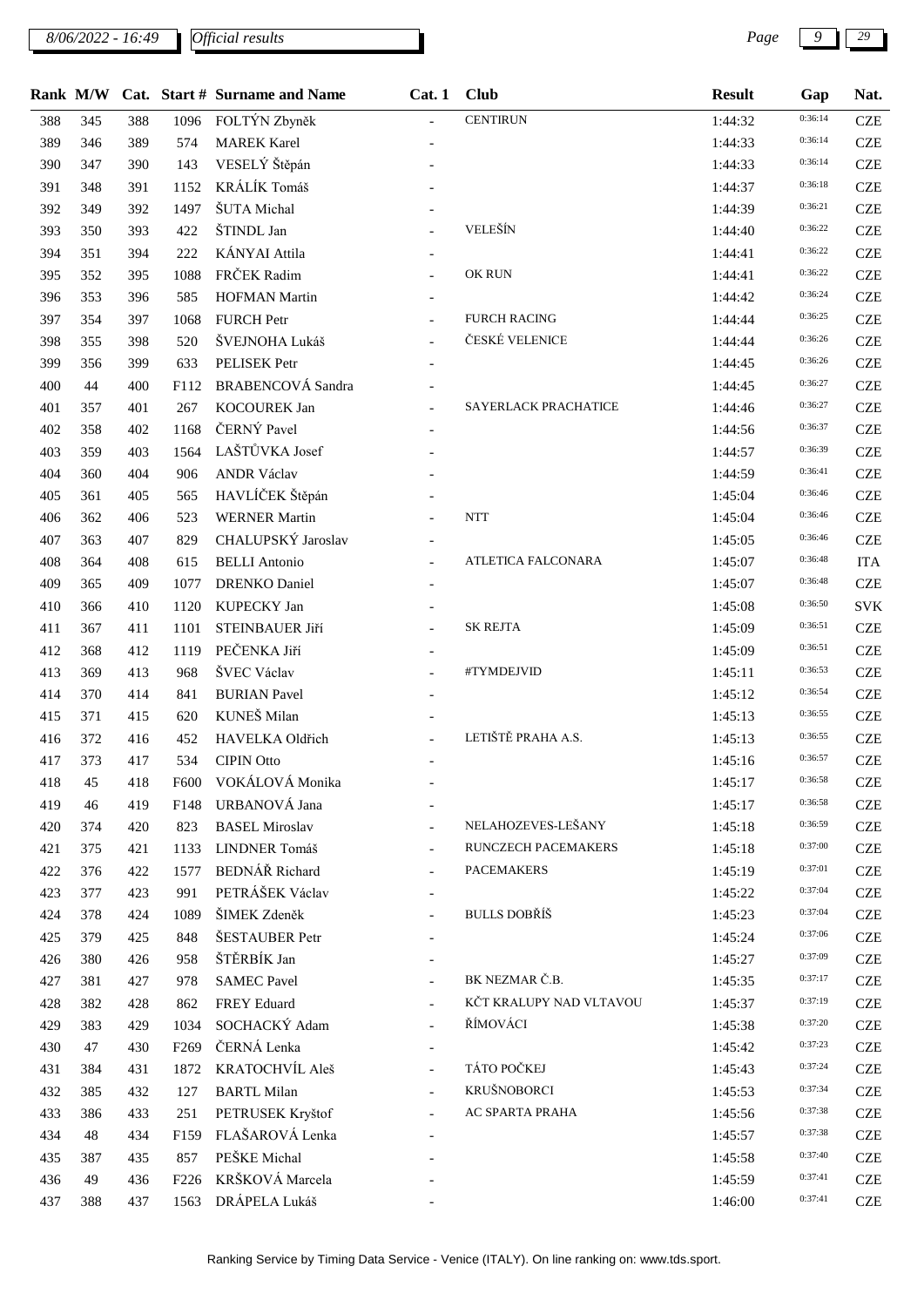*8/06/2022 - 16:49 Page 10 29*

|     |     |     |                  | Rank M/W Cat. Start # Surname and Name | Cat. 1                    | <b>Club</b>                   | <b>Result</b> | Gap     | Nat.       |
|-----|-----|-----|------------------|----------------------------------------|---------------------------|-------------------------------|---------------|---------|------------|
| 438 | 389 | 438 | 1038             | MILBRANT Kornel                        | $\mathbf{r}$              | ADS MASNA                     | 1:46:02       | 0:37:43 | POL        |
| 439 | 50  | 439 | F282             | ŠTĚPÁNKOVÁ Eva                         |                           |                               | 1:46:04       | 0:37:46 | <b>CZE</b> |
| 440 | 390 | 440 | 1099             | VONDRUŠKA Jan                          |                           |                               | 1:46:05       | 0:37:46 | <b>CZE</b> |
| 441 | 391 | 441 | 189              | VANĚČEK Filip                          |                           |                               | 1:46:05       | 0:37:46 | <b>CZE</b> |
| 442 | 392 | 442 | 1153             | <b>BURDA Vladan</b>                    |                           |                               | 1:46:05       | 0:37:47 | <b>CZE</b> |
| 443 | 393 | 443 | 588              | RŮŽIČKA Jindřich                       |                           | TÝM KLEŤ                      | 1:46:08       | 0:37:50 | <b>CZE</b> |
| 444 | 394 | 444 | 1600             | ROLL Michal                            |                           |                               | 1:46:11       | 0:37:53 | <b>CZE</b> |
| 445 | 395 | 445 | 1475             | <b>KUBEC Pavel</b>                     |                           |                               | 1:46:12       | 0:37:54 | <b>CZE</b> |
| 446 | 396 | 446 | 908              | ŠTEC Jiři                              |                           |                               | 1:46:15       | 0:37:56 | <b>CZE</b> |
| 447 | 397 | 447 | 1010             | TEPLÝ Tomáš                            |                           |                               | 1:46:19       | 0:38:01 | <b>CZE</b> |
| 448 | 398 | 448 | 587              | <b>PARTL David</b>                     |                           | BĚŽECKÝ KLUB ČESKÉ SPOŘITELNY | 1:46:20       | 0:38:01 | <b>CZE</b> |
| 449 | 399 | 449 | 834              | <b>VOLF Miroslav</b>                   |                           | <b>BĚŽCI CHOMUTOV</b>         | 1:46:22       | 0:38:03 | <b>CZE</b> |
| 450 | 400 | 450 | 454              | RATAJ Jindřich                         |                           | HOBBYRUNTEAM MLADÁ VOŽICE     | 1:46:23       | 0:38:05 | <b>CZE</b> |
| 451 | 401 | 451 | 1155             | <b>LEJTNAR</b> Michal                  |                           |                               | 1:46:25       | 0:38:07 | <b>CZE</b> |
| 452 | 402 | 452 | 1478             | HRUBOŠ Josef                           |                           |                               | 1:46:27       | 0:38:09 | <b>CZE</b> |
| 453 | 403 | 453 | 1103             | NOVOTNÝ Petr                           |                           |                               | 1:46:30       | 0:38:11 | <b>CZE</b> |
| 454 | 404 | 454 | 540              | ŠVÉD Marek                             |                           | MP PRAHA                      | 1:46:30       | 0:38:12 | <b>CZE</b> |
| 455 | 405 | 455 | 610              | <b>GARZINA</b> Roman                   |                           | <b>JAPAROGA</b>               | 1:46:36       | 0:38:17 | <b>CZE</b> |
| 456 | 406 | 456 | 1121             | <b>BENEŠ</b> Martin                    | $\blacksquare$            | AK ATLETIKA HOSTAVICE         | 1:46:43       | 0:38:25 | <b>CZE</b> |
| 457 | 407 | 457 | 941              | TOUŠEK Martin                          |                           |                               | 1:46:45       | 0:38:26 | <b>CZE</b> |
| 458 | 51  | 458 | F <sub>150</sub> | ZEDNIKOVA Lilly                        |                           | <b>LB-TRAINING</b>            | 1:46:45       | 0:38:26 | <b>CZE</b> |
| 459 | 408 | 459 | 956              | ZEDNÍK Petr                            |                           |                               | 1:46:46       | 0:38:28 | <b>CZE</b> |
| 460 | 52  | 460 | F289             | OLŠOVSKÁ JELÍNKOVÁ Luc                 | $\mathbb{Z}^{\mathbb{Z}}$ | ROZBĚHÁME ČESKO               | 1:46:48       | 0:38:29 | <b>CZE</b> |
| 461 | 409 | 461 | 1015             | KUNEŠ Lukáš                            |                           |                               | 1:46:49       | 0:38:30 | <b>CZE</b> |
| 462 | 410 | 462 | 942              | <b>PONEC Michal</b>                    |                           |                               | 1:46:49       | 0:38:30 | <b>CZE</b> |
| 463 | 411 | 463 | 833              | <b>MATAS David</b>                     |                           |                               | 1:46:49       | 0:38:30 | <b>CZE</b> |
| 464 | 412 | 464 | 940              | TOUŠEK Filip                           |                           | #TYMDEJVID                    | 1:46:50       | 0:38:32 | <b>CZE</b> |
| 465 | 413 | 465 | 1977             | WOSKOWSKI Tobias                       |                           | <b>SG WILLMERSDORF</b>        | 1:46:53       | 0:38:34 | <b>GER</b> |
| 466 | 414 | 466 | 1030             | VYSKOČIL Aleš                          |                           |                               | 1:46:53       | 0:38:35 | <b>CZE</b> |
| 467 | 415 | 467 | 1109             | ŠIMEČEK Pavel                          |                           | SOLNÁ LHOTA                   | 1:46:55       | 0:38:36 | <b>CZE</b> |
| 468 | 416 | 468 | 887              | KOHOUT Luděk                           |                           | NOVÁ VES                      | 1:46:55       | 0:38:37 | <b>CZE</b> |
| 469 | 53  | 469 | F297             | CHLÁDKOVÁ Karolína                     |                           |                               | 1:46:57       | 0:38:39 | <b>CZE</b> |
| 470 | 417 | 470 | 1156             | ČERVÁK Marek                           |                           | <b>ATACCAMARÁDI</b>           | 1:47:04       | 0:38:45 | <b>CZE</b> |
| 471 | 418 | 471 | 133              | SÝKORA František                       | $\overline{\phantom{a}}$  | <b>DOBŘEJOVICE</b>            | 1:47:06       | 0:38:48 | <b>CZE</b> |
| 472 | 419 | 472 | 988              | DONČUK Michal                          |                           |                               | 1:47:12       | 0:38:53 | <b>CZE</b> |
| 473 | 420 | 473 | 959              | KOFROŇ Petr                            |                           | ČESKÝ MARATONSKÝ KLUB         | 1:47:17       | 0:38:58 | <b>CZE</b> |
| 474 | 421 | 474 | 591              | MIŘEJOVSKÝ Tomáš                       |                           | <b>COBYDUP</b>                | 1:47:17       | 0:38:59 | <b>CZE</b> |
| 475 | 422 | 475 | 965              | <b>HANOUSEK Pavel</b>                  |                           |                               | 1:47:19       | 0:39:01 | <b>CZE</b> |
| 476 | 423 | 476 | 1046             | HAAS Ondřej                            |                           |                               | 1:47:23       | 0:39:04 | <b>CZE</b> |
| 477 | 54  | 477 | F652             | ČAPKOVÁ Petra                          |                           |                               | 1:47:23       | 0:39:05 | <b>CZE</b> |
| 478 | 55  | 478 | F300             | DUDOVÁ Klára                           |                           | #TYMDEJVID                    | 1:47:24       | 0:39:06 | <b>CZE</b> |
| 479 | 424 | 479 | 1439             | SIBERA Ondřej                          |                           | KAMENNÉ ŽEHROVICE             | 1:47:27       | 0:39:08 | <b>CZE</b> |
| 480 | 425 | 480 | 491              | DOSPĚL Radek                           |                           |                               | 1:47:28       | 0:39:09 | <b>CZE</b> |
| 481 | 426 | 481 | 1045             | NIMS Tomáš                             |                           |                               | 1:47:29       | 0:39:11 | <b>CZE</b> |
| 482 | 427 | 482 | 875              | ŠTĚPÁN Jaroslav                        |                           | JĚŠTĚD SKYRACE                | 1:47:30       | 0:39:12 | <b>CZE</b> |
| 483 | 428 | 483 | 825              | WESTFAL Jan                            |                           |                               | 1:47:31       | 0:39:12 | <b>CZE</b> |
| 484 | 429 | 484 | 438              | <b>BENEŠ</b> Miroslav                  |                           | ČMK                           | 1:47:31       | 0:39:13 | <b>CZE</b> |
| 485 | 430 | 485 | 509              | KOVÁŘÍK Petr                           |                           | JEŠTĚDSKÁ BĚŽECKÁ PARTIČKA    | 1:47:32       | 0:39:13 | <b>CZE</b> |
| 486 | 431 | 486 | 596              | <b>VAVERKA Lukas</b>                   |                           | JIHOCESKY KLUB MARATONCU      | 1:47:32       | 0:39:13 | <b>CZE</b> |
| 487 | 432 | 487 | 581              | <b>ATHA Robert</b>                     |                           |                               | 1:47:32       | 0:39:14 | <b>USA</b> |
|     |     |     |                  |                                        |                           |                               |               |         |            |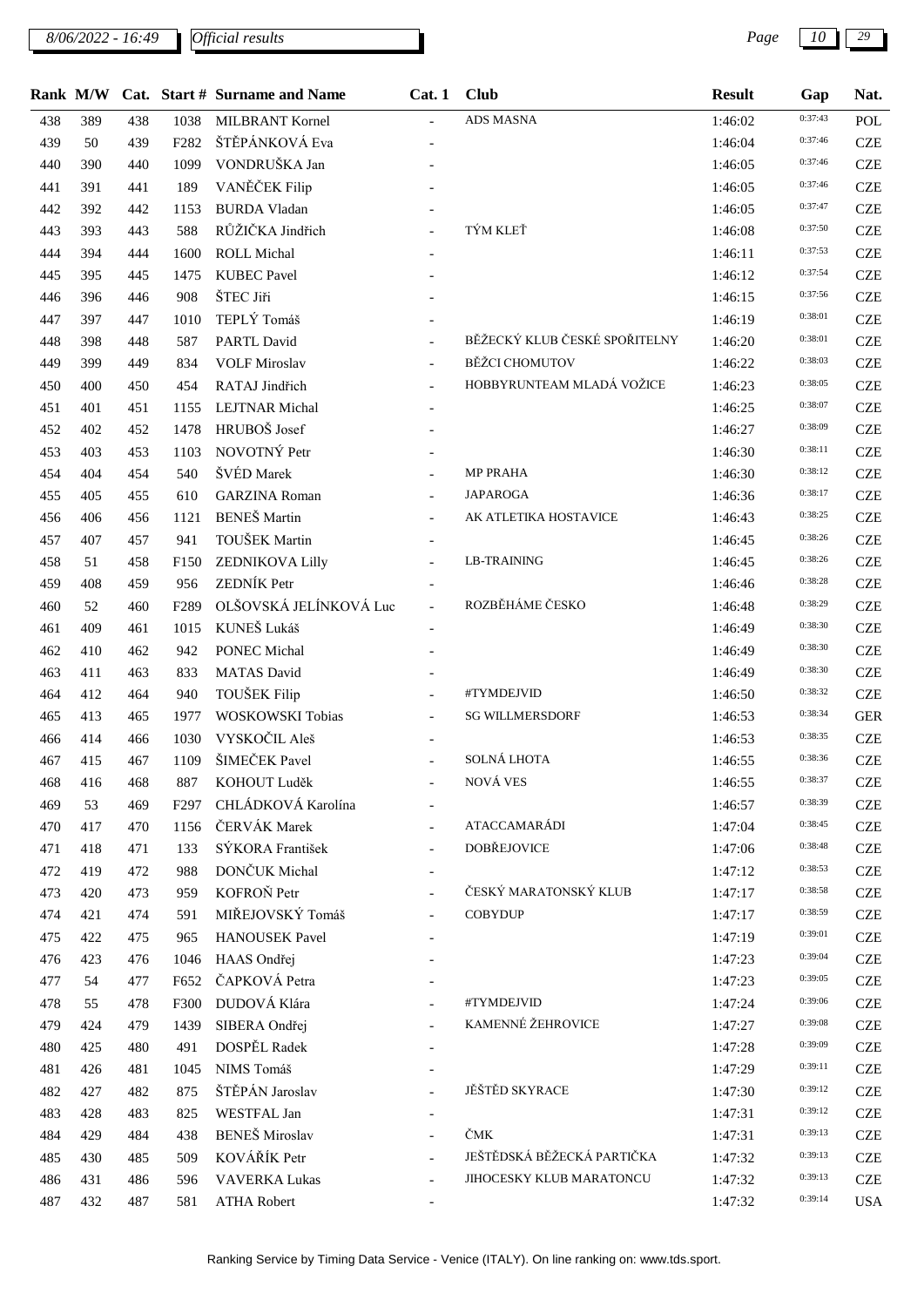*8/06/2022 - 16:49 Page 11 29*

|     |        |     |                   | Rank M/W Cat. Start # Surname and Name | Cat.1                       | <b>Club</b>                 | <b>Result</b> | Gap     | Nat.       |
|-----|--------|-----|-------------------|----------------------------------------|-----------------------------|-----------------------------|---------------|---------|------------|
| 488 | 433    | 488 | 1020              | VALDAUF Zdeněk                         |                             |                             | 1:47:35       | 0:39:16 | <b>CZE</b> |
| 489 | 56     | 489 | F <sub>2</sub> 33 | DRAGOUNOVÁ Martina                     |                             |                             | 1:47:36       | 0:39:17 | <b>CZE</b> |
| 490 | 434    | 490 | 1036              | ŠIMEK Vladimír                         | $\equiv$                    | <b>GW TRAIN REGIO</b>       | 1:47:37       | 0:39:19 | <b>CZE</b> |
| 491 | 435    | 491 | 901               | KUTÍLEK Lukáš                          |                             |                             | 1:47:37       | 0:39:19 | <b>CZE</b> |
| 492 | 436    | 492 | 467               | <b>HELLER Jakub</b>                    |                             |                             | 1:47:42       | 0:39:24 | <b>CZE</b> |
| 493 | 437    | 493 | 1093              | ZÁKOSTELECKÝ František                 |                             |                             | 1:47:45       | 0:39:26 | <b>CZE</b> |
| 494 | 438    | 494 | 863               | KRATOCHVÍL Miroslav                    | $\overline{\phantom{a}}$    | SOKOL HLUBOČEPY             | 1:47:45       | 0:39:27 | <b>CZE</b> |
| 495 | 57     | 495 | F <sub>246</sub>  | PLEŠÁKOVÁ Aneta                        | $\mathcal{L}^{\mathcal{L}}$ | LIGA ATLETŮ PELHŘIMOV       | 1:47:47       | 0:39:28 | <b>CZE</b> |
| 496 | 439    | 496 | 870               | BROŽ Michal                            |                             |                             | 1:47:48       | 0:39:29 | <b>CZE</b> |
| 497 | 58     | 497 | F314              | MOKREJŠOVÁ Andrea                      |                             |                             | 1:47:48       | 0:39:29 | <b>CZE</b> |
| 498 | 440    | 498 | 815               | <b>KRUPKA</b> Radim                    |                             |                             | 1:47:49       | 0:39:30 | <b>CZE</b> |
| 499 | 441    | 499 | 632               | <b>BRODEC</b> Jan                      |                             |                             | 1:47:49       | 0:39:31 | <b>CZE</b> |
| 500 | 442    | 500 | 993               | PIŇOS Patrik                           |                             | <b>JAPAROGA</b>             | 1:47:49       | 0:39:31 | <b>CZE</b> |
| 501 | 443    | 501 | 888               | SRB Jindřich                           |                             | <b>ROZTOKY</b>              | 1:47:50       | 0:39:32 | <b>CZE</b> |
| 502 | 444    | 502 | 1006              | <b>HOUDEK Pavel</b>                    |                             |                             | 1:47:50       | 0:39:32 | <b>CZE</b> |
| 503 | 445    | 503 | 1144              | RYBÁŘ Pavel                            |                             |                             | 1:47:51       | 0:39:33 | <b>CZE</b> |
| 504 | 446    | 504 | 494               | <b>BULIS</b> Jan                       |                             | FOP                         | 1:47:52       | 0:39:34 | <b>CZE</b> |
| 505 | 447    | 505 | 1579              | <b>NANTL Vít</b>                       |                             |                             | 1:47:57       | 0:39:39 | <b>CZE</b> |
| 506 | 448    | 506 | 903               | <b>REZLER Jan</b>                      | $\overline{\phantom{a}}$    | <b>GRUPO ANTOLIN TURNOV</b> | 1:47:58       | 0:39:39 | <b>CZE</b> |
| 507 | 449    | 507 | 1172              | ANTOŠ Marek                            |                             |                             | 1:47:59       | 0:39:40 | <b>CZE</b> |
| 508 | 450    | 508 | 1087              | PETRŮ Lukáš                            |                             |                             | 1:48:01       | 0:39:43 | <b>CZE</b> |
| 509 | 451    | 509 | 963               | VYMAZAL Jan                            |                             | <b>JAPAROGA</b>             | 1:48:10       | 0:39:51 | <b>CZE</b> |
| 510 | 452    | 510 | 619               | SLAVÍK Petr                            |                             |                             | 1:48:10       | 0:39:52 | <b>CZE</b> |
| 511 | 453    | 511 | 569               | <b>ADAMIK Michael</b>                  |                             |                             | 1:48:13       | 0:39:55 | <b>CZE</b> |
| 512 | 454    | 512 | 498               | <b>SIKORA</b> Martin                   |                             |                             | 1:48:14       | 0:39:56 | <b>CZE</b> |
| 513 | 455    | 513 | 1049              | OUŠKA Jiří                             |                             |                             | 1:48:15       | 0:39:57 | <b>CZE</b> |
| 514 | 456    | 514 | 1353              | <b>BOHONĚK</b> Josef                   |                             |                             | 1:48:17       | 0:39:58 | <b>CZE</b> |
| 515 | 457    | 515 | 1143              | ZABLOUDIL Zdeněk                       |                             |                             | 1:48:17       | 0:39:59 | <b>CZE</b> |
| 516 | 59     | 516 | F <sub>290</sub>  | FENCL Klára                            |                             | BORŠOV NAD VLTAVOU          | 1:48:20       | 0:40:01 | <b>CZE</b> |
| 517 | 458    | 517 | 895               | <b>CEJPEK Stanislav</b>                | $\overline{a}$              | PIPÍK TEAM                  | 1:48:24       | 0:40:05 | <b>CZE</b> |
| 518 | $60\,$ | 518 |                   | F248 SOBKOVÁ Alena                     |                             | BK LUDGEŘOVICE              | 1:48:25       | 0:40:07 | <b>CZE</b> |
| 519 | 61     | 519 | F <sub>299</sub>  | BŘEZINOVÁ Klára                        | $\overline{a}$              | <b>HOSTIVICE</b>            | 1:48:26       | 0:40:08 | <b>CZE</b> |
| 520 | 459    | 520 | 1986              | KMÍNEK Vladimír                        |                             | PLAVECKÝ KLUB HROŠÍK TÁBOR  | 1:48:30       | 0:40:11 | <b>CZE</b> |
| 521 | 460    | 521 | 1975              | SVOBODA Jan                            |                             |                             | 1:48:31       | 0:40:13 | <b>CZE</b> |
| 522 | 461    | 522 | 657               | KOTEK Jiří                             |                             |                             | 1:48:32       | 0:40:14 | <b>CZE</b> |
| 523 | 462    | 523 | 489               | <b>ROMANOV Yury</b>                    |                             | RUNNING LIONS               | 1:48:35       | 0:40:17 | <b>RUS</b> |
| 524 | 62     | 524 | F <sub>294</sub>  | DANIELOVÁ Adéla                        | $\overline{\phantom{a}}$    |                             | 1:48:41       | 0:40:22 | <b>CZE</b> |
| 525 | 63     | 525 | F <sub>231</sub>  | AMBROŽOVÁ Irena                        |                             | KLUB BIATLONU BRIDLIČNÁ     | 1:48:43       | 0:40:25 | <b>CZE</b> |
| 526 | 463    | 526 | 1412              | MĚRKA Tomáš                            |                             |                             | 1:48:43       | 0:40:25 | <b>CZE</b> |
| 527 | 464    | 527 | 1448              | <b>KYLIAN Vít</b>                      |                             |                             | 1:48:44       | 0:40:26 | <b>CZE</b> |
| 528 | 465    | 528 | 845               | SLABÝ Martin                           |                             |                             | 1:48:44       | 0:40:26 | <b>CZE</b> |
| 529 | 466    | 529 | 935               | KRNINSKÝ Vojtěch                       |                             |                             | 1:48:45       | 0:40:27 | <b>CZE</b> |
| 530 | 467    | 530 | 854               | <b>BROM Karel</b>                      |                             |                             | 1:48:46       | 0:40:28 | <b>CZE</b> |
| 531 | 468    | 531 | 902               | DOČKAL Jan                             |                             | POSÁZAVÍ                    | 1:48:47       | 0:40:28 | <b>CZE</b> |
| 532 | 469    | 532 | 637               | KOŘÍNEK Vladimír                       |                             | ATLET MALÁ VÍSKA            | 1:48:47       | 0:40:29 | <b>CZE</b> |
| 533 | 470    | 533 | 473               | HŮLE Milan                             |                             |                             | 1:48:50       | 0:40:31 | <b>CZE</b> |
| 534 | 471    | 534 | 445               | KŘÍŽEK Miloslav                        |                             | <b>RUNNERS MUSKETEERS</b>   | 1:48:55       | 0:40:37 | <b>CZE</b> |
| 535 | 472    | 535 | 1899              | <b>MÜLLER</b> David                    |                             |                             | 1:48:58       | 0:40:39 | <b>CZE</b> |
| 536 | 64     | 536 | F <sub>2</sub> 85 | DEKETOVÁ Veronika                      |                             |                             | 1:49:00       | 0:40:41 | <b>CZE</b> |
| 537 | 473    | 537 |                   | 1074 HERIAN Zdeněk                     |                             | HASIČI ZÍCHOV               | 1:49:00       | 0:40:42 | <b>CZE</b> |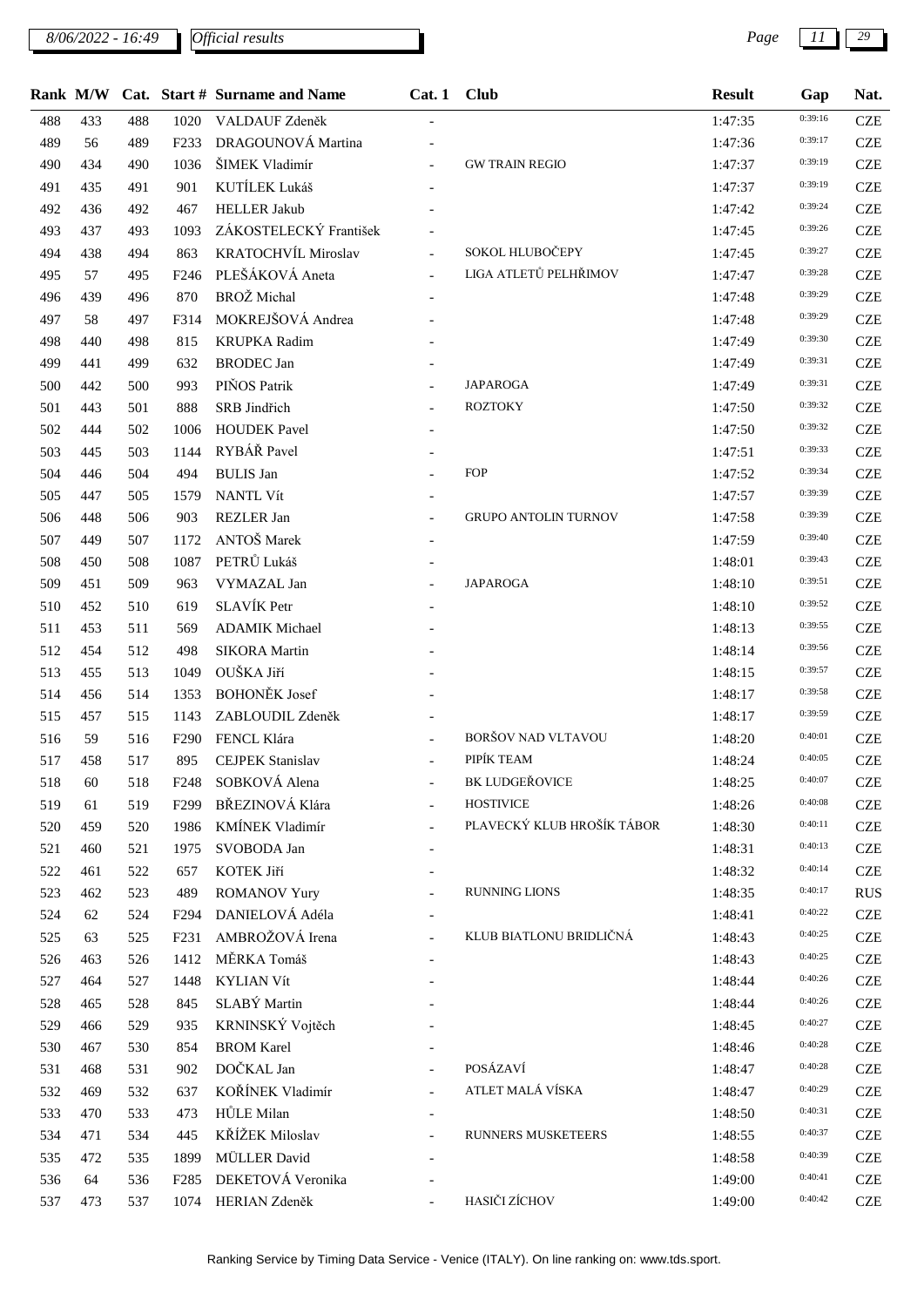*8/06/2022 - 16:49 Page 12 29*

|     | Rank M/W |     |                  | Cat. Start # Surname and Name | Cat.1                    | <b>Club</b>                   | <b>Result</b> | Gap     | Nat.       |
|-----|----------|-----|------------------|-------------------------------|--------------------------|-------------------------------|---------------|---------|------------|
| 538 | 474      | 538 | 156              | KUBUŠ Marek                   |                          | 2B WINNER TEAM                | 1:49:00       | 0:40:42 | <b>SVK</b> |
| 539 | 475      | 539 | 1847             | <b>HAGMANN Daniel</b>         |                          |                               | 1:49:01       | 0:40:42 | <b>GER</b> |
| 540 | 65       | 540 | F307             | ŠINOGLOVÁ Zuzana              |                          |                               | 1:49:10       | 0:40:51 | <b>CZE</b> |
| 541 | 66       | 541 | F <sub>241</sub> | PIKLOVÁ Martina               |                          |                               | 1:49:13       | 0:40:54 | <b>CZE</b> |
| 542 | 476      | 542 | 1064             | VANĚČEK Aleš                  |                          |                               | 1:49:14       | 0:40:56 | <b>CZE</b> |
| 543 | 67       | 543 | F <sub>296</sub> | KREJČÍ Gabriela               |                          |                               | 1:49:20       | 0:41:02 | <b>CZE</b> |
| 544 | 477      | 544 | 934              | FLAJŽÍK Petr                  |                          |                               | 1:49:22       | 0:41:04 | <b>CZE</b> |
| 545 | 478      | 545 | 909              | BENEŠ Ondřej                  |                          |                               | 1:49:24       | 0:41:05 | <b>CZE</b> |
| 546 | 479      | 546 | 1129             | RYBECKÝ Jiří                  |                          |                               | 1:49:24       | 0:41:05 | <b>CZE</b> |
| 547 | 480      | 547 | 1002             | <b>BAECK</b> Gerald           |                          | 2SLOW4MORE                    | 1:49:26       | 0:41:07 | <b>AUT</b> |
| 548 | 481      | 548 | 1142             | <b>FAIETA Marco</b>           | $\blacksquare$           | <b>ASD RUNNERS CHIETI</b>     | 1:49:28       | 0:41:09 | <b>ITA</b> |
| 549 | 482      | 549 | 1106             | KŘÍŽ Václav                   | $\equiv$                 | HLINCOVÁ HORA                 | 1:49:29       | 0:41:10 | <b>CZE</b> |
| 550 | 483      | 550 | 667              | <b>GUERRERO DOMINGUEZ D</b>   | $\equiv$                 | <b>GUERRERO</b>               | 1:49:30       | 0:41:11 | <b>ESP</b> |
| 551 | 484      | 551 | 497              | DVOŘÁK Marek                  | $\mathbf{r}$             | MARKUSFILM.COM                | 1:49:30       | 0:41:12 | <b>CZE</b> |
| 552 | 68       | 552 | F <sub>279</sub> | NĚMCOVÁ Martina               | $\blacksquare$           |                               | 1:49:30       | 0:41:12 | <b>CZE</b> |
| 553 | 485      | 553 | 1576             | KOTLÁN Martin                 |                          |                               | 1:49:32       | 0:41:14 | <b>CZE</b> |
| 554 | 69       | 554 | F <sub>278</sub> | VRZALOVÁ Eliška               |                          | ŽÁDNÝ                         | 1:49:35       | 0:41:16 | <b>CZE</b> |
| 555 | 486      | 555 | 1537             | HLINOVSKÝ Václav              | $\overline{\phantom{a}}$ |                               | 1:49:35       | 0:41:17 | <b>CZE</b> |
| 556 | 487      | 556 | 995              | ŠTECHER Jiří                  |                          |                               | 1:49:35       | 0:41:17 | <b>CZE</b> |
| 557 | 488      | 557 | 943              | <b>HROUDA</b> Petr            |                          | HUNTING SKI TEAM              | 1:49:36       | 0:41:17 | <b>CZE</b> |
| 558 | 489      | 558 | 1026             | ČERNÝ Radek                   | $\blacksquare$           | ADIDAS RUNNERS PRAGUE         | 1:49:40       | 0:41:21 | <b>CZE</b> |
| 559 | 490      | 559 | 1809             | ROŽBOUD Pavel                 | $\blacksquare$           | HASIČI ČESKÝ KRUMLOV          | 1:49:42       | 0:41:24 | <b>CZE</b> |
| 560 | 491      | 560 | 910              | KRUTKÝ Petr                   |                          | <b>JOSKATEL TEAM</b>          | 1:49:43       | 0:41:24 | <b>CZE</b> |
| 561 | 492      | 561 | 1492             | ČECH Jiří                     |                          |                               | 1:49:43       | 0:41:25 | <b>CZE</b> |
| 562 | 493      | 562 | 858              | ONDOK Tomáš                   |                          |                               | 1:49:43       | 0:41:25 | <b>CZE</b> |
| 563 | 494      | 563 | 984              | <b>JIRKU Petr</b>             | $\overline{\phantom{a}}$ | TCH JINDŘICHŮV HRADEC         | 1:49:44       | 0:41:25 | <b>CZE</b> |
| 564 | 495      | 564 | 1545             | ZDENĚK Jiří                   |                          | SC PIVNÍ PUPCI                | 1:49:45       | 0:41:27 | <b>CZE</b> |
| 565 | 496      | 565 | 1138             | <b>BJALEK</b> František       |                          | ROZBĚHÁME ÚSTÍ NAD LABEM      | 1:49:47       | 0:41:28 | <b>CZE</b> |
| 566 | 497      | 566 | 1031             | <b>BENEŠ</b> Petr             | $\overline{\phantom{a}}$ | AK ATLETIKA HOSTAVICE         | 1:49:51       | 0:41:32 | <b>CZE</b> |
| 567 | 498      | 567 | 953              | <b>UNGERMAN Roman</b>         | $\blacksquare$           |                               | 1:49:51       | 0:41:32 | <b>CZE</b> |
| 568 | 499      | 568 | 977              | MAJCHRÁK Michal               |                          | AC PETARDA                    | 1:49:56       | 0:41:37 | <b>CZE</b> |
| 569 | 70       | 569 | F <sub>268</sub> | VACKOVÁ Romana                |                          |                               | 1:50:00       | 0:41:42 | <b>CZE</b> |
| 570 | 71       | 570 | F <sub>209</sub> | JAŠKOVÁ Monika                |                          |                               | 1:50:01       | 0:41:42 | <b>CZE</b> |
| 571 | 500      | 571 | 990              | KRYŠTOVSKÝ Ladislav           |                          | <b>AVAST SOFTWARE</b>         | 1:50:11       | 0:41:53 | <b>CZE</b> |
| 572 | 501      | 572 | 464              | KRŠKA Martin                  |                          | <b>BRATŘIJAKSEPATŘÍ.CZ</b>    | 1:50:11       | 0:41:53 | <b>CZE</b> |
| 573 | 502      | 573 | 184              | <b>ORACKO</b> Radek           |                          | AK SOKOLOV                    | 1:50:12       | 0:41:53 | <b>CZE</b> |
| 574 | 503      | 574 | 1040             | MOKRÝ Jiří                    | $\blacksquare$           | BAUER TEAM - WWW.USLEPEJSE.CZ | 1:50:13       | 0:41:54 | <b>CZE</b> |
| 575 | 504      | 575 | 980              | KŘIVÁK Ladislav               |                          |                               | 1:50:14       | 0:41:56 | <b>CZE</b> |
| 576 | 505      | 576 | 1081             | VIK Vladimír                  |                          | TAKLEŤ                        | 1:50:15       | 0:41:56 | <b>CZE</b> |
| 577 | 506      | 577 | 1021             | HYNŠT Petr                    |                          |                               | 1:50:16       | 0:41:58 | <b>CZE</b> |
| 578 | 507      | 578 | 553              | ŠŤASTNÝ Jan                   | $\overline{\phantom{a}}$ |                               | 1:50:18       | 0:42:00 | <b>CZE</b> |
| 579 | 508      | 579 | 1167             | DOLEJŠ Rudolf                 |                          | JIKO ČÁCHA                    | 1:50:21       | 0:42:02 | <b>CZE</b> |
| 580 | 509      | 580 | 842              | <b>BLOVSKÝ</b> Martin         | $\blacksquare$           | E.ON                          | 1:50:22       | 0:42:04 | <b>CZE</b> |
| 581 | 72       | 581 | F <sub>149</sub> | HRDOVÁ Jitka                  |                          |                               | 1:50:25       | 0:42:06 | <b>CZE</b> |
| 582 | 510      | 582 | 450              | ZAŠKOLNÝ Jan                  | $\overline{\phantom{a}}$ | MILUJEMEHRY.CZ                | 1:50:25       | 0:42:07 | <b>CZE</b> |
| 583 | 511      | 583 | 986              | SVOBODA Tomáš                 |                          |                               | 1:50:26       | 0:42:07 | <b>CZE</b> |
| 584 | 512      | 584 | 502              | HRUŠKA Martin                 |                          |                               | 1:50:26       | 0:42:08 | <b>CZE</b> |
| 585 | 513      | 585 | 1526             | <b>CASCAJARES Manuel</b>      |                          | FASTANDFURIOUSGANG            | 1:50:29       | 0:42:11 | <b>MEX</b> |
| 586 | 514      | 586 | 1019             | KUPSA Ondřej                  |                          |                               | 1:50:30       | 0:42:12 | <b>CZE</b> |
| 587 | 515      | 587 | 1134             | <b>POJAR Pavel</b>            |                          |                               | 1:50:31       | 0:42:12 | <b>CZE</b> |
|     |          |     |                  |                               |                          |                               |               |         |            |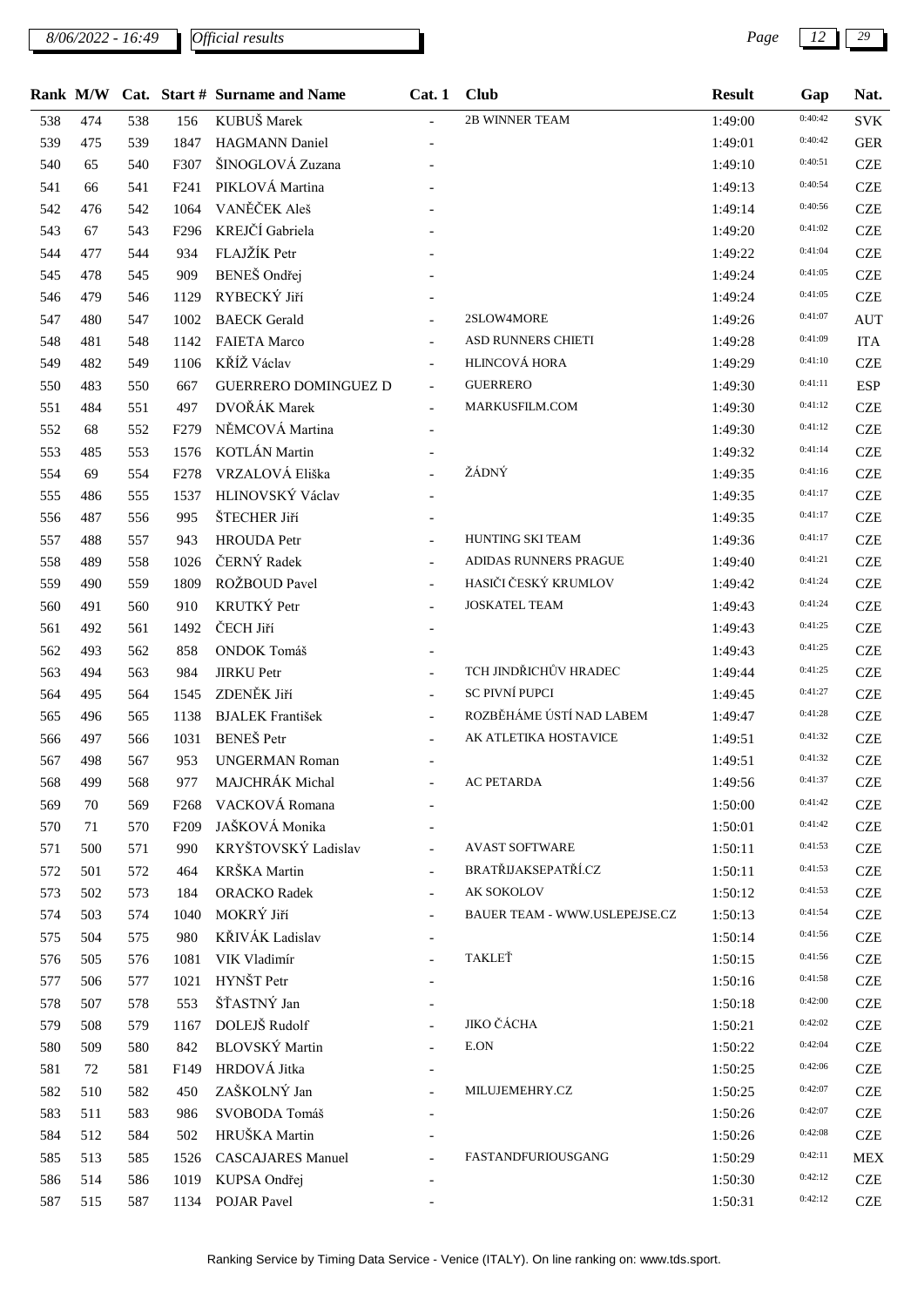*8/06/2022 - 16:49 Page 13 29*

|     |     |     |                  | Rank M/W Cat. Start # Surname and Name | Cat. 1 Club               |                               | <b>Result</b> | Gap                | Nat.       |
|-----|-----|-----|------------------|----------------------------------------|---------------------------|-------------------------------|---------------|--------------------|------------|
| 588 | 73  | 588 | F596             | HENDRYCHOVÁ Andrea                     |                           |                               | 1:50:31       | 0:42:13            | <b>CZE</b> |
| 589 | 516 | 589 | 1445             | DIVIŠ Jakub                            |                           |                               | 1:50:32       | 0:42:13            | <b>CZE</b> |
| 590 | 517 | 590 | 1148             | <b>POLAK Martin</b>                    |                           |                               | 1:50:33       | 0:42:14            | <b>CZE</b> |
| 591 | 74  | 591 | F503             | URXOVÁ PŘEVRÁTILOVÁ                    | $\mathcal{L}$             | TEMPOMAKERS FOLOW             | 1:50:33       | 0:42:15            | <b>CZE</b> |
| 592 | 518 | 592 | 1416             | PLACEK Adam                            |                           |                               | 1:50:35       | 0:42:16            | <b>GBR</b> |
| 593 | 75  | 593 | F637             | SÍBROVÁ Lucie                          | $\blacksquare$            | <b>PACEMAKERS</b>             | 1:50:35       | 0:42:17            | <b>CZE</b> |
| 594 | 76  | 594 | F302             | ZANOZINA Ekaterina                     | $\overline{\phantom{a}}$  | <b>PACEMAKERS</b>             | 1:50:35       | 0:42:17            | <b>CZE</b> |
| 595 | 77  | 595 | F <sub>255</sub> | ZIKMUNDOVÁ Kateřina                    | $\mathbb{L}^{\mathbb{N}}$ | B+H TRIATLON ČESKÉ BUDĚJOVICE | 1:50:36       | 0:42:18            | <b>CZE</b> |
| 596 | 519 | 596 | 954              | SVOBODA Václav                         |                           | PLNEJ PUPEK Č.BUDĚJOVICE      | 1:50:37       | 0:42:19            | <b>CZE</b> |
| 597 | 520 | 597 | 1052             | ZÝKA Lukáš                             | $\overline{a}$            | ČВ                            | 1:50:42       | 0:42:24            | <b>CZE</b> |
| 598 | 521 | 598 | 807              | FLIEGEL Jaroslav                       | $\equiv$                  | JUDO TŘEBOŇ                   | 1:50:42       | 0:42:24            | <b>CZE</b> |
| 599 | 78  | 599 | F <sub>291</sub> | HAVRDOVÁ Eliška                        | $\overline{\phantom{a}}$  |                               | 1:50:42       | 0:42:24            | <b>CZE</b> |
| 600 | 522 | 600 | 1527             | STOJAN Jiří                            |                           |                               | 1:50:51       | 0:42:32            | <b>CZE</b> |
| 601 | 79  | 601 | F <sub>252</sub> | KOBLIZKOVA Barbora                     |                           |                               | 1:50:54       | 0:42:35            | <b>CZE</b> |
| 602 | 523 | 602 | 876              | <b>BLÁHA</b> Petr                      |                           | TJ NERATOVICE                 | 1:50:54       | 0:42:36            | <b>CZE</b> |
| 603 | 524 | 603 | 1516             | BENÝŠEK Bohuslav                       | $\overline{\phantom{a}}$  |                               | 1:50:56       | 0:42:37            | <b>CZE</b> |
| 604 | 525 | 604 | 1001             | POLANSKÝ Petr                          |                           | <b>MOST</b>                   | 1:50:56       | 0:42:37            | <b>CZE</b> |
| 605 | 80  | 605 |                  | F1048 CÍSAŘOVÁ Petra                   | $\blacksquare$            |                               | 1:50:56       | 0:42:38            | <b>CZE</b> |
| 606 | 81  | 606 | F308             | <b>ERIZO Bobís</b>                     |                           | #TYMDEJVID                    | 1:51:03       | 0:42:45            | <b>CZE</b> |
| 607 | 526 | 607 | 1029             | CHYLÍK Pavel                           |                           |                               | 1:51:11       | 0:42:53            | <b>CZE</b> |
| 608 | 527 | 608 | 449              | ŠTĚTKA Jiří                            | $\overline{\phantom{a}}$  | ROZBĚHÁME MOSTECKO            | 1:51:14       | 0:42:56            | <b>CZE</b> |
| 609 | 528 | 609 | 1061             | KORTAN František                       | $\overline{\phantom{a}}$  | SOKOL POČEPICE                | 1:51:15       | 0:42:56            | <b>CZE</b> |
| 610 | 529 | 610 | 1960             | VAČKÁŘ Jan                             | $\equiv$                  | BUDĚJCKÁDVANÁCTKA             | 1:51:21       | 0:43:03            | <b>CZE</b> |
| 611 | 530 | 611 | 1104             | ŠEDIVÝ Martin                          |                           |                               | 1:51:21       | 0:43:03            | <b>CZE</b> |
| 612 | 82  | 612 | F <sub>259</sub> | KNĚŽOUROVÁ Nikola                      | $\overline{a}$            | <b>FITFAB STRONG</b>          | 1:51:24       | 0:43:06            | <b>CZE</b> |
| 613 | 531 | 613 | 669              | UHLÍŘ Jan                              | $\blacksquare$            |                               | 1:51:26       | 0:43:08            | <b>CZE</b> |
| 614 | 83  | 614 | F151             | TALÍŘOVÁ Magdaléna                     |                           |                               | 1:51:28       | 0:43:09            | <b>CZE</b> |
| 615 | 532 | 615 | 1126             | ŽLŮVA Radek                            |                           |                               | 1:51:31       | 0:43:13            | <b>CZE</b> |
| 616 | 84  | 616 | F583             | JINDROVÁ Eva                           |                           |                               | 1:51:33       | 0:43:15            | <b>CZE</b> |
| 617 | 533 | 617 | 859              | <b>KNESPL Pavel</b>                    |                           |                               | 1:51:34       | 0:43:16            | <b>CZE</b> |
| 618 | 534 | 618 | 878              | PODHRADSKÝ Zbyněk                      |                           |                               | 1:51:36       | 0:43:17            | <b>CZE</b> |
| 619 | 535 | 619 | 257              | <b>METALLINOS Panagiotis</b>           |                           |                               | 1:51:39       | 0:43:21            | <b>GRE</b> |
| 620 | 536 | 620 | 1607             | MIKOLÁŠ Jan                            |                           |                               | 1:51:45       | 0:43:27            | <b>CZE</b> |
| 621 | 537 | 621 | 1569             | HAVRDA Lukáš                           |                           |                               | 1:51:48       | 0:43:30            | <b>CZE</b> |
| 622 | 538 | 622 | 1060             | <b>TAYLOR Devin</b>                    |                           |                               | 1:51:49       | 0:43:30            | <b>GBR</b> |
| 623 | 85  | 623 | F <sub>271</sub> | PEČMANOVÁ Jana                         |                           | <b>BOROVANY</b>               | 1:51:49       | 0:43:31            | <b>CZE</b> |
| 624 | 539 | 624 | 1326             | ŠKUTCHAN Radek                         | $\overline{a}$            | <b>TŘTICE</b>                 | 1:51:57       | 0:43:38            | <b>CZE</b> |
| 625 | 86  | 625 | F310             | KREJČÍKOVÁ Andrea                      |                           | SPORTISIMO TEAM               | 1:51:57       | 0:43:38            | <b>CZE</b> |
| 626 | 540 | 626 | 1056             | ČERNÝ Stanislav                        |                           |                               | 1:52:01       | 0:43:43            | <b>CZE</b> |
| 627 | 87  | 627 | F621             | MARINKOVA Viktorie                     |                           | <b>USK AKADEMIK</b>           | 1:52:02       | 0:43:43            | <b>CZE</b> |
| 628 | 541 | 628 | 1016             | CHALUPSKÝ Jan                          | $\overline{\phantom{a}}$  |                               | 1:52:03       | 0:43:45            | <b>CZE</b> |
| 629 | 542 | 629 | 166              | VRÁBL Martin                           |                           |                               | 1:52:06       | 0:43:48            | <b>CZE</b> |
| 630 | 543 | 630 | 1327             | BYSTŘIČAN Jiří                         |                           | <b>BKLUDGEŘOVICE</b>          | 1:52:06       | 0:43:48            | <b>CZE</b> |
| 631 | 88  | 631 | F <sub>272</sub> | JANOUCHOVA Romana                      |                           |                               | 1:52:11       | 0:43:53            | <b>CZE</b> |
| 632 | 544 | 632 | 1562             | ŠIRHAL Lukáš                           |                           |                               | 1:52:12       | 0:43:54            | <b>CZE</b> |
| 633 | 89  | 633 | F546             | DRÁBOVÁ Ludmila                        |                           |                               | 1:52:17       | 0:43:59            | <b>CZE</b> |
| 634 | 90  | 634 | F <sub>221</sub> | NOVÁ Gabriela                          |                           | ŠNECI V BĚHU                  | 1:52:19       | 0:44:00            | <b>CZE</b> |
| 635 | 545 | 635 | 537              | <b>BUBAL Milan</b>                     |                           |                               | 1:52:20       | 0:44:01            | <b>CZE</b> |
| 636 | 91  | 636 | F598             | <b>FLYNN Emily</b>                     |                           |                               | 1:52:20       | 0:44:01<br>0:44:03 | <b>GBR</b> |
| 637 | 546 | 637 | 482              | <b>VLK</b> Marek                       |                           |                               | 1:52:21       |                    | <b>CZE</b> |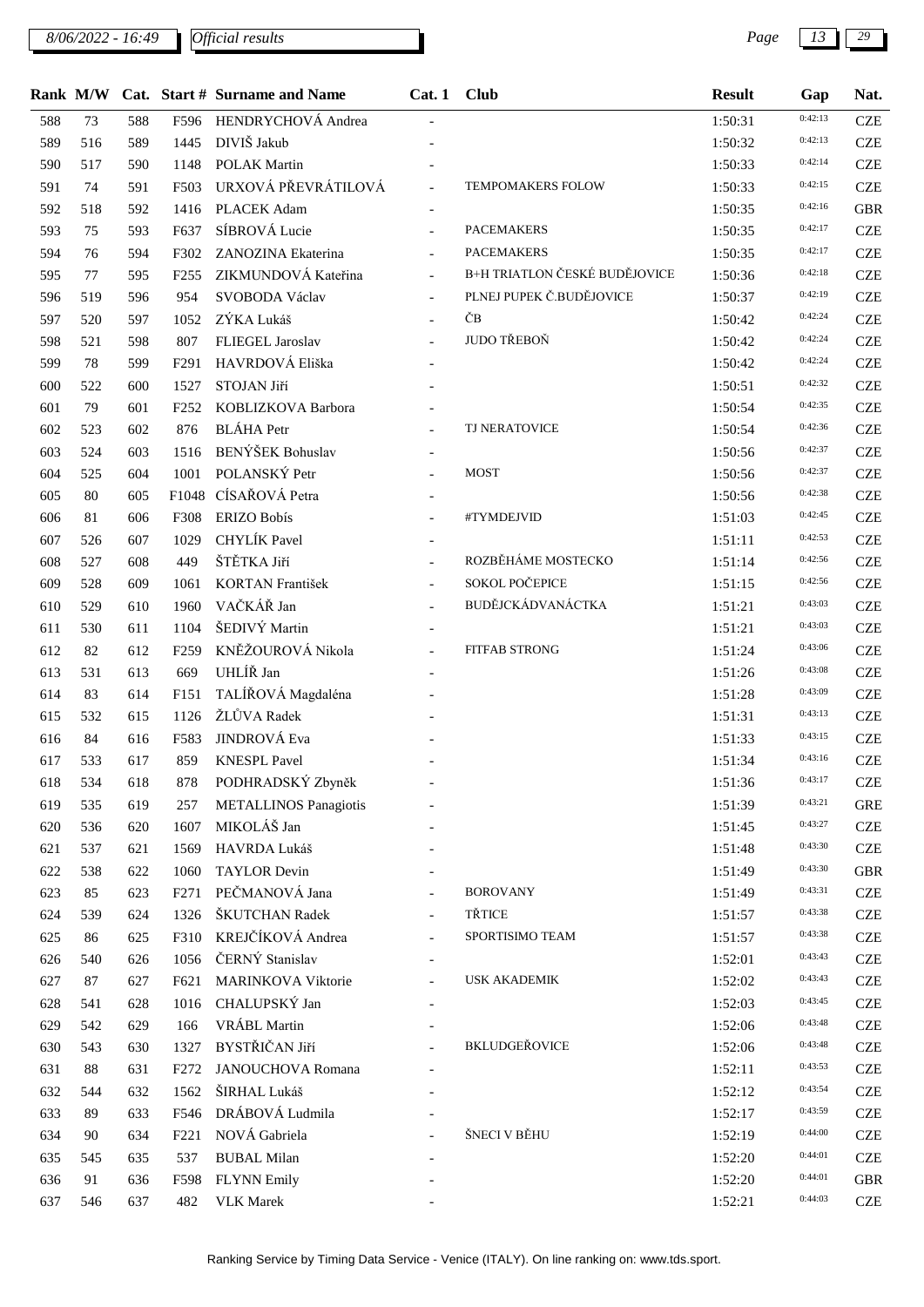*8/06/2022 - 16:49 Page 14 29*

|     | Rank M/W |     |                  | Cat. Start # Surname and Name | Cat.1                    | <b>Club</b>                    | <b>Result</b> | Gap     | Nat.       |
|-----|----------|-----|------------------|-------------------------------|--------------------------|--------------------------------|---------------|---------|------------|
| 638 | 547      | 638 | 1560             | <b>SOUKUP Karel</b>           |                          |                                | 1:52:24       | 0:44:06 | <b>CZE</b> |
| 639 | 548      | 639 | 1906             | <b>EGNER Jakub</b>            |                          |                                | 1:52:30       | 0:44:12 | <b>CZE</b> |
| 640 | 92       | 640 | F137             | ČECHOVÁ Markéta               |                          |                                | 1:52:35       | 0:44:17 | <b>CZE</b> |
| 641 | 93       | 641 | F <sub>145</sub> | <b>WALLNER Christa</b>        |                          |                                | 1:52:38       | 0:44:20 | <b>AUT</b> |
| 642 | 94       | 642 | F201             | KUBEŠOVÁ Iva                  |                          |                                | 1:52:46       | 0:44:27 | <b>CZE</b> |
| 643 | 549      | 643 | 855              | <b>HEJL</b> Jaroslav          |                          |                                | 1:52:50       | 0:44:32 | <b>CZE</b> |
| 644 | 550      | 644 | 919              | SÝKORA Zdeněk                 |                          |                                | 1:52:51       | 0:44:32 | <b>CZE</b> |
| 645 | 95       | 645 | F522             | JINDŘICHOVÁ Edita             |                          |                                | 1:52:54       | 0:44:35 | <b>CZE</b> |
| 646 | 551      | 646 | 1051             | <b>SRNKA Lubomír</b>          |                          |                                | 1:52:55       | 0:44:36 | <b>SVK</b> |
| 647 | 552      | 647 | 996              | <b>CEYLAN</b> Atahan          |                          | <b>SLOW RUNNERS</b>            | 1:52:55       | 0:44:37 | TUR        |
| 648 | 553      | 648 | 1090             | <b>BINDER Václav</b>          |                          | TAKLEŤ                         | 1:52:55       | 0:44:37 | <b>CZE</b> |
| 649 | 96       | 649 | F <sub>277</sub> | JÓNOVÁ Marie                  |                          |                                | 1:53:01       | 0:44:43 | <b>CZE</b> |
| 650 | 554      | 650 | 804              | <b>KOLLER Milan</b>           |                          | BEHAMPROHOSPICMOST             | 1:53:01       | 0:44:43 | <b>CZE</b> |
| 651 | 555      | 651 | 826              | <b>BRŮHA</b> Radek            |                          |                                | 1:53:01       | 0:44:43 | <b>CZE</b> |
| 652 | 556      | 652 | 1124             | BOHUŇOVSKÝ Lukáš              |                          |                                | 1:53:04       | 0:44:46 | <b>CZE</b> |
| 653 | 557      | 653 | 1079             | KALAČ Martin                  |                          |                                | 1:53:06       | 0:44:47 | <b>CZE</b> |
| 654 | 558      | 654 | 1435             | HEJTMÁNEK Jan                 |                          |                                | 1:53:06       | 0:44:48 | <b>CZE</b> |
| 655 | 559      | 655 | 1425             | JANOTA Ondřej                 |                          |                                | 1:53:06       | 0:44:48 | <b>CZE</b> |
| 656 | 560      | 656 | 1433             | KUZELKA Roman                 |                          |                                | 1:53:06       | 0:44:48 | <b>CZE</b> |
| 657 | 561      | 657 | 462              | <b>BUCHAL Jan</b>             |                          |                                | 1:53:09       | 0:44:51 | <b>CZE</b> |
| 658 | 562      | 658 | 967              | SOMOGYI Dániel                | $\overline{\phantom{0}}$ | <b>JIHOCESKY BEZECKY POHÁR</b> | 1:53:11       | 0:44:53 | <b>HUN</b> |
| 659 | 563      | 659 | 1013             | <b>MILLER Zachary</b>         |                          |                                | 1:53:11       | 0:44:53 | <b>USA</b> |
| 660 | 564      | 660 | 885              | <b>BENEŠ</b> Miloš            |                          | <b>SLÁVIE PRACHATICE</b>       | 1:53:12       | 0:44:53 | <b>CZE</b> |
| 661 | 565      | 661 | 1312             | ROUČE Radim                   |                          |                                | 1:53:15       | 0:44:56 | <b>CZE</b> |
| 662 | 97       | 662 | F311             | KRISTKOVÁ Helena              |                          |                                | 1:53:15       | 0:44:57 | <b>CZE</b> |
| 663 | 566      | 663 | 1127             | PETRŽELA Michael              |                          |                                | 1:53:20       | 0:45:01 | <b>CZE</b> |
| 664 | 567      | 664 | 1151             | <b>LUTTER Petr</b>            |                          |                                | 1:53:21       | 0:45:03 | <b>CZE</b> |
| 665 | 568      | 665 | 1499             | PAVLÍČEK František            | $\mathbf{r}$             | MILOŠ ŘÍKAL ŽE TO DÁM NAPOSLED | 1:53:23       | 0:45:05 | <b>CZE</b> |
| 666 | 98       | 666 | F651             | ŠVECOVÁ Veronika              |                          |                                | 1:53:25       | 0:45:06 | <b>CZE</b> |
| 667 | 569      | 667 | 970              | <b>BRENNEIS</b> Daniel        |                          |                                | 1:53:25       | 0:45:06 | <b>AUT</b> |
| 668 | 570      | 668 | 1481             | PIKSA Jaroslav                |                          |                                | 1:53:26       | 0:45:07 | <b>CZE</b> |
| 669 | 571      | 669 | 1989             | PLOCH Jiří                    |                          |                                | 1:53:26       | 0:45:08 | <b>CZE</b> |
| 670 | 572      | 670 | 1098             | KŮST Tomáš                    |                          |                                | 1:53:28       | 0:45:10 | <b>CZE</b> |
| 671 | 573      | 671 | 1979             | PLANKO Jan                    |                          |                                | 1:53:29       | 0:45:11 | <b>CZE</b> |
| 672 | 574      | 672 | 1165             | FÁBIK Vladimir                |                          | LASVIT AJETO RUNNING TEAM      | 1:53:31       | 0:45:13 | <b>CZE</b> |
| 673 | 575      | 673 | 1169             | ADAMOVSKÝ Karel               |                          |                                | 1:53:34       | 0:45:16 | <b>CZE</b> |
| 674 | 99       | 674 | F <sub>204</sub> | JAUKEROVA Martina             | $\overline{\phantom{a}}$ | TAKLEŤ                         | 1:53:36       | 0:45:17 | <b>CZE</b> |
| 675 | 576      | 675 | 812              | DVOROŽŇÁK Zdeněk              |                          |                                | 1:53:36       | 0:45:17 | <b>CZE</b> |
| 676 | 577      | 676 | 1575             | MENDL Vladimir                |                          |                                | 1:53:37       | 0:45:18 | <b>CZE</b> |
| 677 | 100      | 677 | F <sub>258</sub> | VACÍKOVÁ Martina              |                          |                                | 1:53:40       | 0:45:21 | <b>CZE</b> |
| 678 | 578      | 678 | 1094             | PILÁT Václav                  |                          | #TYMDEJVID                     | 1:53:40       | 0:45:21 | <b>CZE</b> |
| 679 | 579      | 679 | 918              | PŘIKRYL Jan                   | $\overline{\phantom{a}}$ | AC CHOTIMĚŘ                    | 1:53:42       | 0:45:24 | <b>CZE</b> |
| 680 | 580      | 680 | 110              | ŠIMŮNEK Jakub                 |                          | TJ SOKOL PRAHA KRÁLOVSKÉ VINO  | 1:53:42       | 0:45:24 | <b>CZE</b> |
| 681 | 581      | 681 | 1981             | <b>SAROCH Jan</b>             |                          |                                | 1:53:43       | 0:45:25 | <b>CZE</b> |
| 682 | 582      | 682 | 1386             | <b>HEJSEK</b> Petr            |                          |                                | 1:53:48       | 0:45:30 | <b>CZE</b> |
| 683 | 583      | 683 | 545              | VOTRUBA Kamil                 |                          |                                | 1:53:49       | 0:45:30 | <b>CZE</b> |
| 684 | 584      | 684 | 992              | <b>MAHEL Petr</b>             |                          | BĚŽEC+ TEAM                    | 1:53:50       | 0:45:31 | <b>CZE</b> |
| 685 | 585      | 685 | 860              | <b>KOCANDA Martin</b>         |                          | <b>ALLEN &amp; OVERY</b>       | 1:53:50       | 0:45:32 | <b>CZE</b> |
| 686 | 586      | 686 | 1596             | BARVENČÍK Oldřich             |                          |                                | 1:53:53       | 0:45:34 | <b>CZE</b> |
| 687 | 587      | 687 | 820              | PÍSEČKA Jiří                  |                          | ADVOKÁTNÍ KANCELÁŘ KASKA &A    | 1:53:53       | 0:45:34 | <b>CZE</b> |
|     |          |     |                  |                               |                          |                                |               |         |            |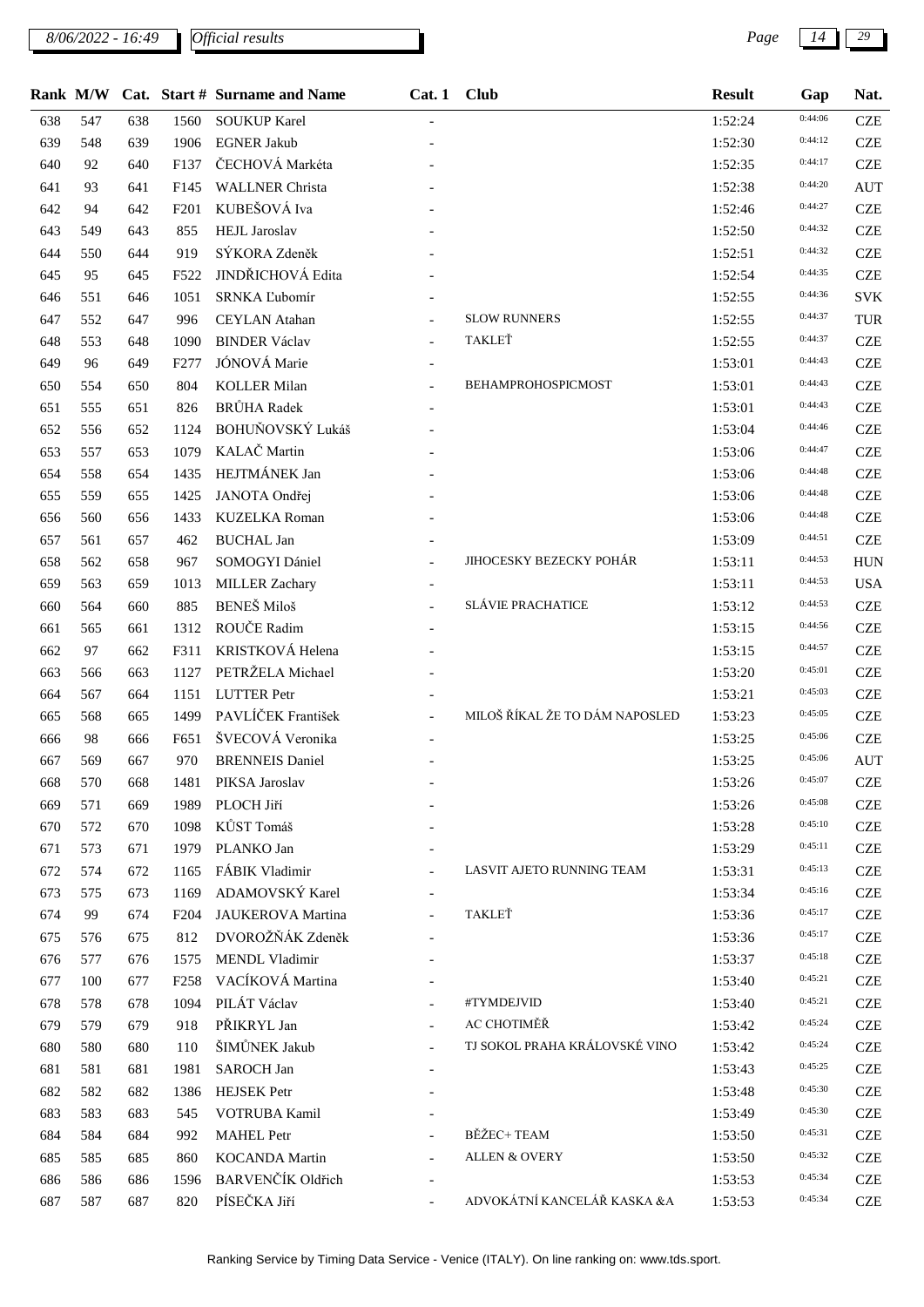*8/06/2022 - 16:49 Page 15 29*

|     |     |     |                  | Rank M/W Cat. Start # Surname and Name | Cat. 1 Club              |                             | <b>Result</b> | Gap     | Nat.       |
|-----|-----|-----|------------------|----------------------------------------|--------------------------|-----------------------------|---------------|---------|------------|
| 688 | 588 | 688 | 1361             | <b>BURŠÍČEK Roman</b>                  |                          |                             | 1:53:53       | 0:45:35 | <b>CZE</b> |
| 689 | 589 | 689 | 555              | <b>JEROUSEK Michal</b>                 |                          |                             | 1:53:57       | 0:45:39 | <b>CZE</b> |
| 690 | 590 | 690 | 1136             | <b>LESKIN</b> Andrey                   |                          |                             | 1:53:59       | 0:45:40 | <b>RUS</b> |
| 691 | 591 | 691 | 846              | <b>FRENCL Martin</b>                   |                          | <b>BAKAJDA</b>              | 1:54:02       | 0:45:43 | <b>CZE</b> |
| 692 | 592 | 692 | 1053             | GRŇÁK František                        |                          |                             | 1:54:02       | 0:45:43 | <b>CZE</b> |
| 693 | 101 | 693 | F303             | VESELÁ Lucie                           |                          |                             | 1:54:05       | 0:45:46 | <b>CZE</b> |
| 694 | 593 | 694 | 929              | VESELÝ Antonín                         |                          |                             | 1:54:05       | 0:45:47 | <b>CZE</b> |
| 695 | 102 | 695 | F <sub>107</sub> | KOTÁPIŠOVÁ Renata                      |                          | ASK SLAVIA PRAHA            | 1:54:06       | 0:45:48 | <b>CZE</b> |
| 696 | 103 | 696 | F560             | DVOŘÁKOVÁ Kamila                       |                          |                             | 1:54:07       | 0:45:49 | <b>CZE</b> |
| 697 | 104 | 697 | F <sub>295</sub> | STASTNA Klara                          |                          |                             | 1:54:15       | 0:45:56 | <b>CZE</b> |
| 698 | 105 | 698 | F <sub>274</sub> | FÜRBEKOVÁ Irenka                       |                          | <b>BUDWEISER VS. PILSEN</b> | 1:54:15       | 0:45:57 | <b>CZE</b> |
| 699 | 594 | 699 | 1058             | VANĚK Roman                            |                          |                             | 1:54:21       | 0:46:03 | <b>CZE</b> |
| 700 | 106 | 700 | F <sub>280</sub> | ŠVECOVÁ Lenka                          |                          |                             | 1:54:21       | 0:46:03 | <b>CZE</b> |
| 701 | 595 | 701 | 873              | DVOŘÁČEK Kamil                         |                          | SOKOL KRÁLOVSKÉ VINOHRADY   | 1:54:22       | 0:46:03 | <b>CZE</b> |
| 702 | 596 | 702 | 1158             | LAŠTŮVKA Jiří                          |                          |                             | 1:54:24       | 0:46:06 | <b>CZE</b> |
| 703 | 107 | 703 | F <sub>229</sub> | HOLFELDOVÁ Martina                     |                          | SKI KLUB STACHY             | 1:54:34       | 0:46:16 | <b>CZE</b> |
| 704 | 597 | 704 | 983              | <b>WALLINGER Trevor</b>                |                          |                             | 1:54:41       | 0:46:23 | <b>GBR</b> |
| 705 | 108 | 705 | F <sub>203</sub> | DVOŘÁKOVÁ Martina                      |                          |                             | 1:54:45       | 0:46:26 | <b>CZE</b> |
| 706 | 598 | 706 | 808              | VÍTA Marek                             |                          | VÍTOVI                      | 1:54:45       | 0:46:26 | <b>CZE</b> |
| 707 | 109 | 707 | F558             | MAUNOVÁ Zlata                          |                          |                             | 1:54:45       | 0:46:27 | <b>CZE</b> |
| 708 | 599 | 708 | 645              | ŠTENGL Pavel                           |                          | BUDĚJOVICKÝ BUDVAR          | 1:54:50       | 0:46:32 | <b>CZE</b> |
| 709 | 600 | 709 | 1033             | <b>VANICEK Jan</b>                     |                          |                             | 1:54:52       | 0:46:34 | <b>CZE</b> |
| 710 | 601 | 710 | 1102             | VANÍČEK Jakub                          |                          |                             | 1:54:52       | 0:46:34 | <b>CZE</b> |
| 711 | 602 | 711 | 881              | ŠUSTA Miloslav                         |                          | CETYNĚ                      | 1:54:52       | 0:46:34 | <b>CZE</b> |
| 712 | 110 | 712 | F136             | SKOPALÍKOVÁ Lenka                      |                          |                             | 1:54:54       | 0:46:35 | <b>CZE</b> |
| 713 | 603 | 713 | 1589             | <b>JERHOT Jakub</b>                    |                          | <b>BK NEZMAR</b>            | 1:54:55       | 0:46:37 | <b>CZE</b> |
| 714 | 111 | 714 |                  | F1107 MANSFELDOVÁ Lucie                | $\overline{\phantom{a}}$ |                             | 1:54:56       | 0:46:38 | <b>CZE</b> |
| 715 | 604 | 715 | 508              | <b>VOLKE</b> Richard                   |                          | STS CHVOJKOVICE BROD        | 1:54:57       | 0:46:39 | <b>CZE</b> |
| 716 | 605 | 716 | 1042             | DAVID František                        |                          |                             | 1:54:59       | 0:46:41 | <b>CZE</b> |
| 717 | 606 | 717 | 923              | VRÁNA Jan                              |                          | #TYMDEJVID                  | 1:55:01       | 0:46:42 | <b>CZE</b> |
| 718 | 112 | 718 | F614             | NOVÁČKOVÁ Radka                        |                          | #TYMDEJVID                  | 1:55:01       | 0:46:42 | <b>CZE</b> |
| 719 | 113 | 719 | F <sub>292</sub> | KLIMEŠOVÁ Miroslava                    |                          | FITNESS 14                  | 1:55:02       | 0:46:44 | <b>CZE</b> |
| 720 | 114 | 720 | F <sub>254</sub> | ŠTĚPÁNÍKOVÁ Lenka                      |                          |                             | 1:55:03       | 0:46:44 | <b>CZE</b> |
| 721 | 607 | 721 | 1997             | <b>ROTTNER Pavel</b>                   |                          |                             | 1:55:04       | 0:46:45 | <b>CZE</b> |
| 722 | 115 | 722 | F <sub>298</sub> | MÍŠKOVÁ Stanislava                     |                          | ČOCHTAN HORNÍ SLAVKOV       | 1:55:04       | 0:46:46 | <b>CZE</b> |
| 723 | 116 | 723 | F <sub>245</sub> | <b>IVANOVÁ</b> Markéta                 |                          |                             | 1:55:05       | 0:46:46 | <b>CZE</b> |
| 724 | 608 | 724 | 549              | ŠTĚPÁN Kamil                           |                          | <b>PRACHATICE</b>           | 1:55:05       | 0:46:46 | <b>CZE</b> |
| 725 | 117 | 725 | F281             | ALEŠOVÁ Šárka                          |                          | PLNEJ PUPEK CB              | 1:55:08       | 0:46:49 | <b>CZE</b> |
| 726 | 609 | 726 | 1057             | ŠVANCÁR Pavel                          |                          |                             | 1:55:09       | 0:46:50 | <b>CZE</b> |
| 727 | 610 | 727 | 1506             | NOVÁK Tomáš                            |                          |                             | 1:55:09       | 0:46:50 | <b>CZE</b> |
| 728 | 611 | 728 | 1339             | SLÁVIK Dušan                           |                          | D&FG                        | 1:55:10       | 0:46:52 | <b>CZE</b> |
| 729 | 612 | 729 | 470              | <b>MANSFELD David</b>                  |                          |                             | 1:55:14       | 0:46:55 | <b>CZE</b> |
| 730 | 613 | 730 | 1578             | ŠINOGL Jiří                            |                          |                             | 1:55:15       | 0:46:57 | <b>CZE</b> |
| 731 | 118 | 731 | F <sub>200</sub> | ŠTEFANOVÁ Lucie                        |                          |                             | 1:55:21       | 0:47:03 | <b>CZE</b> |
| 732 | 614 | 732 | 1473             | ŠULC Jakub                             |                          |                             | 1:55:24       | 0:47:06 | <b>CZE</b> |
| 733 | 615 | 733 | 822              | KEJŠAR Jan                             |                          | JIHOČESKÝ KLUB MARATONCŮ    | 1:55:26       | 0:47:08 | <b>CZE</b> |
| 734 | 616 | 734 | 212              | KAPRÁL Jan                             |                          |                             | 1:55:27       | 0:47:08 | <b>CZE</b> |
| 735 | 617 | 735 | 879              | PAVLIČKO David                         |                          |                             | 1:55:30       | 0:47:11 | <b>CZE</b> |
| 736 | 618 | 736 | 1519             | NOVOTNÝ Filip                          |                          |                             | 1:55:32       | 0:47:13 | <b>CZE</b> |
| 737 | 619 | 737 | 573              | ČERMÁK Lukáš                           |                          | PSK OLYMP PRAHA             | 1:55:35       | 0:47:17 | <b>CZE</b> |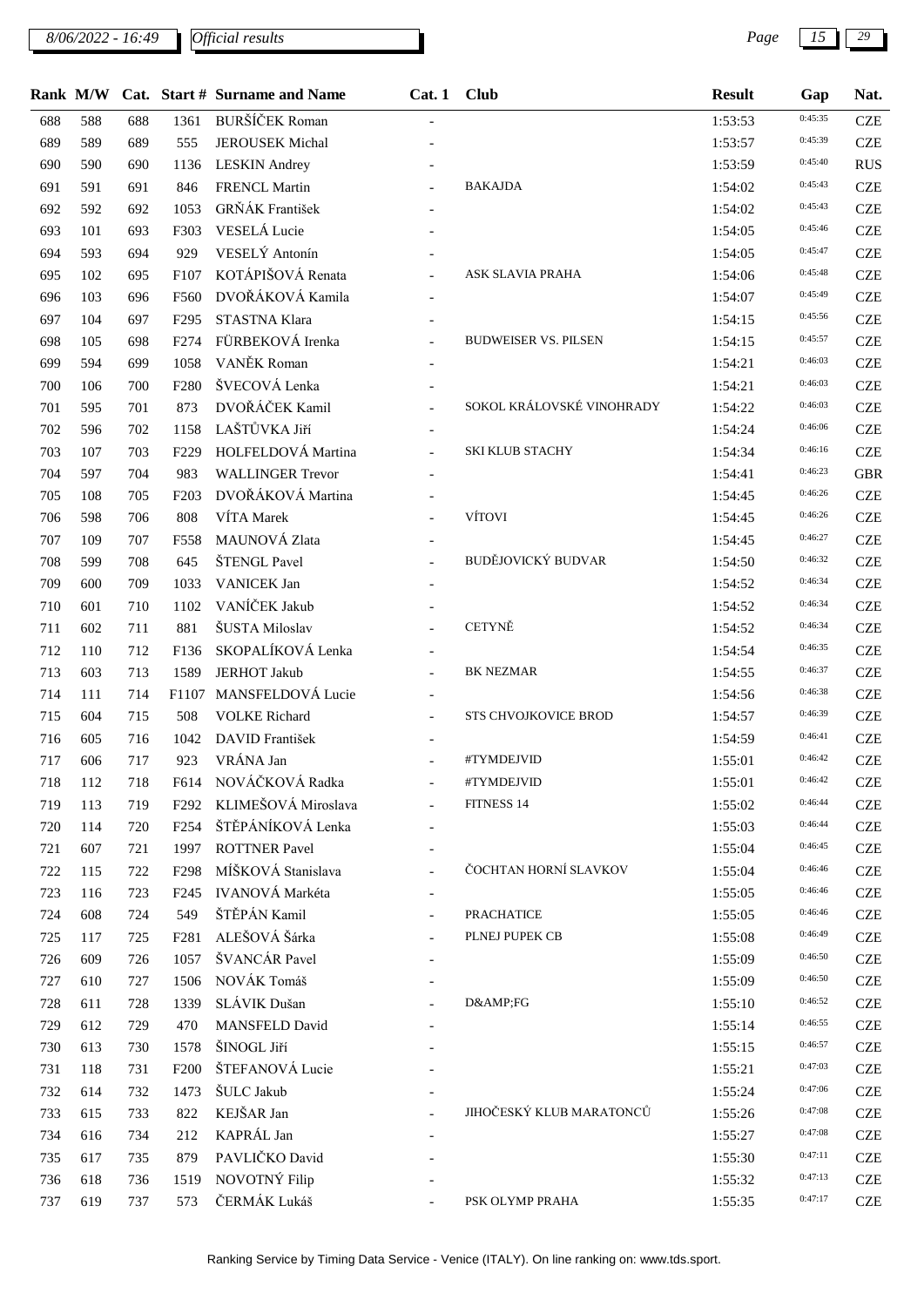*8/06/2022 - 16:49 Page 16 29*

|     | Rank M/W |     |                  | Cat. Start # Surname and Name | Cat.1                    | <b>Club</b>                    | <b>Result</b> | Gap     | Nat.       |
|-----|----------|-----|------------------|-------------------------------|--------------------------|--------------------------------|---------------|---------|------------|
| 738 | 620      | 738 | 1318             | OUŘEDNÍK Vít                  |                          |                                | 1:55:38       | 0:47:20 | <b>CZE</b> |
| 739 | 621      | 739 | 1072             | FÜRBEK Jaromír                |                          | <b>BUDWEISER VS. PILSEN</b>    | 1:55:40       | 0:47:22 | <b>CZE</b> |
| 740 | 622      | 740 | 580              | VNENČÁK Jan                   |                          | ČESKÉ BUDĚJOVICE               | 1:55:40       | 0:47:22 | <b>CZE</b> |
| 741 | 623      | 741 | 1055             | STANISLAV Švec                |                          |                                | 1:55:41       | 0:47:23 | <b>CZE</b> |
| 742 | 624      | 742 | 1909             | HOMOLÁČ Václav                |                          |                                | 1:55:42       | 0:47:23 | <b>CZE</b> |
| 743 | 625      | 743 | 437              | RAJDLÍK Aleš                  |                          |                                | 1:55:43       | 0:47:24 | <b>CZE</b> |
| 744 | 119      | 744 | F <sub>273</sub> | KARBUSICKÁ Jana               |                          |                                | 1:55:47       | 0:47:28 | <b>CZE</b> |
| 745 | 626      | 745 | 507              | JEBAVÝ Lukáš                  |                          | MATTONI FREERUN NYMBURK        | 1:55:49       | 0:47:31 | <b>CZE</b> |
| 746 | 627      | 746 | 552              | ČERNÝ Adam                    |                          |                                | 1:55:51       | 0:47:33 | <b>CZE</b> |
| 747 | 628      | 747 | 839              | DRÁBEK Daniel                 |                          |                                | 1:55:54       | 0:47:36 | <b>CZE</b> |
| 748 | 629      | 748 | 1012             | <b>PEREZ Manuel</b>           |                          |                                | 1:55:55       | 0:47:36 | <b>ESP</b> |
| 749 | 120      | 749 | F141             | <b>DURDILOVA</b> Denisa       |                          |                                | 1:55:57       | 0:47:38 | <b>CZE</b> |
| 750 | 630      | 750 | 1039             | CHVÁTAL Vladimír              |                          |                                | 1:55:57       | 0:47:39 | <b>CZE</b> |
| 751 | 631      | 751 | 432              | MOŠČÁK Jiří                   |                          |                                | 1:55:58       | 0:47:39 | <b>CZE</b> |
| 752 | 632      | 752 | 505              | VORLÍČEK David                |                          | <b>DVS</b>                     | 1:55:58       | 0:47:39 | <b>CZE</b> |
| 753 | 633      | 753 | 1552             | <b>REIMEIER Florian</b>       |                          | <b>SPORT FUCHS</b>             | 1:55:58       | 0:47:39 | <b>GER</b> |
| 754 | 634      | 754 | 931              | CSIZMADIA Zoltán              |                          | TEAM ÚJBUDA SE                 | 1:55:59       | 0:47:41 | <b>HUN</b> |
| 755 | 635      | 755 | 1393             | KORDÍK Petr                   |                          |                                | 1:56:00       | 0:47:42 | <b>CZE</b> |
| 756 | 121      | 756 | F <sub>249</sub> | <b>KIRSZMAN Julia</b>         |                          |                                | 1:56:02       | 0:47:43 | ARG        |
| 757 | 636      | 757 | 1065             | <b>ZEMÁNEK Miroslav</b>       |                          |                                | 1:56:02       | 0:47:43 | <b>CZE</b> |
| 758 | 637      | 758 | 1113             | PETRU Jan                     |                          |                                | 1:56:03       | 0:47:45 | <b>CZE</b> |
| 759 | 122      | 759 |                  | F1051 ISSOVÁ Aneta            |                          | VAČICE                         | 1:56:05       | 0:47:46 | <b>CZE</b> |
| 760 | 638      | 760 | 1542             | PROCHÁZKA Pavel               |                          |                                | 1:56:05       | 0:47:46 | <b>CZE</b> |
| 761 | 639      | 761 | 1140             | KUROPATWIŃSKI Andrzej         | $\overline{\phantom{a}}$ | NEC TEMERE NEC TIMIDE          | 1:56:08       | 0:47:49 | POL        |
| 762 | 640      | 762 | 1062             | <b>FIALA Pavel</b>            | $\equiv$                 | <b>INDIGO</b>                  | 1:56:08       | 0:47:50 | <b>CZE</b> |
| 763 | 641      | 763 | 974              | SEDLÁK Jaroslav               |                          | STRŽANOV RUNNERS               | 1:56:10       | 0:47:52 | <b>CZE</b> |
| 764 | 642      | 764 | 1846             | <b>KOBOSIL Benny</b>          | $\overline{\phantom{a}}$ | COVID-19 GANG                  | 1:56:11       | 0:47:52 | <b>CZE</b> |
| 765 | 643      | 765 | 551              | KALINIČ Jaroslav              |                          |                                | 1:56:17       | 0:47:58 | <b>CZE</b> |
| 766 | 644      | 766 | 1990             | STAŠEK Michal                 |                          | VSK SLAVIA JU ČESKÉ BUDĚJOVICE | 1:56:17       | 0:47:58 | <b>CZE</b> |
| 767 | 123      | 767 | F597             | <b>BONIN Stella</b>           |                          |                                | 1:56:17       | 0:47:58 | <b>BRA</b> |
| 768 | 645      | 768 | 475              | ŠTĚCH Martin                  |                          | AK BÍLINA                      | 1:56:18       | 0:47:59 | <b>CZE</b> |
| 769 | 646      | 769 | 944              | <b>NERUDA</b> Martin          |                          | $\mathbf{0}$                   | 1:56:18       | 0:48:00 | <b>CZE</b> |
| 770 | 647      | 770 | 1009             | MIKŠL Rostislav               |                          | ČВ                             | 1:56:18       | 0:48:00 | <b>CZE</b> |
| 771 | 648      | 771 | 165              | KUČERA Miloš                  |                          |                                | 1:56:21       | 0:48:03 | <b>CZE</b> |
| 772 | 649      | 772 | 806              | TROJANOWICZ Zdeněk            |                          |                                | 1:56:21       | 0:48:03 | <b>CZE</b> |
| 773 | 650      | 773 | 816              | STUDENOVSKÝ Martin            |                          |                                | 1:56:23       | 0:48:04 | <b>CZE</b> |
| 774 | 651      | 774 | 930              | HEJČ Aleš                     |                          |                                | 1:56:25       | 0:48:07 | <b>CZE</b> |
| 775 | 652      | 775 | 955              | <b>UNGERMAN Jan</b>           |                          |                                | 1:56:28       | 0:48:10 | <b>CZE</b> |
| 776 | 653      | 776 | 1917             | DUBSKÝ Jaroslav               |                          | <b>GLADIATORS GYM</b>          | 1:56:28       | 0:48:10 | <b>CZE</b> |
| 777 | 654      | 777 | 922              | SEDLÁČEK David                |                          |                                | 1:56:30       | 0:48:12 | <b>CZE</b> |
| 778 | 655      | 778 | 1992             | KUČERA Martin                 |                          |                                | 1:56:32       | 0:48:14 | <b>CZE</b> |
| 779 | 656      | 779 | 1806             | KRATOCHVÍL Pavel              |                          | PŘEPEŘE                        | 1:56:37       | 0:48:18 | <b>CZE</b> |
| 780 | 657      | 780 | 1084             | PODESZWA Przemysław           | $\blacksquare$           |                                | 1:56:45       | 0:48:27 | POL        |
| 781 | 658      | 781 | 1528             | MIKULÁŠ Jan                   |                          |                                | 1:56:48       | 0:48:29 | <b>CZE</b> |
| 782 | 659      | 782 | 1913             | WALZEL Jiri                   |                          |                                | 1:56:49       | 0:48:30 | <b>CZE</b> |
| 783 | 660      | 783 | 1147             | GOESCHL Juergen               |                          |                                | 1:56:52       | 0:48:33 | <b>AUT</b> |
| 784 | 124      | 784 | F <sub>270</sub> | SOUDKOVÁ Andrea               |                          | ČESKÝ BĚŽECKÝ KLUB             | 1:56:54       | 0:48:36 | <b>CZE</b> |
| 785 | 661      | 785 | 1618             | <b>JOCHMANN Miloslav</b>      |                          | <b>BBK</b>                     | 1:56:54       | 0:48:36 | <b>CZE</b> |
| 786 | 125      | 786 | F <sub>283</sub> | VĚTROVSKÁ Monika              |                          |                                | 1:56:54       | 0:48:36 | <b>CZE</b> |
| 787 | 662      | 787 | 899              | JEBAVÝ Marek                  |                          |                                | 1:56:55       | 0:48:36 | <b>CZE</b> |
|     |          |     |                  |                               |                          |                                |               |         |            |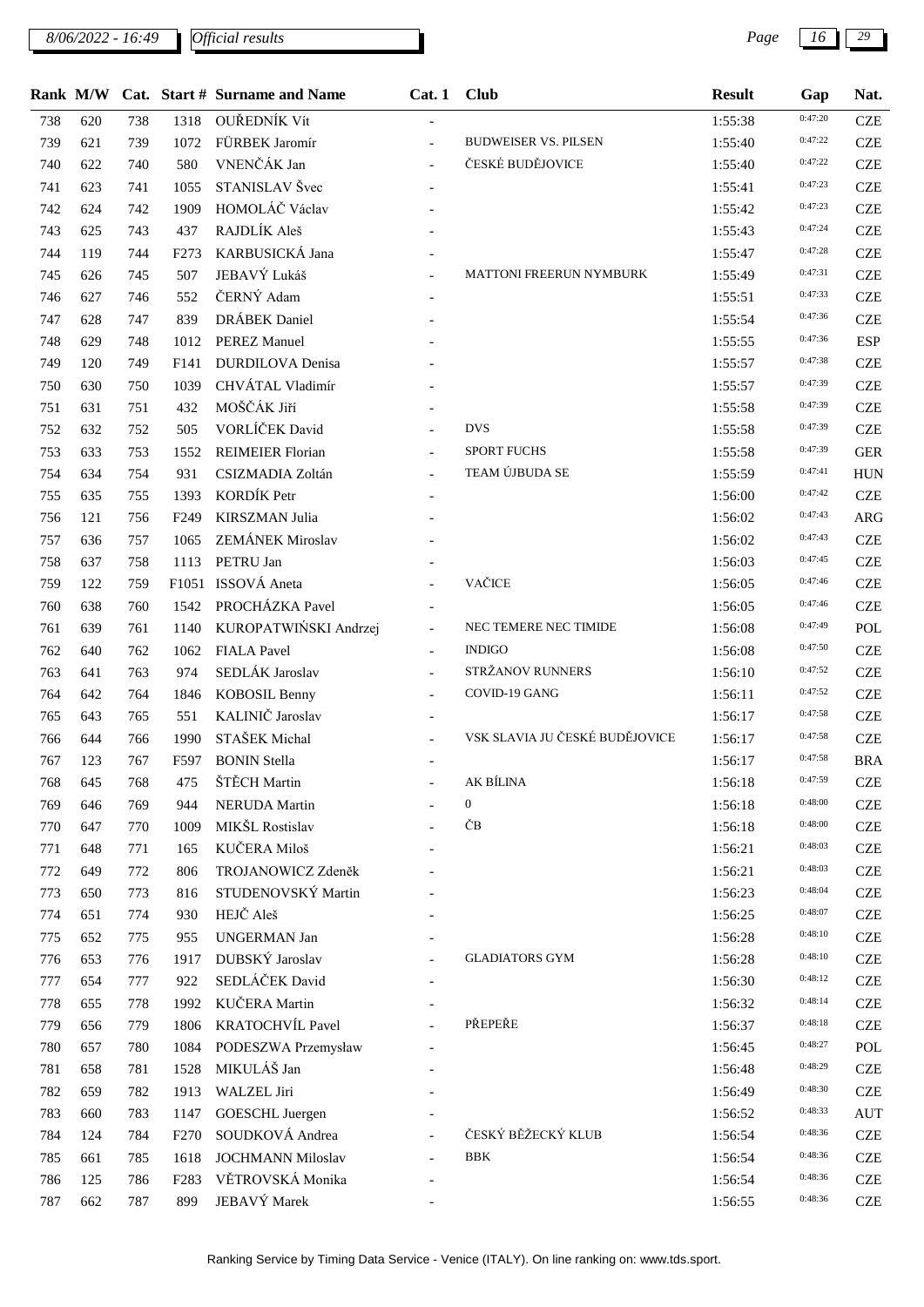*8/06/2022 - 16:49 Page 17 29*

|     |     |     |                  | Rank M/W Cat. Start # Surname and Name | Cat. 1                   | <b>Club</b>                  | <b>Result</b> | Gap     | Nat.       |
|-----|-----|-----|------------------|----------------------------------------|--------------------------|------------------------------|---------------|---------|------------|
| 788 | 663 | 788 | 1000             | <b>LIEBIG Vilem</b>                    |                          | CHOMUTOV                     | 1:56:56       | 0:48:37 | <b>CZE</b> |
| 789 | 126 | 789 | F642             | KRÝDOVÁ Nikola                         | $\overline{a}$           | SK SPORTING PŘÍBRAM          | 1:56:57       | 0:48:38 | <b>CZE</b> |
| 790 | 664 | 790 | 982              | VÁCLAVÍK Daniel                        |                          |                              | 1:56:57       | 0:48:39 | <b>CZE</b> |
| 791 | 665 | 791 | 1076             | KOZÁK Šimon                            |                          |                              | 1:56:57       | 0:48:39 | <b>CZE</b> |
| 792 | 666 | 792 | 1321             | DUNDR Tomáš                            |                          |                              | 1:57:01       | 0:48:42 | <b>CZE</b> |
| 793 | 667 | 793 | 1419             | <b>SYSEL Marek</b>                     |                          | CARGONAUTI                   | 1:57:01       | 0:48:43 | <b>CZE</b> |
| 794 | 668 | 794 | 1122             | HRUBÝ Patrik                           | $\overline{\phantom{a}}$ |                              | 1:57:01       | 0:48:43 | <b>CZE</b> |
| 795 | 127 | 795 | F654             | VYHLÍDALOVÁ Jana                       | $\equiv$                 | ONY V ONU                    | 1:57:03       | 0:48:45 | <b>CZE</b> |
| 796 | 669 | 796 | 541              | <b>BENEŠ</b> Jiří                      |                          |                              | 1:57:04       | 0:48:45 | <b>CZE</b> |
| 797 | 670 | 797 | 802              | MUDRONČÍK Michal                       | $\blacksquare$           | MATTONI FREERUN OLOMOUC      | 1:57:05       | 0:48:46 | <b>CZE</b> |
| 798 | 671 | 798 | 1164             | WEBERSINKE Jan                         | $\overline{a}$           | ŠTEFKO RUNNING TEAM          | 1:57:08       | 0:48:50 | <b>CZE</b> |
| 799 | 672 | 799 | 1398             | JUNG Tomáš                             | $\qquad \qquad -$        |                              | 1:57:15       | 0:48:56 | <b>CZE</b> |
| 800 | 673 | 800 | 1500             | ŠITERA Jaroslav                        |                          | VITÍN HILLS                  | 1:57:15       | 0:48:56 | <b>CZE</b> |
| 801 | 674 | 801 | 538              | SOCHACKÝ Václav                        |                          | ŘÍMOVÁCI                     | 1:57:17       | 0:48:58 | <b>CZE</b> |
| 802 | 128 | 802 | F <sub>267</sub> | KONČOKOVÁ Denisa                       | $\overline{\phantom{a}}$ |                              | 1:57:18       | 0:49:00 | <b>CZE</b> |
| 803 | 675 | 803 | 872              | <b>CIENCIALA Marek</b>                 |                          | KULOVÝ BLESK JABLUNKOV       | 1:57:19       | 0:49:01 | <b>CZE</b> |
| 804 | 676 | 804 | 1091             | FÁBRY Peter                            |                          | <b>VEVERKY PRAHA</b>         | 1:57:20       | 0:49:01 | <b>CZE</b> |
| 805 | 677 | 805 | 1946             | KUBIŠ Martin                           |                          |                              | 1:57:23       | 0:49:05 | <b>CZE</b> |
| 806 | 678 | 806 | 1037             | <b>GAWLINA Lesław</b>                  |                          | <b>ADS MASNA</b>             | 1:57:25       | 0:49:06 | POL        |
| 807 | 129 | 807 |                  | F612 LIGAUNOVÁ Jana                    |                          |                              | 1:57:26       | 0:49:08 | <b>CZE</b> |
| 808 | 130 | 808 |                  | F1087 PODŠKUBKOVÁ Petra                |                          |                              | 1:57:27       | 0:49:08 | <b>CZE</b> |
| 809 | 679 | 809 | 1557             | ČÍŽEK Václav                           |                          |                              | 1:57:28       | 0:49:10 | <b>CZE</b> |
| 810 | 131 | 810 | F <sub>253</sub> | POSKOČILOVÁ Denisa                     |                          |                              | 1:57:30       | 0:49:11 | <b>CZE</b> |
| 811 | 680 | 811 | 1952             | KŘÍŽ Vít                               |                          |                              | 1:57:31       | 0:49:13 | <b>CZE</b> |
| 812 | 681 | 812 | 1466             | HENDRYCH Adam                          |                          |                              | 1:57:33       | 0:49:14 | <b>CZE</b> |
| 813 | 682 | 813 | 971              | <b>CIML</b> Jakub                      |                          |                              | 1:57:33       | 0:49:15 | <b>CZE</b> |
| 814 | 132 | 814 | F620             | <b>BRANDOVÁ Jitka</b>                  |                          |                              | 1:57:36       | 0:49:17 | <b>CZE</b> |
| 815 | 683 | 815 | 1450             | HROMADA Lukáš                          |                          |                              | 1:57:36       | 0:49:18 | <b>CZE</b> |
| 816 | 684 | 816 | 1987             | <b>SZEP</b> David                      |                          |                              | 1:57:37       | 0:49:18 | <b>CZE</b> |
| 817 | 133 | 817 | F638             | PUTÍKOVÁ Štěpánka                      |                          |                              | 1:57:41       | 0:49:23 | <b>CZE</b> |
| 818 | 685 | 818 | 997              | <b>SCHMIDTMAYER Martin</b>             |                          |                              | 1:57:43       | 0:49:24 | <b>CZE</b> |
| 819 | 686 | 819 | 644              | PECKA Daniel                           |                          | <b>BUDVAR TEAM</b>           | 1:57:46       | 0:49:27 | <b>CZE</b> |
| 820 | 687 | 820 | 952              | <b>DUPELJ</b> Sinisa                   |                          | AK FIT                       | 1:57:48       | 0:49:29 | <b>CRO</b> |
| 821 | 688 | 821 | 1150             | CZABAN Tomáš                           |                          |                              | 1:57:50       | 0:49:32 | <b>CZE</b> |
| 822 | 689 | 822 | 1428             | MIKULECKÝ Tomáš                        | $\blacksquare$           | TRANSCO BOHEMIA              | 1:57:51       | 0:49:32 | <b>CZE</b> |
| 823 | 134 | 823 | F605             | NOVOTNÁ Lenka                          |                          |                              | 1:57:53       | 0:49:34 | <b>CZE</b> |
| 824 | 690 | 824 | 1465             | KOPEČNÝ Bořivoj                        |                          | <b>HANY BANY</b>             | 1:57:53       | 0:49:35 | <b>CZE</b> |
| 825 | 691 | 825 | 1568             | VEBER Tomáš                            |                          |                              | 1:57:53       | 0:49:35 | <b>CZE</b> |
| 826 | 692 | 826 | 850              | CHRT Tomáš                             |                          |                              | 1:57:53       | 0:49:35 | <b>CZE</b> |
| 827 | 693 | 827 | 455              | HOUSKA Lukáš                           |                          |                              | 1:57:55       | 0:49:36 | <b>CZE</b> |
| 828 | 135 | 828 | F <sub>288</sub> | VÁŇOVÁ Lucie                           |                          |                              | 1:58:01       | 0:49:42 | <b>CZE</b> |
| 829 | 694 | 829 | 1431             | <b>SCHICK Jan</b>                      |                          |                              | 1:58:02       | 0:49:43 | <b>CZE</b> |
| 830 | 695 | 830 | 861              | TRNKA Jiří                             |                          | <b>FARMTEC</b>               | 1:58:06       | 0:49:47 | <b>CZE</b> |
| 831 | 696 | 831 | 1468             | DRMOTA Jiří                            |                          |                              | 1:58:08       | 0:49:49 | <b>CZE</b> |
| 832 | 697 | 832 | 1041             | ŠMÍD Martin                            |                          | VITÍN HILLS                  | 1:58:10       | 0:49:52 | <b>CZE</b> |
| 833 | 698 | 833 | 1605             | PERZL Karel                            |                          | TÝM KLEŤ                     | 1:58:14       | 0:49:55 | <b>CZE</b> |
| 834 | 136 | 834 | F <sub>257</sub> | HLADÍKOVÁ Iveta                        |                          |                              | 1:58:14       | 0:49:56 | <b>CZE</b> |
| 835 | 137 | 835 | F662             | VACULIKOVA Sarka                       |                          |                              | 1:58:16       | 0:49:57 | <b>CZE</b> |
| 836 | 138 | 836 | F607             | ŠITROVÁ Lucie                          |                          | <b>BUDVAR TÝM</b>            | 1:58:16       | 0:49:58 | <b>CZE</b> |
| 837 | 699 | 837 | 1889             | ŠVEC Lubomír                           |                          | ROHDE & AMP; SCHWARZ RUNNERS | 1:58:17       | 0:49:59 | <b>CZE</b> |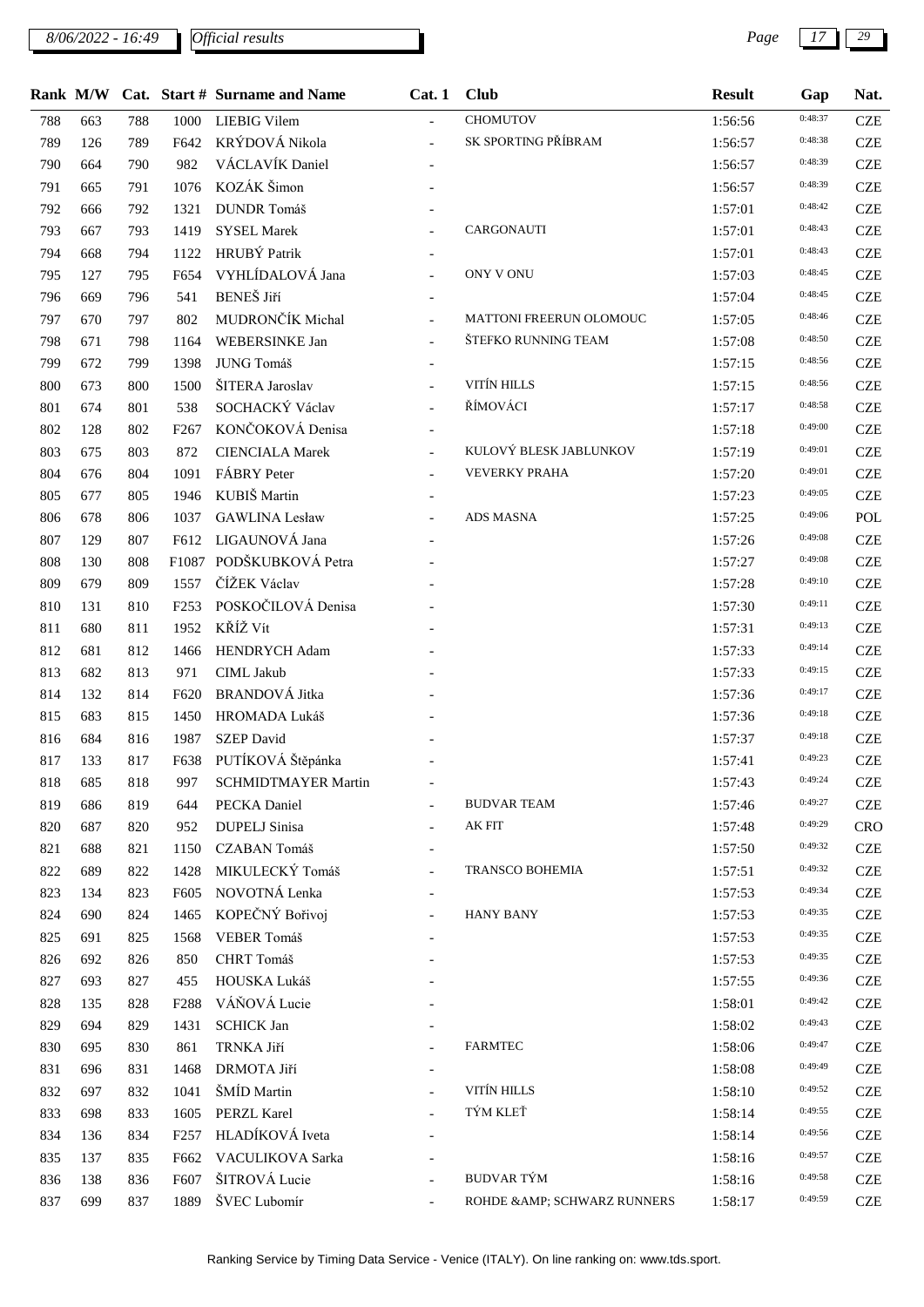*8/06/2022 - 16:49 Page 18 29*

| . . | the contract of the con- |     |
|-----|--------------------------|-----|
|     | Gap                      | Nat |
|     | 0:49:59                  | CZI |
|     | 0:50:02                  | CZI |
|     |                          |     |

|     | Rank M/W |     |                   | Cat. Start # Surname and Name | Cat.1 | <b>Club</b>                     | <b>Result</b> | Gap     | Nat.       |
|-----|----------|-----|-------------------|-------------------------------|-------|---------------------------------|---------------|---------|------------|
| 838 | 700      | 838 | 1032              | PILÍŠEK Roman                 |       |                                 | 1:58:17       | 0:49:59 | <b>CZE</b> |
| 839 | 701      | 839 | 1351              | MAREŠ Martin                  |       | ZRUC-SENEC                      | 1:58:21       | 0:50:02 | <b>CZE</b> |
| 840 | 139      | 840 | F611              | KUDLÁČKOVÁ Elena              |       |                                 | 1:58:23       | 0:50:04 | <b>CZE</b> |
| 841 | 702      | 841 | 1964              | <b>CVETKOV Marek</b>          |       | <b>FITNESACI</b>                | 1:58:23       | 0:50:05 | <b>CZE</b> |
| 842 | 140      | 842 |                   | F1098 HÁJKOVÁ Klára           |       |                                 | 1:58:25       | 0:50:06 | <b>CZE</b> |
| 843 | 703      | 843 | 1324              | MIKEŠ Miroslav                |       |                                 | 1:58:27       | 0:50:09 | <b>CZE</b> |
| 844 | 704      | 844 | 962               | <b>HELM</b> František         |       | <b>CVAL TRAINING</b>            | 1:58:30       | 0:50:12 | <b>CZE</b> |
| 845 | 141      | 845 |                   | F1125 LOULOVÁ Markéta         |       |                                 | 1:58:34       | 0:50:15 | <b>CZE</b> |
| 846 | 705      | 846 | 1128              | <b>FIALA</b> Enrico           |       | PIM BK MODŘANY- KAMÝK           | 1:58:35       | 0:50:16 | <b>CZE</b> |
| 847 | 706      | 847 | 1832              | KŘÍŽEK Vít                    |       |                                 | 1:58:37       | 0:50:18 | <b>CZE</b> |
| 848 | 707      | 848 | 1300              | LICHTENBERK Ladislav          |       | 8660                            | 1:58:38       | 0:50:20 | <b>CZE</b> |
| 849 | 142      | 849 | F657              | KURIALOVÁ Marcela             |       |                                 | 1:58:40       | 0:50:22 | <b>CZE</b> |
| 850 | 708      | 850 | 227               | LIPENSKÝ Petr                 |       | A TO JE JAKÝ ŽIVOT?             | 1:58:40       | 0:50:22 | <b>CZE</b> |
| 851 | 143      | 851 | F506              | KALINOVÁ Petra                |       |                                 | 1:58:43       | 0:50:25 | <b>CZE</b> |
| 852 | 144      | 852 | F <sub>2</sub> 12 | NEUBAUEROVÁ Hana              |       |                                 | 1:58:46       | 0:50:28 | <b>CZE</b> |
| 853 | 709      | 853 | 1430              | <b>DRDA</b> Radomír           |       |                                 | 1:58:48       | 0:50:29 | <b>CZE</b> |
| 854 | 145      | 854 | F625              | BALOUŠKOVÁ Miloslava          |       | <b>STRAKONICE</b>               | 1:58:48       | 0:50:30 | <b>CZE</b> |
| 855 | 710      | 855 | 1525              | BLAŽEČKA Libor                |       | <b>GREEN BAY PACKERS - AR12</b> | 1:58:49       | 0:50:30 | <b>CZE</b> |
| 856 | 711      | 856 | 836               | HAVLÍČEK Jaroslav             |       |                                 | 1:58:49       | 0:50:30 | <b>CZE</b> |
| 857 | 712      | 857 | 1338              | POKORNÝ Jiří                  |       | ČESKÝ BĚŽECKÝ KLUB              | 1:58:51       | 0:50:33 | <b>CZE</b> |
| 858 | 713      | 858 | 928               | CHALUPSKÝ Ladislav            |       |                                 | 1:58:53       | 0:50:35 | <b>CZE</b> |
| 859 | 714      | 859 | 1529              | <b>JAUKER Karel</b>           |       |                                 | 1:58:54       | 0:50:35 | <b>CZE</b> |
| 860 | 715      | 860 | 1422              | STIBORSKÝ Filip               |       |                                 | 1:58:55       | 0:50:36 | <b>CZE</b> |
| 861 | 146      | 861 | F115              | ELIÁŠOVÁ Tereza               |       | WE LOVE RUN                     | 1:58:55       | 0:50:37 | <b>CZE</b> |
| 862 | 147      | 862 |                   | F1073 FIALOVÁ Marcela         |       |                                 | 1:58:56       | 0:50:38 | <b>CZE</b> |
| 863 | 148      | 863 | F634              | GAISLEROVÁ Michaela           |       |                                 | 1:58:58       | 0:50:40 | <b>CZE</b> |
| 864 | 716      | 864 | 960               | <b>BINKO</b> Eduard           |       |                                 | 1:59:01       | 0:50:43 | <b>CZE</b> |
| 865 | 717      | 865 | 1027              | VACATKO Tomáš                 |       |                                 | 1:59:02       | 0:50:44 | <b>CZE</b> |
| 866 | 718      | 866 | 1532              | KLÍMA Martin                  |       |                                 | 1:59:08       | 0:50:50 | <b>CZE</b> |
| 867 | 719      | 867 | 1583              | MUSIL Petr                    |       | SK RUDÁ HVĚZDA KAMENICE NAD L   | 1:59:09       | 0:50:50 | <b>CZE</b> |
| 868 | 720      | 868 | 866               | MIKULENKA Jaromír             |       |                                 | 1:59:11       | 0:50:53 | <b>CZE</b> |
| 869 | 149      | 869 |                   | F276 BOČKOVÁ Zuzana           |       |                                 | 1:59:15       | 0:50:57 | <b>CZE</b> |
| 870 | 150      | 870 | F <sub>225</sub>  | MALYPETROVÁ Kristína          |       | <b>BĚŽCI CHOMUTOV</b>           | 1:59:17       | 0:50:59 | <b>SVK</b> |
| 871 | 721      | 871 | 1424              | <b>BLAHA</b> Petr             |       |                                 | 1:59:19       | 0:51:01 | <b>CZE</b> |
| 872 | 722      | 872 | 835               | TICHÝ Stanislav               |       | <b>SKS PRAHA</b>                | 1:59:21       | 0:51:02 | <b>CZE</b> |
| 873 | 723      | 873 | 1463              | HADRAVA Lukáš                 |       | DOLNÍ ŽĎÁR                      | 1:59:27       | 0:51:08 | <b>CZE</b> |
| 874 | 724      | 874 | 1553              | BOKŮVKA David                 |       | STATUS FIT IGY ATHLETES         | 1:59:28       | 0:51:09 | <b>CZE</b> |
| 875 | 725      | 875 | 1333              | MRKLOVSKÝ Pavel               |       |                                 | 1:59:29       | 0:51:11 | <b>CZE</b> |
| 876 | 726      | 876 | 1928              | KAČÍREK Pavel                 |       |                                 | 1:59:30       | 0:51:11 | <b>CZE</b> |
| 877 | 151      | 877 | F631              | KLOUBCOVÁ Petra               |       |                                 | 1:59:34       | 0:51:16 | <b>CZE</b> |
| 878 | 727      | 878 | 1377              | FOGL Zdenek                   |       |                                 | 1:59:35       | 0:51:16 | <b>CZE</b> |
| 879 | 152      | 879 | F312              | PROCHÁZKOVÁ Kristýna          |       |                                 | 1:59:35       | 0:51:17 | <b>CZE</b> |
| 880 | 728      | 880 | 1317              | <b>GOTTVALD Miroslav</b>      |       |                                 | 1:59:35       | 0:51:17 | <b>CZE</b> |
| 881 | 729      | 881 | 818               | ČEŠKA Stanislav               |       |                                 | 1:59:36       | 0:51:17 | <b>CZE</b> |
| 882 | 730      | 882 | 1078              | PRÁZA Martin                  |       |                                 | 1:59:37       | 0:51:18 | <b>CZE</b> |
| 883 | 731      | 883 | 1524              | CHLÁDEK Lukáš                 |       | ATLETIKA TÁBOR                  | 1:59:39       | 0:51:20 | <b>CZE</b> |
| 884 | 732      | 884 | 976               | <b>MAHR Jakub</b>             |       | TJ SOKOL KAMENNÝ ÚJEZD          | 1:59:41       | 0:51:23 | <b>CZE</b> |
| 885 | 153      | 885 | F635              | BRYXOVÁ Tereza                |       |                                 | 1:59:42       | 0:51:23 | <b>CZE</b> |
| 886 | 733      | 886 | 1837              | <b>MAIER Marc</b>             |       |                                 | 1:59:48       | 0:51:30 | <b>GER</b> |
| 887 | 154      | 887 |                   | F592 HLAVÁČKOVÁ Anna          |       |                                 | 1:59:50       | 0:51:32 | <b>CZE</b> |
|     |          |     |                   |                               |       |                                 |               |         |            |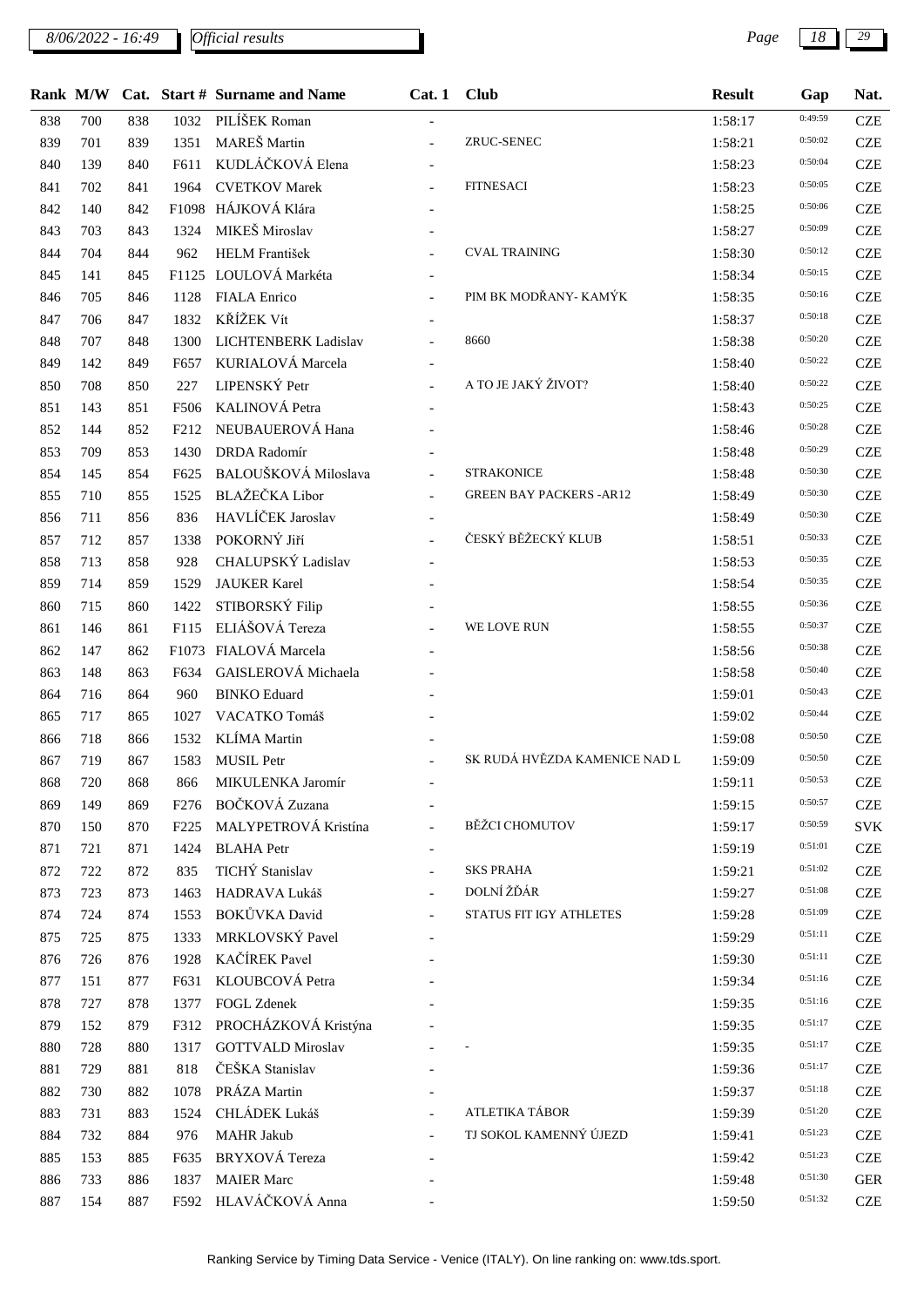*8/06/2022 - 16:49 Page 19 29*

|     | Rank M/W |     |                  | Cat. Start # Surname and Name | Cat.1                    | <b>Club</b>                  | <b>Result</b> | Gap     | Nat.       |
|-----|----------|-----|------------------|-------------------------------|--------------------------|------------------------------|---------------|---------|------------|
| 888 | 734      | 888 | 1571             | HOŠEK Josef                   |                          |                              | 1:59:51       | 0:51:32 | <b>CZE</b> |
| 889 | 735      | 889 | 1538             | VAŠÍČEK Petr                  |                          |                              | 1:59:54       | 0:51:35 | <b>CZE</b> |
| 890 | 736      | 890 | 1458             | <b>BLÍZEK Jaroslav</b>        |                          |                              | 1:59:54       | 0:51:35 | <b>CZE</b> |
| 891 | 155      | 891 | F593             | DOLEJŠÍ Jolana Jiggy          |                          |                              | 1:59:54       | 0:51:36 | <b>CZE</b> |
| 892 | 737      | 892 | 1518             | NOVOTNÝ Lukáš                 |                          | BĚŽECKÝ KLUB BECHYNĚ         | 1:59:56       | 0:51:37 | <b>CZE</b> |
| 893 | 738      | 893 | 1391             | DUŠEK Miroslav                |                          |                              | 1:59:56       | 0:51:38 | <b>CZE</b> |
| 894 | 739      | 894 | 914              | BÉREŠ Imrich                  |                          |                              | 1:59:57       | 0:51:39 | <b>CZE</b> |
| 895 | 156      | 895 | F545             | KOPECKÁ Petra                 |                          |                              | 1:59:57       | 0:51:39 | <b>CZE</b> |
| 896 | 740      | 896 | 1163             | JÍROVEC Martin                |                          | <b>ROZHLEDY</b>              | 1:59:58       | 0:51:40 | <b>CZE</b> |
| 897 | 741      | 897 | 653              | PRAŽÁK Daniel                 |                          | HC DAMI GUNS                 | 2:00:03       | 0:51:45 | <b>CZE</b> |
| 898 | 157      | 898 | F660             | SÝKOROVÁ Iva                  |                          |                              | 2:00:04       | 0:51:45 | <b>CZE</b> |
| 899 | 158      | 899 | F653             | SEDLÁČKOVÁ Martina            |                          |                              | 2:00:04       | 0:51:46 | <b>CZE</b> |
| 900 | 159      | 900 | F <sub>261</sub> | KOZÁKOVÁ Pavlína              |                          |                              | 2:00:06       | 0:51:47 | <b>CZE</b> |
| 901 | 742      | 901 | 949              | FIŠER Daniel                  |                          |                              | 2:00:08       | 0:51:50 | <b>CZE</b> |
| 902 | 743      | 902 | 1355             | KŮLA Václav                   |                          |                              | 2:00:08       | 0:51:50 | <b>CZE</b> |
| 903 | 744      | 903 | 1335             | TLUSTÝ Jiří                   |                          | PROŠOUPANÝ KECKY ŽĎÁR NAD SÁ | 2:00:14       | 0:51:55 | <b>CZE</b> |
| 904 | 745      | 904 | 1390             | POLÍVKA Marek                 |                          |                              | 2:00:14       | 0:51:55 | <b>CZE</b> |
| 905 | 160      | 905 |                  | F1035 RADOVÁ Markéta          |                          |                              | 2:00:14       | 0:51:56 | <b>CZE</b> |
| 906 | 746      | 906 | 1429             | HLAVÁČ František              |                          |                              | 2:00:19       | 0:52:01 | <b>CZE</b> |
| 907 | 747      | 907 | 890              | <b>KYSELY</b> Petr            |                          | TJ ZDUCHOVICE                | 2:00:21       | 0:52:03 | <b>CZE</b> |
| 908 | 748      | 908 | 1309             | <b>JÍLEK</b> Michal           |                          |                              | 2:00:22       | 0:52:04 | <b>CZE</b> |
| 909 | 161      | 909 | F304             | JELÍNKOVÁ Zuzanka             |                          | ŠTEFKO RUNNING TEAM          | 2:00:25       | 0:52:07 | <b>CZE</b> |
| 910 | 162      | 910 | F1122            | <b>BARTÍKOVÁ Linda</b>        |                          |                              | 2:00:26       | 0:52:08 | <b>CZE</b> |
| 911 | 749      | 911 | 1582             | UHLÍK Martin                  |                          |                              | 2:00:27       | 0:52:09 | <b>CZE</b> |
| 912 | 750      | 912 | 904              | ŠUCHMAN Ondřej                |                          |                              | 2:00:28       | 0:52:09 | <b>CZE</b> |
| 913 | 751      | 913 | 932              | <b>KELNAR Lubomír</b>         |                          | TRAMPOLÍNY ODOLENA VODA      | 2:00:28       | 0:52:10 | <b>CZE</b> |
| 914 | 752      | 914 | 1490             | ŠTEFANKA Ľuboš                |                          |                              | 2:00:29       | 0:52:10 | <b>SVK</b> |
| 915 | 753      | 915 | 843              | <b>JEZEK Jiri</b>             |                          |                              | 2:00:29       | 0:52:10 | <b>CZE</b> |
| 916 | 754      | 916 | 1483             | DOULE Jan                     |                          | ROHDE & SCHWARZ RUNNERS      | 2:00:33       | 0:52:14 | <b>CZE</b> |
| 917 | 755      | 917 |                  | 1550 CEPÁK Milan              |                          |                              | 2:00:33       | 0:52:15 | <b>CZE</b> |
| 918 | 756      | 918 |                  | 1822 NOVOTNÝ Filip            |                          |                              | 2:00:36       | 0:52:17 | <b>CZE</b> |
| 919 | 757      | 919 | 1493             | ŠKODÍK Roman                  | $\overline{\phantom{a}}$ |                              | 2:00:38       | 0:52:20 | <b>CZE</b> |
| 920 | 758      | 920 | 805              | KUNÍK Tomáš                   |                          | ŽEBRÁK                       | 2:00:38       | 0:52:20 | <b>CZE</b> |
| 921 | 759      | 921 | 1426             | <b>HRBEK</b> Josef            |                          | <b>REGENT</b>                | 2:00:39       | 0:52:20 | <b>CZE</b> |
| 922 | 163      | 922 | F <sub>250</sub> | KREJCAROVÁ Jana               |                          | HLUBOCKA 12°                 | 2:00:39       | 0:52:21 | <b>CZE</b> |
| 923 | 760      | 923 | 1405             | SEDLÁČEK Michal               |                          |                              | 2:00:46       | 0:52:28 | <b>CZE</b> |
| 924 | 761      | 924 | 1543             | ŠEFL David                    |                          | STATUS FIT IGY ATHLETES      | 2:00:49       | 0:52:31 | <b>CZE</b> |
| 925 | 164      | 925 | F646             | SVOBODOVÁ Anita               |                          |                              | 2:00:50       | 0:52:31 | <b>CZE</b> |
| 926 | 165      | 926 | F580             | HADRAVOVÁ Hana                |                          |                              | 2:00:52       | 0:52:33 | <b>CZE</b> |
| 927 | 166      | 927 |                  | F284 ZYRYANOVA Nadezda        |                          |                              | 2:00:52       | 0:52:33 | <b>RUS</b> |
| 928 | 167      | 928 |                  | F1014 JÁNOVÁ Klára            |                          |                              | 2:00:53       | 0:52:34 | <b>CZE</b> |
| 929 | 762      | 929 | 946              | ŠTĚTKA Pavel                  |                          | DOBĚTICKÝ EXPRES             | 2:00:53       | 0:52:35 | <b>CZE</b> |
| 930 | 763      | 930 | 1451             | VOJTĚCHOVSKÝ Michal           | $\overline{\phantom{a}}$ |                              | 2:00:53       | 0:52:35 | <b>CZE</b> |
| 931 | 764      | 931 | 1110             | GUNIŠ Ondřej                  |                          | ROZBĚHÁME ČESKO              | 2:00:53       | 0:52:35 | <b>CZE</b> |
| 932 | 765      | 932 | 1414             | PEJČOCH Radim                 |                          |                              | 2:00:55       | 0:52:36 | <b>CZE</b> |
| 933 | 168      | 933 | F517             | VAŘEJKOVÁ Barbora             |                          |                              | 2:00:55       | 0:52:36 | <b>CZE</b> |
| 934 | 766      | 934 | 666              | <b>KLAUS</b> Vojta            |                          |                              | 2:00:57       | 0:52:39 | <b>CZE</b> |
| 935 | 767      | 935 | 1139             | <b>KODR Karel</b>             |                          | <b>PACEMAKERS</b>            | 2:00:59       | 0:52:40 | <b>CZE</b> |
| 936 | 768      | 936 | 1536             | MÍČEK František               |                          | <b>PACEMAKERS</b>            | 2:00:59       | 0:52:40 | <b>CZE</b> |
| 937 | 769      | 937 | 1406             | VRANÝ Petr                    |                          |                              | 2:00:59       | 0:52:41 | <b>CZE</b> |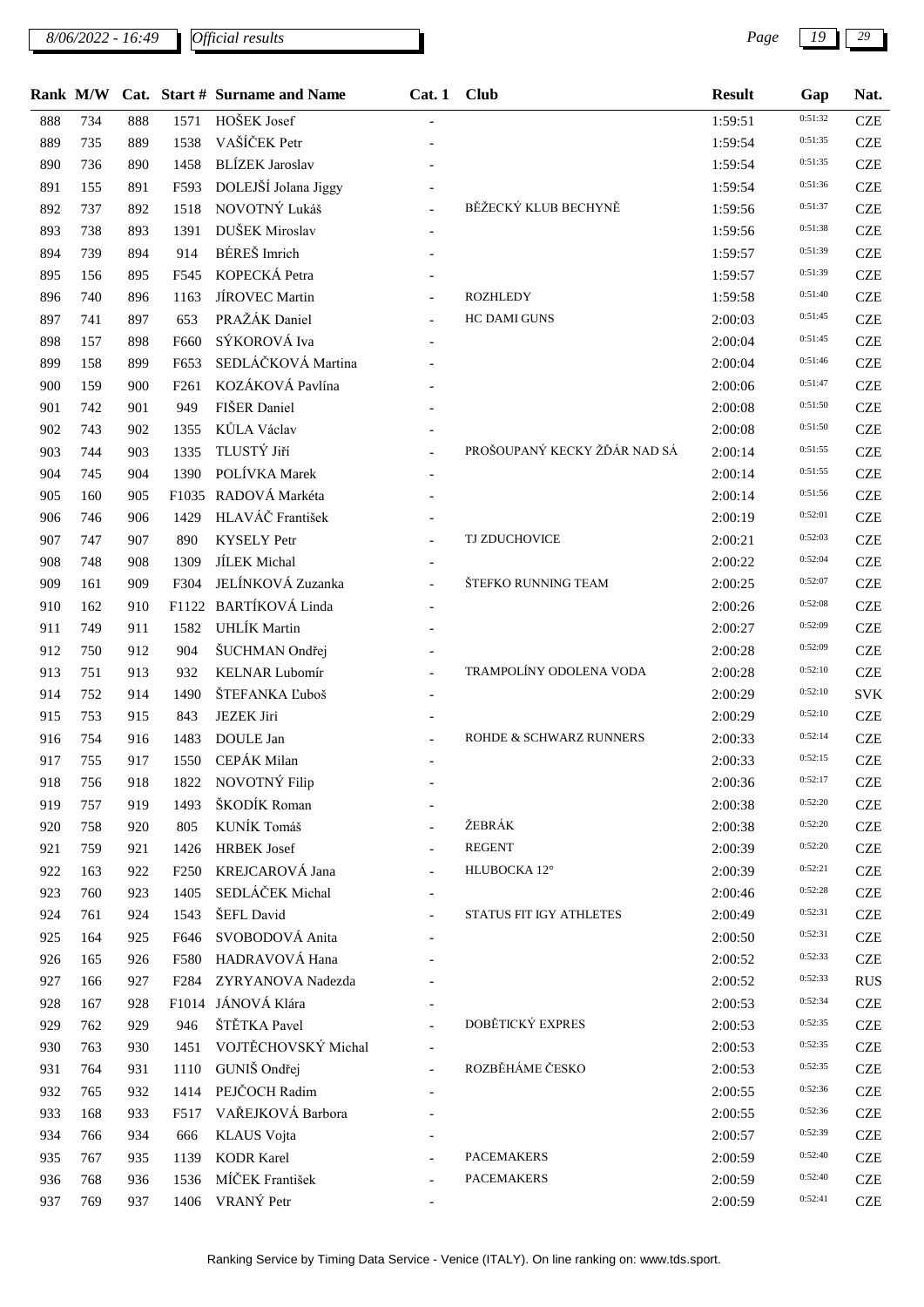*8/06/2022 - 16:49 Page 20 29*

|     |     |     |                  | Rank M/W Cat. Start # Surname and Name | Cat.1                    | <b>Club</b>           | <b>Result</b> | Gap     | Nat.       |
|-----|-----|-----|------------------|----------------------------------------|--------------------------|-----------------------|---------------|---------|------------|
| 938 | 770 | 938 | 1395             | ZAHRADNIK Jiri                         |                          |                       | 2:01:03       | 0:52:44 | <b>CZE</b> |
| 939 | 771 | 939 | 1378             | DOMBROVSKÝ Tomáš                       |                          |                       | 2:01:05       | 0:52:47 | <b>CZE</b> |
| 940 | 772 | 940 | 844              | KUBÍK Václav                           |                          |                       | 2:01:10       | 0:52:51 | <b>CZE</b> |
| 941 | 169 | 941 | F613             | LUKAVCOVÁ Věra                         |                          | T.J. SOKOL SPOŘILOV   | 2:01:12       | 0:52:53 | <b>CZE</b> |
| 942 | 773 | 942 | 1556             | <b>RIEHS</b> David                     |                          |                       | 2:01:15       | 0:52:56 | <b>CZE</b> |
| 943 | 170 | 943 | F <sub>240</sub> | KOFROŇOVÁ Magdaléna                    | $\overline{\phantom{a}}$ | ČESKÝ MARATONSKÝ KLUB | 2:01:17       | 0:52:58 | <b>CZE</b> |
| 944 | 774 | 944 | 1523             | STAŇA Miroslav                         |                          |                       | 2:01:23       | 0:53:05 | <b>CZE</b> |
| 945 | 171 | 945 |                  | F1061 LUDAČKOVÁ Lucie                  |                          |                       | 2:01:25       | 0:53:06 | <b>CZE</b> |
| 946 | 775 | 946 | 1495             | BABIDORIČ Vladimír                     |                          |                       | 2:01:26       | 0:53:08 | <b>CZE</b> |
| 947 | 172 | 947 | F502             | ŠMOGROVIČOVÁ Zuzana                    |                          |                       | 2:01:29       | 0:53:11 | <b>CZE</b> |
| 948 | 776 | 948 | 1337             | <b>ONDOK Frantisek</b>                 |                          |                       | 2:01:29       | 0:53:11 | <b>CZE</b> |
| 949 | 777 | 949 | 1313             | KADLEC Petr                            |                          |                       | 2:01:31       | 0:53:12 | <b>CZE</b> |
| 950 | 778 | 950 | 851              | STRÁSKÝ Vlastimil                      |                          |                       | 2:01:37       | 0:53:19 | <b>CZE</b> |
| 951 | 173 | 951 | F <sub>208</sub> | STRÁSKÁ Ivana                          |                          |                       | 2:01:37       | 0:53:19 | <b>CZE</b> |
| 952 | 779 | 952 | 654              | PRAŽÁK Jiří                            |                          | <b>HC DAMI GUNS</b>   | 2:01:42       | 0:53:23 | <b>CZE</b> |
| 953 | 780 | 953 | 1937             | DRÁBEK Daniel                          |                          |                       | 2:01:44       | 0:53:25 | <b>CZE</b> |
| 954 | 781 | 954 | 1342             | ZÁHOROVSKÝ Petr                        |                          |                       | 2:01:48       | 0:53:29 | <b>CZE</b> |
| 955 | 782 | 955 | 1415             | <b>BURSÍK David</b>                    |                          |                       | 2:01:48       | 0:53:29 | <b>CZE</b> |
| 956 | 783 | 956 | 1174             | WEHRBERGER Pavel                       | $\overline{\phantom{a}}$ | VESELÍ NAD LUŽNICÍ    | 2:01:48       | 0:53:29 | <b>CZE</b> |
| 957 | 174 | 957 | F <sub>236</sub> | ŠTĚTKOVÁ Martina                       | $\equiv$                 | DOBĚTICKÝ EXPRES      | 2:01:48       | 0:53:30 | <b>CZE</b> |
| 958 | 784 | 958 | 1840             | VITOVSKYI Stanislav                    |                          |                       | 2:01:49       | 0:53:30 | <b>UKR</b> |
| 959 | 175 | 959 | F648             | JAKEŠOVÁ Dana                          |                          |                       | 2:01:50       | 0:53:31 | <b>CZE</b> |
| 960 | 785 | 960 | 1503             | <b>HAVEL Filip</b>                     |                          | LETIŠTĚ PRAHA         | 2:01:51       | 0:53:33 | <b>CZE</b> |
| 961 | 786 | 961 | 1352             | MIŠOVIČ Ján                            | $\equiv$                 | JU ČESKÉ BUDĚJOVICE   | 2:01:52       | 0:53:34 | <b>CZE</b> |
| 962 | 787 | 962 | 1048             | NĚMEC Pavel                            |                          | AC UFUNĚNÝ DRŽKY      | 2:01:54       | 0:53:35 | <b>CZE</b> |
| 963 | 788 | 963 | 138              | <b>VLACH Michal</b>                    | $\overline{a}$           | <b>BĚŽCI CHOMUTOV</b> | 2:01:59       | 0:53:40 | <b>CZE</b> |
| 964 | 789 | 964 | 1132             | <b>GOODMAN James</b>                   |                          |                       | 2:02:04       | 0:53:46 | <b>GBR</b> |
| 965 | 176 | 965 | F604             | HORKÁ Danuše                           |                          |                       | 2:02:10       | 0:53:52 | <b>CZE</b> |
| 966 | 790 | 966 | 1580             | ČECH Karel                             |                          |                       | 2:02:12       | 0:53:54 | <b>CZE</b> |
| 967 | 791 | 967 | 1882             | SEMRÁD Tomáš                           |                          |                       | 2:02:15       | 0:53:57 | <b>CZE</b> |
| 968 | 792 | 968 |                  | 1484 DVOŘÁK Václav                     |                          |                       | 2:02:16       | 0:53:58 | <b>CZE</b> |
| 969 | 793 | 969 | 1486             | <b>MORAVEC</b> Ivo                     |                          | <b>ILEA</b>           | 2:02:18       | 0:53:59 | <b>CZE</b> |
| 970 | 177 | 970 | F <sub>230</sub> | ŠTINDLOVÁ Štěpánka                     | $\overline{\phantom{a}}$ | ROZBĚHÁME ČESKO       | 2:02:20       | 0:54:02 | <b>CZE</b> |
| 971 | 178 | 971 | F542             | DOLEJŠOVÁ Anna                         | $\sim$                   | GEPARDI PLZEŇ         | 2:02:25       | 0:54:06 | <b>CZE</b> |
| 972 | 794 | 972 | 1384             | DOLEJŠ Miroslav                        |                          | GEPARDI PLZEŇ         | 2:02:25       | 0:54:07 | <b>CZE</b> |
| 973 | 795 | 973 | 925              | <b>CHUM</b> Stanislav                  |                          |                       | 2:02:27       | 0:54:08 | <b>CZE</b> |
| 974 | 796 | 974 | 1512             | KUBÁLEK Ondřej                         |                          |                       | 2:02:27       | 0:54:08 | <b>CZE</b> |
| 975 | 797 | 975 | 1513             | KUBÁLEK Lukáš                          |                          |                       | 2:02:27       | 0:54:09 | <b>CZE</b> |
| 976 | 179 | 976 | F142             | KOTOVA Klara                           |                          |                       | 2:02:30       | 0:54:11 | <b>CZE</b> |
| 977 | 798 | 977 | 1515             | ŠAFAŘÍK Jiří                           |                          | ŠNECI V BĚHU          | 2:02:41       | 0:54:23 | <b>CZE</b> |
| 978 | 799 | 978 | 1549             | MATOUSEK Jiri                          |                          |                       | 2:02:42       | 0:54:23 | <b>CZE</b> |
| 979 | 800 | 979 | 939              | KRAJČI Pavel                           |                          |                       | 2:02:45       | 0:54:27 | <b>CZE</b> |
| 980 | 801 | 980 | 1845             | NESPOR Jakub                           |                          | COVID-19 GANG         | 2:02:50       | 0:54:32 | <b>CZE</b> |
| 981 | 802 | 981 | 1511             | <b>DOSPIVA Petr</b>                    |                          | <b>BASTR BAJKRS</b>   | 2:02:50       | 0:54:32 | <b>CZE</b> |
| 982 | 803 | 982 | 1097             | <b>TEXL Petr</b>                       |                          |                       | 2:02:53       | 0:54:34 | <b>CZE</b> |
| 983 | 804 | 983 | 824              | LÍBAL Aleš                             |                          | LÍBALÍCI              | 2:02:54       | 0:54:36 | <b>CZE</b> |
| 984 | 805 | 984 | 1456             | FIŠER Tomáš                            |                          |                       | 2:02:57       | 0:54:39 | <b>CZE</b> |
| 985 | 806 | 985 | 1112             | <b>KADERA</b> Michal                   |                          | STS CHVOJKOVICE BROD  | 2:02:58       | 0:54:40 | <b>CZE</b> |
| 986 | 807 | 986 | 1135             | MAROUŠEK Petr                          |                          |                       | 2:03:05       | 0:54:46 | <b>CZE</b> |
| 987 | 808 | 987 |                  | 1802 KŘÍŽ Pavel                        |                          |                       | 2:03:07       | 0:54:48 | <b>CZE</b> |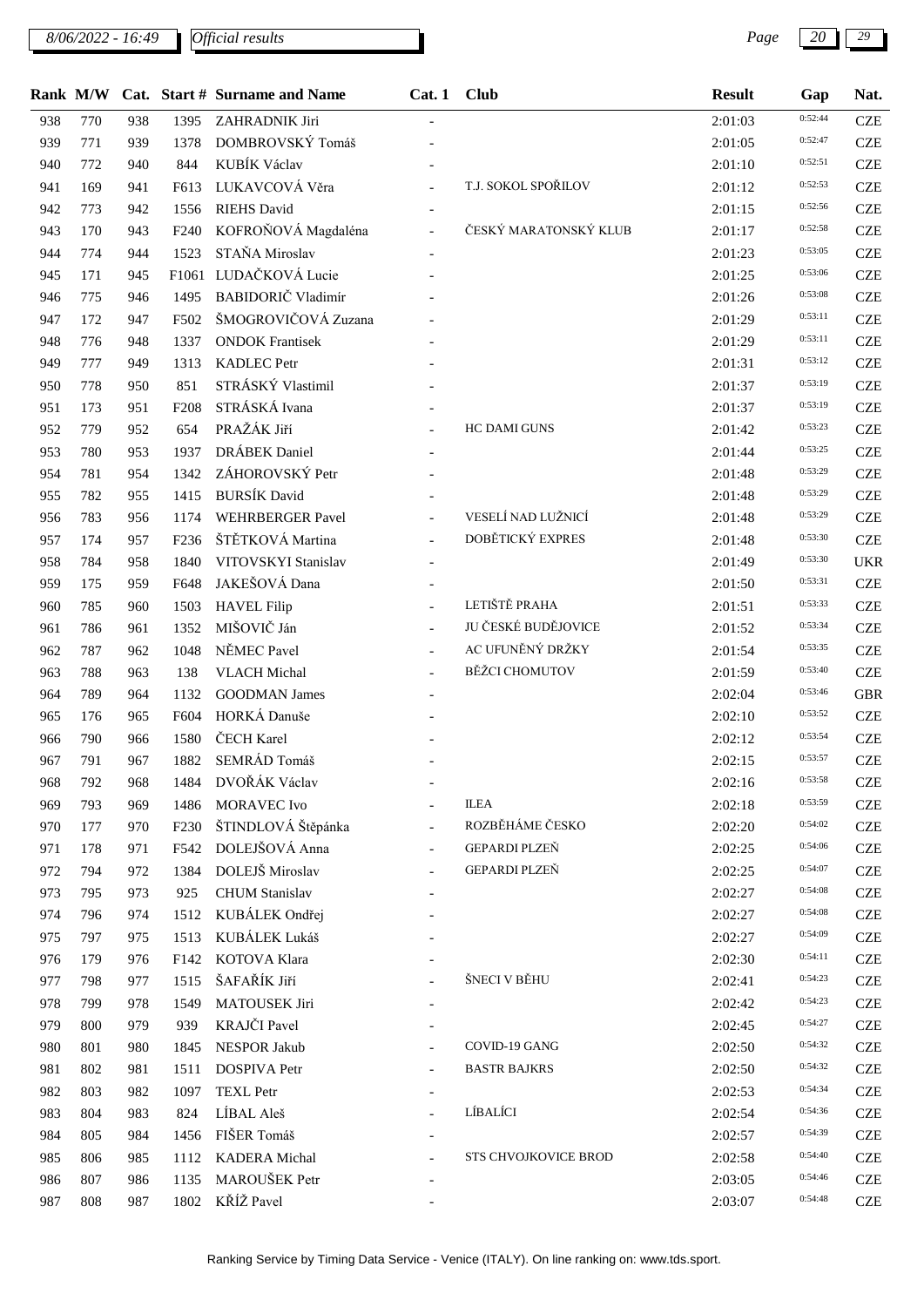## *8/06/2022 - 16:49 Page 21 29*

|      | Rank M/W |      |                  | Cat. Start # Surname and Name | Cat.1          | <b>Club</b>                       | <b>Result</b> | Gap     | Nat.       |
|------|----------|------|------------------|-------------------------------|----------------|-----------------------------------|---------------|---------|------------|
| 988  | 180      | 988  | F1001            | ŠIMANOVÁ Petra                |                |                                   | 2:03:07       | 0:54:48 | <b>CZE</b> |
| 989  | 181      | 989  | F521             | POLENOVÁ Květa                |                |                                   | 2:03:07       | 0:54:49 | <b>CZE</b> |
| 990  | 809      | 990  | 1345             | <b>POLENA Mirek</b>           |                |                                   | 2:03:07       | 0:54:49 | <b>CZE</b> |
| 991  | 182      | 991  | F538             | LONSKÁ Lenka                  |                | TAVIČI PODRÁŽEK                   | 2:03:10       | 0:54:51 | <b>CZE</b> |
| 992  | 810      | 992  | 1315             | BYSTROŇ Vilém                 |                |                                   | 2:03:15       | 0:54:57 | <b>CZE</b> |
| 993  | 183      | 993  | F581             | ČÍŽKOVÁ Barbora               |                |                                   | 2:03:25       | 0:55:07 | <b>CZE</b> |
| 994  | 811      | 994  | 504              | PRŮŠA Miroslav                |                |                                   | 2:03:28       | 0:55:09 | <b>CZE</b> |
| 995  | 184      | 995  | F524             | NEHASILOVÁ Alžběta            |                | SOFTIM.CZ RUNNERS                 | 2:03:30       | 0:55:11 | <b>CZE</b> |
| 996  | 812      | 996  | 1885             | MURUGAN Nagarajan             | $\blacksquare$ | <b>EXPATS OF CESKE BUDEJOVICE</b> | 2:03:31       | 0:55:13 | <b>IND</b> |
| 997  | 813      | 997  | 1146             | OPEKAR Jiří                   |                | TODNĚ                             | 2:03:37       | 0:55:18 | <b>CZE</b> |
| 998  | 814      | 998  | 1843             | VODSTRČIL Pavel               |                | MR.                               | 2:03:39       | 0:55:20 | <b>CZE</b> |
| 999  | 815      | 999  | 1509             | LIGAUN Ondřej                 |                |                                   | 2:03:40       | 0:55:22 | <b>CZE</b> |
| 1000 | 185      | 1000 | F <sub>237</sub> | NĚMEČKOVÁ Jana                |                |                                   | 2:03:40       | 0:55:22 | <b>CZE</b> |
| 1001 | 816      | 1001 | 1308             | HOLČAPEK Tomáš                |                |                                   | 2:03:41       | 0:55:22 | <b>CZE</b> |
| 1002 | 817      | 1002 | 1050             | SZABO Jakub                   |                | ROHDE & AMP; SCHWARZ RUNNERS      | 2:03:47       | 0:55:29 | <b>CZE</b> |
| 1003 | 818      | 1003 | 1907             | KUKAČKA Pavel                 |                |                                   | 2:03:54       | 0:55:35 | <b>CZE</b> |
| 1004 | 819      | 1004 | 1510             | KOVÁŘ Petr                    |                |                                   | 2:03:56       | 0:55:37 | <b>CZE</b> |
| 1005 | 820      | 1005 | 1461             | VOJKŮVKA Radek                |                |                                   | 2:03:56       | 0:55:38 | <b>CZE</b> |
| 1006 | 821      | 1006 | 1303             | ŠIMERA Michal                 |                |                                   | 2:03:59       | 0:55:41 | <b>CZE</b> |
| 1007 | 822      | 1007 | 1004             | STANĚK Petr                   |                |                                   | 2:04:02       | 0:55:44 | <b>CZE</b> |
| 1008 | 186      | 1008 |                  | F1018 REINDLOVÁ Lenka         |                |                                   | 2:04:02       | 0:55:44 | <b>CZE</b> |
| 1009 | 187      | 1009 | F582             | HRUŠKOVÁ Vendula              |                |                                   | 2:04:05       | 0:55:46 | <b>CZE</b> |
| 1010 | 823      | 1010 | 1617             | <b>BUDOŠ</b> Karel            |                |                                   | 2:04:08       | 0:55:50 | <b>CZE</b> |
| 1011 | 824      | 1011 | 1114             | <b>VADLEJCH Martin</b>        |                |                                   | 2:04:14       | 0:55:55 | <b>CZE</b> |
| 1012 | 825      | 1012 | 1996             | DVOŘÁK Luboš                  |                |                                   | 2:04:18       | 0:55:59 | <b>CZE</b> |
| 1013 | 826      | 1013 | 1903             | HAŠPL Martin                  |                |                                   | 2:04:29       | 0:56:10 | <b>CZE</b> |
| 1014 | 188      | 1014 | F623             | SUSTRIKOVA Ivana              |                | SKVĚLEJ ŽIVOT                     | 2:04:33       | 0:56:15 | <b>SVK</b> |
| 1015 | 189      | 1015 | F586             | <b>BRABANT</b> Camille        |                |                                   | 2:04:34       | 0:56:15 | <b>FRA</b> |
| 1016 | 827      | 1016 | 1980             | KAVKA David                   |                |                                   | 2:04:37       | 0:56:18 | <b>CZE</b> |
| 1017 | 190      | 1017 | F608             | ŠUPITAROVÁ Renata             |                |                                   | 2:04:37       | 0:56:18 | <b>CZE</b> |
| 1018 | 828      | 1018 | 1453             | HAVELKA Jan                   |                |                                   | 2:04:37       | 0:56:18 | <b>CZE</b> |
| 1019 | 829      | 1019 | 1957             | DOHNAL Jiří                   |                |                                   | 2:04:38       | 0:56:19 | <b>CZE</b> |
| 1020 | 830      | 1020 | 1474             | <b>VYDRA</b> Karel            |                | PROSTĚ BĚŽ                        | 2:04:42       | 0:56:23 | <b>CZE</b> |
| 1021 | 831      | 1021 | 1401             | ŠVARC Martin                  |                |                                   | 2:04:43       | 0:56:24 | <b>CZE</b> |
| 1022 | 832      | 1022 | 1591             | FIALA Jakub                   |                | ČAKOVICE V POHYBU                 | 2:04:47       | 0:56:29 | <b>CZE</b> |
| 1023 | 833      | 1023 | 1469             | <b>KUBAT Pavel</b>            |                |                                   | 2:04:48       | 0:56:29 | <b>CZE</b> |
| 1024 | 834      | 1024 | 1566             | VENCLÍK Josef                 |                |                                   | 2:04:50       | 0:56:32 | <b>CZE</b> |
| 1025 | 835      | 1025 | 1533             | PALOVČIK Jakub                |                | STATUS FIT IGY ATHLETES           | 2:04:51       | 0:56:32 | <b>CZE</b> |
| 1026 | 836      | 1026 | 912              | JIRÁČEK Daniel                |                |                                   | 2:04:52       | 0:56:34 | <b>CZE</b> |
| 1027 | 191      | 1027 |                  | F1058 MARTINCOVÁ Eliška       |                |                                   | 2:04:58       | 0:56:39 | <b>CZE</b> |
| 1028 | 192      | 1028 |                  | F1053 TĚŠÍNSKÁ Anna           |                |                                   | 2:04:58       | 0:56:40 | <b>CZE</b> |
| 1029 | 193      | 1029 | F543             | URBANOVÁ Jana                 |                | SHARKS CHEERLEADERS Z.S.          | 2:04:58       | 0:56:40 | <b>CZE</b> |
| 1030 | 837      | 1030 | 1008             | ZAJÍČEK Tomáš                 |                | PROMETHISTAI RUN CLUB             | 2:05:05       | 0:56:46 | <b>CZE</b> |
| 1031 | 194      | 1031 |                  | F1070 KALAČOVÁ Michaela       |                |                                   | 2:05:07       | 0:56:49 | <b>CZE</b> |
| 1032 | 838      | 1032 | 1472             | MARTUŠKA Jan                  |                | ROZBEHAME BŘECLAV                 | 2:05:08       | 0:56:49 | CZE        |
| 1033 | 195      | 1033 |                  | F1068 STEINBAUEROVÁ Tereza    |                |                                   | 2:05:10       | 0:56:52 | <b>CZE</b> |
| 1034 | 839      | 1034 | 948              | SLEZÁK Jan                    |                |                                   | 2:05:11       | 0:56:52 | <b>CZE</b> |
| 1035 | 840      | 1035 | 1965             | SALAMÁNEK Jiří                |                |                                   | 2:05:15       | 0:56:57 | <b>CZE</b> |
| 1036 | 196      | 1036 | F588             | CHALUPOVÁ Kateřina            |                |                                   | 2:05:19       | 0:57:01 | <b>CZE</b> |
| 1037 | 841      | 1037 | 1011             | NOVOTNÝ Jiří                  |                | ČESKÝ MARATONSKÝ KLUB             | 2:05:33       | 0:57:15 | <b>CZE</b> |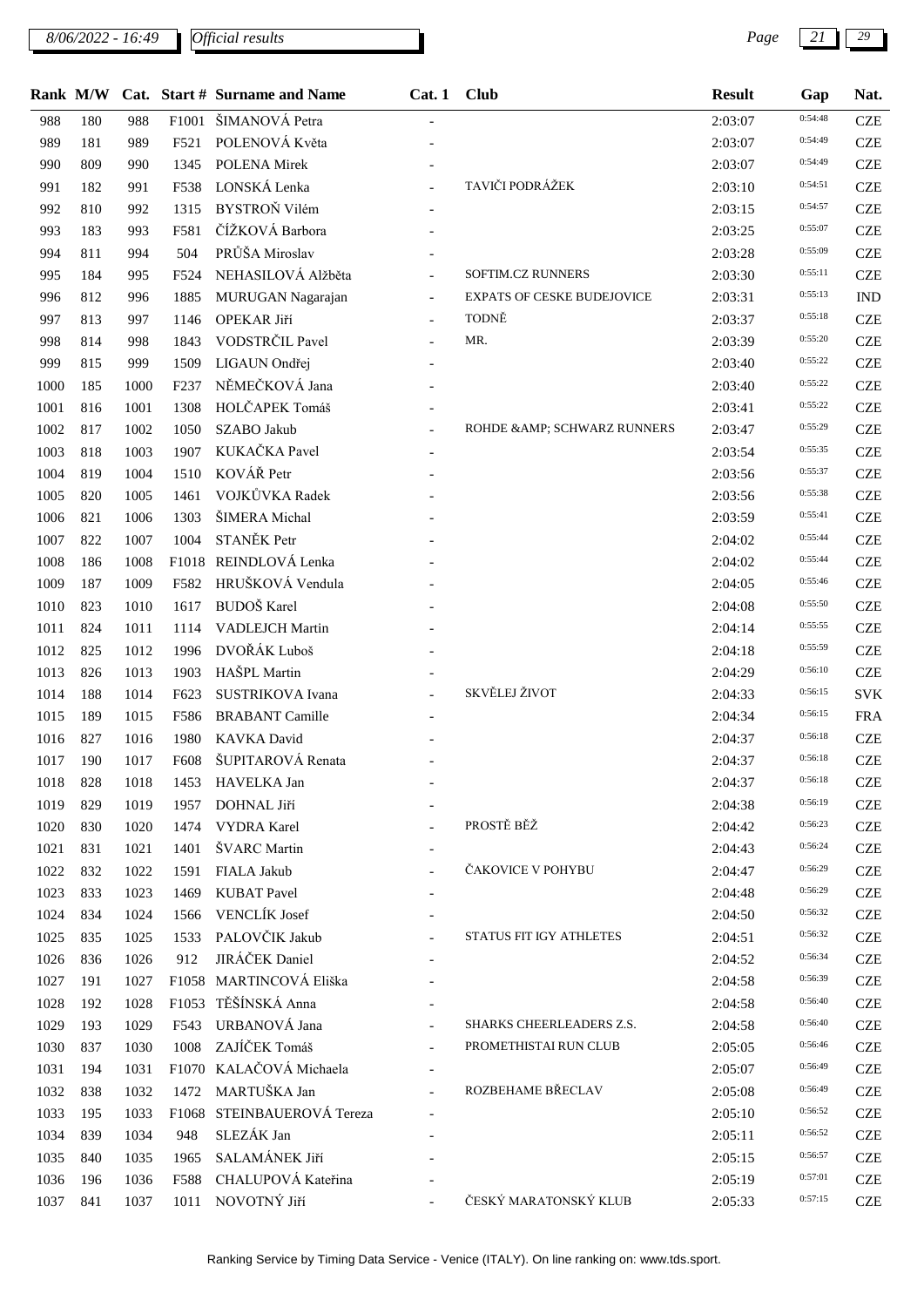*8/06/2022 - 16:49 Page 22 29*

|--|

|      | Rank M/W |      |                  | Cat. Start # Surname and Name | Cat.1 | <b>Club</b>                | <b>Result</b> | Gap     | Nat.       |
|------|----------|------|------------------|-------------------------------|-------|----------------------------|---------------|---------|------------|
| 1038 | 842      | 1038 | 817              | <b>ABAFFY Pavel</b>           |       |                            | 2:05:36       | 0:57:18 | <b>SVK</b> |
| 1039 | 197      | 1039 | F633             | FLEISCHMAN Lada               |       |                            | 2:05:41       | 0:57:23 | <b>CZE</b> |
| 1040 | 198      | 1040 |                  | F1099 KOUKOLOVÁ Jana          |       | <b>HELLO BANK!</b>         | 2:05:45       | 0:57:27 | <b>CZE</b> |
| 1041 | 843      | 1041 | 1835             | FIK Jan                       |       |                            | 2:05:50       | 0:57:31 | <b>CZE</b> |
| 1042 | 844      | 1042 | 1485             | NÁGL Rudolf                   |       | <b>DAVLE</b>               | 2:05:51       | 0:57:32 | <b>CZE</b> |
| 1043 | 845      | 1043 | 1322             | <b>LANGER Martin</b>          |       | SAP                        | 2:05:55       | 0:57:37 | <b>CZE</b> |
| 1044 | 846      | 1044 | 1023             | SOKOLÍK Vladimír              |       |                            | 2:05:58       | 0:57:40 | <b>CZE</b> |
| 1045 | 847      | 1045 | 1017             | KUČERA Jaroslav               |       | <b>JAROSLAV KUČERA</b>     | 2:05:59       | 0:57:41 | <b>CZE</b> |
| 1046 | 199      | 1046 | F <sub>264</sub> | MILBRANT Katarzyna            |       | <b>ADS MASNA</b>           | 2:06:01       | 0:57:43 | POL        |
| 1047 | 848      | 1047 | 1459             | VELIMSKÝ Tomáš                |       |                            | 2:06:04       | 0:57:46 | <b>CZE</b> |
| 1048 | 200      | 1048 | F589             | ZOBAČ Lucie                   |       |                            | 2:06:05       | 0:57:47 | <b>CZE</b> |
| 1049 | 849      | 1049 | 1086             | <b>DUDEK</b> Radim            |       |                            | 2:06:16       | 0:57:57 | <b>CZE</b> |
| 1050 | 850      | 1050 | 1817             | MALÝ Tom                      |       |                            | 2:06:19       | 0:58:00 | <b>CZE</b> |
| 1051 | 851      | 1051 | 1926             | JIRÁK Jan                     |       | ČHP                        | 2:06:21       | 0:58:03 | <b>CZE</b> |
| 1052 | 852      | 1052 | 1565             | VLČEK David                   |       |                            | 2:06:25       | 0:58:06 | <b>CZE</b> |
| 1053 | 201      | 1053 | F574             | KUBARTOVÁ Marie               |       | KLUB PŘÁTEL HORY KLEŤ      | 2:06:31       | 0:58:13 | <b>CZE</b> |
| 1054 | 853      | 1054 | 852              | NEUMAN Jan                    |       | SBR TT ÚSTÍ NAD LABEM      | 2:06:33       | 0:58:14 | <b>CZE</b> |
| 1055 | 202      | 1055 | F571             | <b>DRDA</b> Alena             |       |                            | 2:06:35       | 0:58:17 | <b>CZE</b> |
| 1056 | 854      | 1056 | 1005             | NAVRÁTIL Karel                |       |                            | 2:06:37       | 0:58:19 | <b>CZE</b> |
| 1057 | 203      | 1057 | F504             | KOBIÁNOVÁ Alice               |       |                            | 2:06:40       | 0:58:22 | <b>CZE</b> |
| 1058 | 204      | 1058 | F590             | <b>LOMBARD</b> Regina         |       |                            | 2:06:50       | 0:58:32 | <b>IRL</b> |
| 1059 | 855      | 1059 | 1517             | KOMÁREK Václav                |       |                            | 2:06:51       | 0:58:32 | <b>CZE</b> |
| 1060 | 856      | 1060 | 1949             | ŠVEHLA Tomáš                  |       |                            | 2:06:52       | 0:58:34 | <b>CZE</b> |
| 1061 | 857      | 1061 | 1593             | DOJCSAR Jaroslav              |       |                            | 2:07:03       | 0:58:44 | <b>CZE</b> |
| 1062 | 858      | 1062 | 1898             | KARÁSEK Miloš                 |       |                            | 2:07:06       | 0:58:47 | <b>CZE</b> |
| 1063 | 859      | 1063 | 1547             | <b>KRAUS Aleš</b>             |       | JEŠTĚD SKY RACE            | 2:07:10       | 0:58:52 | <b>CZE</b> |
| 1064 | 205      | 1064 |                  | F1130 VOTRADOVCOVÁ Hana       |       |                            | 2:07:11       | 0:58:53 | <b>CZE</b> |
| 1065 | 860      | 1065 | 1881             | ŠIMEK Lukáš                   |       |                            | 2:07:11       | 0:58:53 | <b>CZE</b> |
| 1066 | 861      | 1066 | 1935             | FARKA Vojtěch                 |       |                            | 2:07:12       | 0:58:53 | <b>CZE</b> |
| 1067 | 862      | 1067 | 1095             | KUKAČKA Pavel                 |       |                            | 2:07:16       | 0:58:57 | <b>CZE</b> |
| 1068 | 206      | 1068 | F <sub>239</sub> | DIVIŠOVÁ Zuzana               |       |                            | 2:07:16       | 0:58:58 | <b>CZE</b> |
| 1069 | 207      | 1069 | F <sub>263</sub> | NESPORÁ Lenka                 |       |                            | 2:07:18       | 0:59:00 | <b>CZE</b> |
| 1070 | 863      | 1070 | 1930             | KLIMEŠ Jan                    |       |                            | 2:07:26       | 0:59:07 | <b>CZE</b> |
| 1071 | 208      | 1071 |                  | F1131 TONCAROVÁ Gabriela      |       |                            | 2:07:26       | 0:59:08 | <b>CZE</b> |
| 1072 | 864      | 1072 | 1985             | <b>BARTEK Roman</b>           |       |                            | 2:07:28       | 0:59:10 | <b>CZE</b> |
| 1073 | 865      | 1073 | 1436             | SOUKUP Lukáš                  |       |                            | 2:07:30       | 0:59:11 | <b>CZE</b> |
| 1074 | 866      | 1074 | 987              | EIBL Michal                   |       |                            | 2:07:32       | 0:59:14 | <b>CZE</b> |
| 1075 | 867      | 1075 | 1489             | ZUSKA Rudolf                  |       |                            | 2:07:33       | 0:59:14 | <b>CZE</b> |
| 1076 | 868      | 1076 | 1559             | DRÁZDA Petr                   |       | JIHOČESKÝ BĚŽECKÝ POHÁR    | 2:07:34       | 0:59:16 | <b>CZE</b> |
| 1077 | 209      | 1077 | F616             | VAČKÁŘOVÁ Miroslava           |       |                            | 2:07:35       | 0:59:16 | <b>CZE</b> |
| 1078 | 869      | 1078 | 219              | LOMSKÝ Tomáš                  |       | RUN MAGAZINE TEAM          | 2:07:36       | 0:59:17 | <b>CZE</b> |
| 1079 | 870      | 1079 | 1423             | DOLEŽAL Tomáš                 |       | <b>EUTHANASIA</b>          | 2:07:38       | 0:59:19 | <b>CZE</b> |
| 1080 | 871      | 1080 | 1546             | KŘÍŽ Lubomír                  |       |                            | 2:07:41       | 0:59:22 | <b>CZE</b> |
| 1081 | 872      | 1081 | 1496             | PAVLAS Antonín                |       | PŘIBYSLAV                  | 2:07:41       | 0:59:22 | <b>CZE</b> |
| 1082 | 873      | 1082 | 1811             | ŠVAMBERK Jan                  |       | BBK BORŠOVSKÝ BĚŽECKÝ KLUB | 2:07:46       | 0:59:27 | <b>CZE</b> |
| 1083 | 210      | 1083 | F548             | PUSTKOVÁ Katrin               |       | KADEŘNICTVÍ                | 2:07:48       | 0:59:30 | <b>CZE</b> |
| 1084 | 211      | 1084 | F640             | HAJŽMANOVÁ Renata             |       | TJ ŘENČE                   | 2:07:54       | 0:59:35 | <b>CZE</b> |
| 1085 | 212      | 1085 | F626             | KOSAKOVÁ Michaela             |       | ČMK                        | 2:07:56       | 0:59:38 | <b>CZE</b> |
| 1086 | 874      | 1086 | 1612             | PUPÍK Jan                     |       | <b>PUPENDOIT</b>           | 2:07:57       | 0:59:39 | <b>CZE</b> |
| 1087 | 875      | 1087 | 1939             | MACHÁČEK Vít                  |       |                            | 2:07:58       | 0:59:40 | <b>CZE</b> |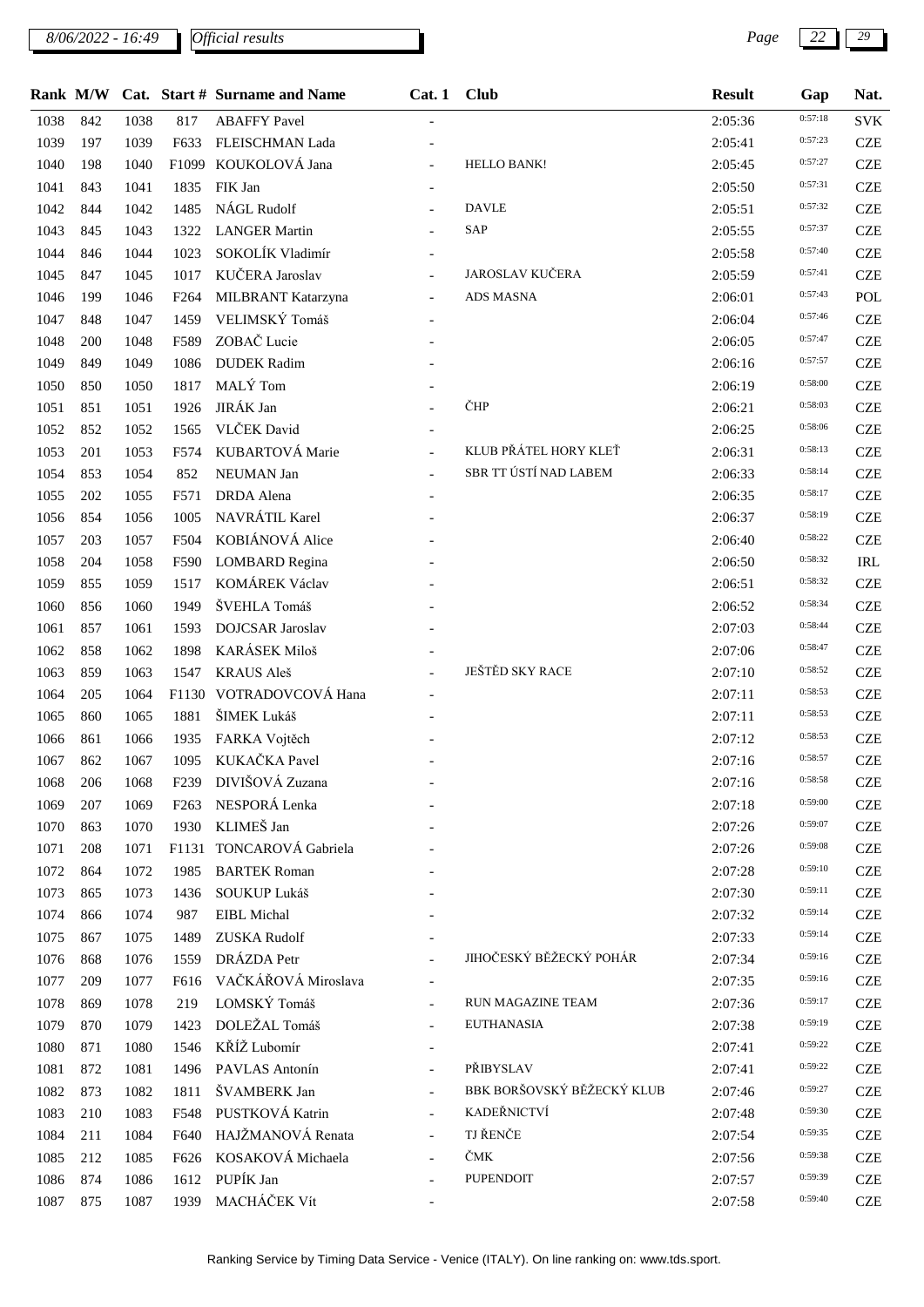*8/06/2022 - 16:49 Page 23 29*

|      |     |      |                  | Rank M/W Cat. Start # Surname and Name | Cat.1                    | <b>Club</b>                   | <b>Result</b> | Gap     | Nat.       |
|------|-----|------|------------------|----------------------------------------|--------------------------|-------------------------------|---------------|---------|------------|
| 1088 | 876 | 1088 | 1938             | BUŠKO Jan                              |                          |                               | 2:07:59       | 0:59:41 | <b>CZE</b> |
| 1089 | 877 | 1089 | 1609             | <b>HEJNA Patrik</b>                    |                          |                               | 2:08:05       | 0:59:46 | <b>CZE</b> |
| 1090 | 878 | 1090 | 1028             | NOVOTNÝ Petr                           |                          |                               | 2:08:05       | 0:59:47 | <b>CZE</b> |
| 1091 | 879 | 1091 | 1447             | <b>BALCAR Vít</b>                      |                          | <b>CB DESTRUKCE</b>           | 2:08:09       | 0:59:51 | <b>CZE</b> |
| 1092 | 880 | 1092 | 1411             | HUBÁČEK Miroslav                       |                          |                               | 2:08:09       | 0:59:51 | <b>CZE</b> |
| 1093 | 213 | 1093 | F <sub>140</sub> | <b>SANTOS Patricia</b>                 |                          |                               | 2:08:11       | 0:59:53 | <b>VEN</b> |
| 1094 | 881 | 1094 | 1530             | <b>BOŠEK</b> Petr                      |                          |                               | 2:08:18       | 1:00:00 | <b>CZE</b> |
| 1095 | 214 | 1095 |                  | F1137 KOUDELKOVÁ Denisa                |                          |                               | 2:08:27       | 1:00:08 | <b>CZE</b> |
| 1096 | 215 | 1096 | F501             | <b>BICKOVÁ</b> Andrea                  |                          | TŘEBOŇ                        | 2:08:32       | 1:00:14 | <b>CZE</b> |
| 1097 | 882 | 1097 | 1821             | <b>KRASULA Josef</b>                   |                          |                               | 2:08:36       | 1:00:18 | <b>CZE</b> |
| 1098 | 216 | 1098 |                  | F1115 MELMEROVÁ Kristýna               |                          |                               | 2:08:37       | 1:00:18 | <b>CZE</b> |
| 1099 | 883 | 1099 | 1597             | KRASULA Lukáš                          |                          | DRAVCI ŠTERNBERK              | 2:08:46       | 1:00:28 | <b>CZE</b> |
| 1100 | 217 | 1100 | F102             | SOLAROVÁ Danuše                        |                          | <b>CZEXXX</b>                 | 2:08:49       | 1:00:30 | <b>CZE</b> |
| 1101 | 884 | 1101 | 853              | LISA Jaromír                           |                          |                               | 2:08:49       | 1:00:31 | <b>CZE</b> |
| 1102 | 885 | 1102 | 1620             | PROCHÁZKA Martin                       |                          |                               | 2:08:59       | 1:00:40 | <b>CZE</b> |
| 1103 | 218 | 1103 |                  | F1030 KRIŠŠÁKOVÁ Lenka                 |                          |                               | 2:09:01       | 1:00:42 | <b>SVK</b> |
| 1104 | 886 | 1104 | 1616             | ŠEBESTA Jakub                          |                          |                               | 2:09:05       | 1:00:46 | <b>CZE</b> |
| 1105 | 887 | 1105 | 1884             | ŠMEJKAL Robert                         |                          |                               | 2:09:06       | 1:00:47 | <b>CZE</b> |
| 1106 | 888 | 1106 | 1381             | <b>BEDNÁŘ</b> Libor                    |                          |                               | 2:09:11       | 1:00:52 | <b>CZE</b> |
| 1107 | 219 | 1107 | F658             | KOZÁKOVÁ Lucie                         |                          | PRODOLI RACING TEAM           | 2:09:13       | 1:00:54 | <b>CZE</b> |
| 1108 | 889 | 1108 | 1319             | HÁJEK Jindřich                         |                          |                               | 2:09:17       | 1:00:59 | <b>CZE</b> |
| 1109 | 890 | 1109 | 1502             | DVOŘÁK Jiří                            |                          |                               | 2:09:18       | 1:00:59 | <b>CZE</b> |
| 1110 | 220 | 1110 | F587             | DVOŘÁKOVÁ Helena                       |                          |                               | 2:09:18       | 1:00:59 | <b>CZE</b> |
| 1111 | 891 | 1111 | 1590             | BOHUŠ Petr                             |                          |                               | 2:09:21       | 1:01:03 | <b>CZE</b> |
| 1112 | 892 | 1112 | 1161             | <b>SANDHU Bhagwant Singh</b>           |                          | <b>RUN CZECH</b>              | 2:09:22       | 1:01:04 | <b>IND</b> |
| 1113 | 893 | 1113 | 1446             | PONEC Jakub                            |                          |                               | 2:09:22       | 1:01:04 | <b>CZE</b> |
| 1114 | 894 | 1114 | 880              | <b>SAMEK Jakub</b>                     |                          |                               | 2:09:30       | 1:01:12 | <b>CZE</b> |
| 1115 | 895 | 1115 | 1606             | MAZAČ Ladislav                         |                          |                               | 2:09:31       | 1:01:12 | <b>CZE</b> |
| 1116 | 896 | 1116 | 1848             | WOHLGEMUTH Kai                         |                          |                               | 2:09:34       | 1:01:15 | <b>GER</b> |
| 1117 | 221 | 1117 |                  | F301 HANKOVÁ Barbora                   |                          |                               | 2:09:34       | 1:01:16 | <b>CZE</b> |
| 1118 | 222 | 1118 |                  | F1075 ŠKROBÁKOVÁ Michaela              |                          |                               | 2:09:40       | 1:01:22 | <b>CZE</b> |
| 1119 | 223 | 1119 | F505             | PILNÁ Alena                            |                          |                               | 2:09:46       | 1:01:28 | <b>CZE</b> |
| 1120 | 224 | 1120 | F601             | VONDROVÁ Jana                          |                          |                               | 2:09:47       | 1:01:29 | <b>CZE</b> |
| 1121 | 897 | 1121 | 582              | LÍBAL Vojtěch                          |                          | BĚŽECKÝ KLUB ČESKÉ SPOŘITELNY | 2:09:59       | 1:01:41 | <b>CZE</b> |
| 1122 | 898 | 1122 | 1891             | VÁŇA Lukáš                             |                          | <b>WERTYFLY</b>               | 2:10:02       | 1:01:44 | <b>CZE</b> |
| 1123 | 225 | 1123 | F650             | KRAMLOVÁ Markéta                       |                          | AJETO RUNNING TEAM            | 2:10:04       | 1:01:46 | <b>CZE</b> |
| 1124 | 899 | 1124 | 466              | KAŠPAREC Petr                          | $\overline{\phantom{a}}$ | LASVIT AJETO RUNNING TEAM     | 2:10:04       | 1:01:46 | <b>CZE</b> |
| 1125 | 900 | 1125 | 1610             | <b>EFFMERT Marek</b>                   |                          | AJETO RUNNING TEAM            | 2:10:05       | 1:01:46 | <b>CZE</b> |
| 1126 | 226 | 1126 | F649             | HRDINOVÁ Zora                          |                          | AJETO RUNNING TEAM            | 2:10:05       | 1:01:46 | <b>CZE</b> |
| 1127 | 227 | 1127 | F627             | MORAVCOVÁ Ivana                        |                          | STARÁ HLÍNA                   | 2:10:06       | 1:01:47 | <b>CZE</b> |
| 1128 | 228 | 1128 |                  | F1101 ZHONG Grace                      |                          |                               | 2:10:12       | 1:01:53 | CAN        |
| 1129 | 901 | 1129 | 1418             | ČUBA Martin                            |                          | ULÉKAŘE.CZ                    | 2:10:13       | 1:01:55 | <b>CZE</b> |
| 1130 | 902 | 1130 | 490              | <b>HORÁK Radek</b>                     |                          | ŠNECI V BĚHU                  | 2:10:14       | 1:01:56 | <b>CZE</b> |
| 1131 | 229 | 1131 |                  | F1012 TRNKOVÁ Miroslava                | $\overline{a}$           | <b>GB TÝM</b>                 | 2:10:15       | 1:01:56 | <b>CZE</b> |
| 1132 | 903 | 1132 | 1973             | ŠTĚPÁNÍK Ondřej                        |                          | TJ SUŠICE                     | 2:10:15       | 1:01:57 | <b>CZE</b> |
| 1133 | 230 | 1133 |                  | F1013 MERTOVÁ Johana                   |                          |                               | 2:10:15       | 1:01:57 | <b>CZE</b> |
| 1134 | 904 | 1134 | 1944             | <b>BENDA František</b>                 |                          |                               | 2:10:20       | 1:02:02 | <b>CZE</b> |
| 1135 | 231 | 1135 |                  | F1111 PROCHÁZKOVÁ Blanka               |                          |                               | 2:10:28       | 1:02:10 | <b>CZE</b> |
| 1136 | 232 | 1136 |                  | F1091 VESELÁ Jitka                     |                          |                               | 2:10:29       | 1:02:10 | <b>CZE</b> |
| 1137 | 905 | 1137 | 1054             | ZIKMUND Milan                          |                          | B+H TRIATLON ČESKÉ BUDĚJOVICE | 2:10:29       | 1:02:10 | <b>CZE</b> |
|      |     |      |                  |                                        |                          |                               |               |         |            |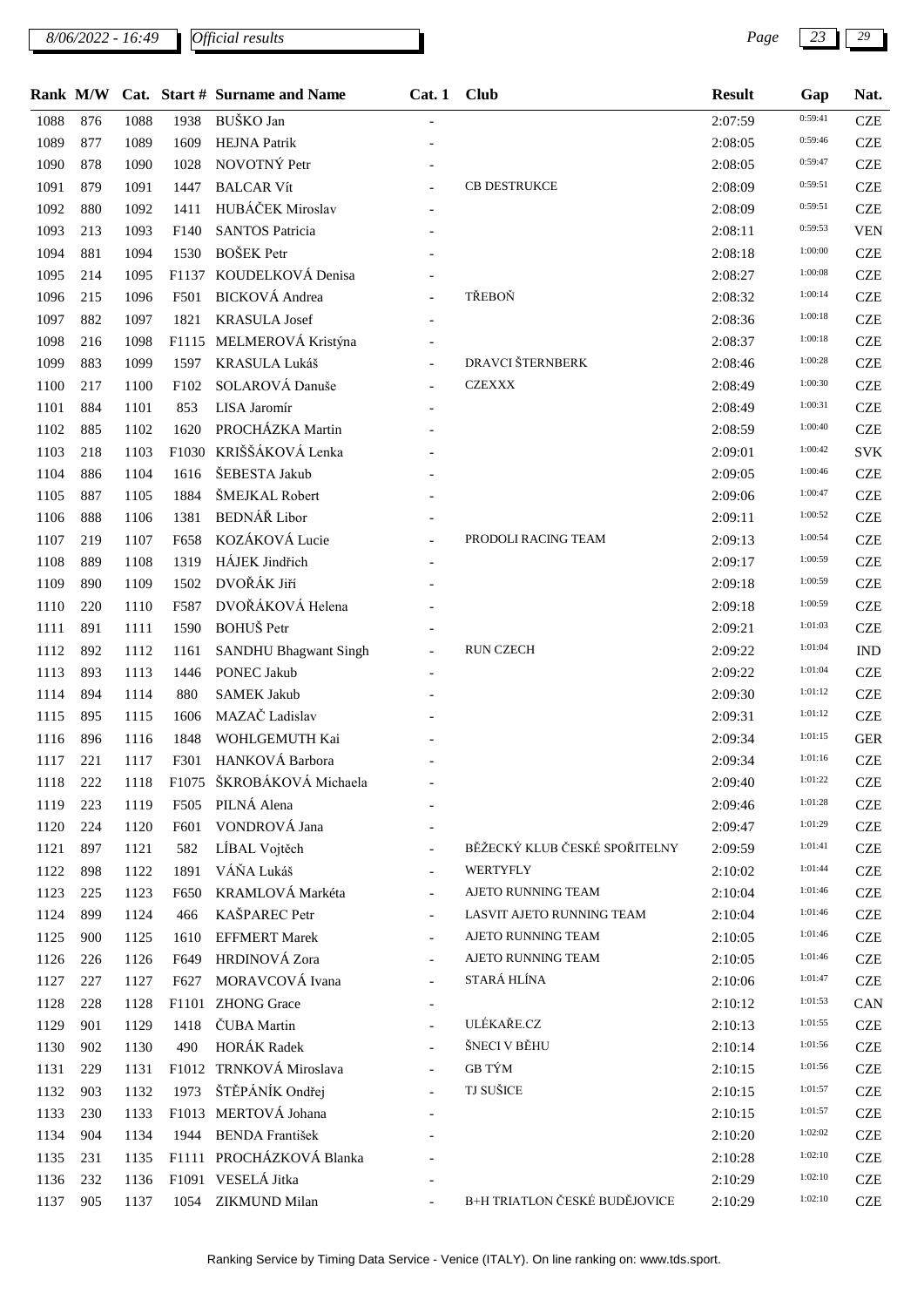*8/06/2022 - 16:49 Page 24 29*

|      |     |      |                   | Rank M/W Cat. Start # Surname and Name | Cat. 1 Club |                            | <b>Result</b> | Gap     | Nat.       |
|------|-----|------|-------------------|----------------------------------------|-------------|----------------------------|---------------|---------|------------|
| 1138 | 233 | 1138 | F659              | <b>BERSKA Llenka</b>                   |             |                            | 2:10:29       | 1:02:11 | <b>CZE</b> |
| 1139 | 234 | 1139 | F573              | <b>WALLINGER Wendy</b>                 |             |                            | 2:10:32       | 1:02:14 | <b>GBR</b> |
| 1140 | 906 | 1140 | 1910              | <b>ZAGORSEK Kamil</b>                  |             |                            | 2:10:33       | 1:02:14 | <b>CZE</b> |
| 1141 | 235 | 1141 | F500              | VYCPÁLKOVÁ Martina                     |             |                            | 2:10:40       | 1:02:21 | <b>CZE</b> |
| 1142 | 236 | 1142 | F561              | MAREŠOVÁ Mirka                         |             |                            | 2:10:44       | 1:02:26 | <b>CZE</b> |
| 1143 | 237 | 1143 | F602              | STAVA Anna                             |             |                            | 2:10:45       | 1:02:27 | <b>USA</b> |
| 1144 | 238 | 1144 | F645              | HOLANOVÁ Pavla                         |             | PAVLA HOLANOVÁ             | 2:10:46       | 1:02:28 | <b>CZE</b> |
| 1145 | 907 | 1145 | 1522              | <b>LUXA</b> Josef                      |             |                            | 2:10:48       | 1:02:29 | <b>CZE</b> |
| 1146 | 239 | 1146 | F641              | MIKÉSKOVÁ Veronika                     |             |                            | 2:10:48       | 1:02:29 | <b>CZE</b> |
| 1147 | 240 | 1147 | F <sub>1079</sub> | JANA Bušová                            |             |                            | 2:10:49       | 1:02:31 | <b>CZE</b> |
| 1148 | 908 | 1148 | 1880              | <b>TRNKA Pavel</b>                     |             |                            | 2:10:50       | 1:02:31 | <b>CZE</b> |
| 1149 | 241 | 1149 | F628              | HRUBÁ Kateřina                         |             |                            | 2:10:52       | 1:02:34 | <b>CZE</b> |
| 1150 | 909 | 1150 | 1325              | ŠEBEK Martin                           |             |                            | 2:10:55       | 1:02:36 | <b>CZE</b> |
| 1151 | 910 | 1151 | 1059              | KIRAĽ Matúš                            |             | <b>RBCB</b>                | 2:10:57       | 1:02:39 | <b>SVK</b> |
| 1152 | 242 | 1152 | F655              | PRŮŠOVÁ Ivana                          |             |                            | 2:10:58       | 1:02:39 | <b>CZE</b> |
| 1153 | 243 | 1153 | F1138             | KOKLAROVÁ Martina                      |             |                            | 2:10:58       | 1:02:40 | <b>CZE</b> |
| 1154 | 911 | 1154 | 1558              | PROCHÁZKA Petr                         |             |                            | 2:10:59       | 1:02:40 | <b>CZE</b> |
| 1155 | 912 | 1155 | 1449              | ZELENÝ Jan                             |             |                            | 2:11:01       | 1:02:43 | <b>CZE</b> |
| 1156 | 913 | 1156 | 1856              | DVOŘÁK Jan                             |             |                            | 2:11:03       | 1:02:45 | <b>CZE</b> |
| 1157 | 914 | 1157 | 1329              | ČERNÝ Tomáš                            |             | ŠNECI V BĚHU               | 2:11:07       | 1:02:48 | <b>CZE</b> |
| 1158 | 915 | 1158 | 907               | ŠUMPÍK Radek                           |             | FTM MILOVICE               | 2:11:08       | 1:02:49 | <b>CZE</b> |
| 1159 | 916 | 1159 | 1963              | KUBAL Vítězslav                        |             |                            | 2:11:08       | 1:02:49 | <b>CZE</b> |
| 1160 | 244 | 1160 | F1092             | KOPETZKÁ Kateřina                      |             |                            | 2:11:11       | 1:02:52 | <b>CZE</b> |
| 1161 | 245 | 1161 | F629              | REMIÁŠOVÁ Martina                      |             |                            | 2:11:13       | 1:02:54 | <b>CZE</b> |
| 1162 | 246 | 1162 |                   | F1104 SYROVÁTKOVÁ Petra                |             |                            | 2:11:13       | 1:02:54 | <b>CZE</b> |
| 1163 | 247 | 1163 | F <sub>215</sub>  | MIKULENKOVÁ Jitka                      |             |                            | 2:11:14       | 1:02:55 | <b>CZE</b> |
| 1164 | 917 | 1164 | 1075              | ŠPINAR Ondřej                          |             |                            | 2:11:14       | 1:02:56 | <b>CZE</b> |
| 1165 | 918 | 1165 | 1951              | KNEBL Lukáš                            |             | <b>CITIBANK EUROPE</b>     | 2:11:18       | 1:02:59 | <b>CZE</b> |
| 1166 | 919 | 1166 | 1548              | LINHART Matěj                          |             |                            | 2:11:23       | 1:03:04 | <b>CZE</b> |
| 1167 | 248 | 1167 | F567              | KOTLANOVA Veronika                     |             |                            | 2:11:23       | 1:03:04 | <b>CZE</b> |
| 1168 | 920 | 1168 |                   | 1954 PODHRADSKÝ Pavel                  |             |                            | 2:11:26       | 1:03:07 | <b>CZE</b> |
| 1169 | 249 | 1169 |                   | F1040 HARANTOVÁ Hana                   |             |                            | 2:11:27       | 1:03:08 | <b>CZE</b> |
| 1170 | 921 | 1170 | 1890              | VÁZAL Vojtěch                          |             |                            | 2:11:27       | 1:03:09 | <b>CZE</b> |
| 1171 | 922 | 1171 | 1595              | <b>VACH Pavel</b>                      |             |                            | 2:11:28       | 1:03:09 | <b>CZE</b> |
| 1172 | 923 | 1172 | 1364              | MINAŘÍK Vítek                          |             |                            | 2:11:31       | 1:03:12 | <b>CZE</b> |
| 1173 | 924 | 1173 | 1534              | ONDRŮŠEK Libor                         |             | PACEMAKERS/ VODIČ          | 2:11:31       | 1:03:13 | <b>CZE</b> |
| 1174 | 925 | 1174 | 1933              | KRÁTKÝ Jaroslav                        |             | <b>RUNCZECH PACEMAKERS</b> | 2:11:33       | 1:03:14 | <b>CZE</b> |
| 1175 | 250 | 1175 |                   | F1097 HARVALÍKOVÁ Žaneta               |             |                            | 2:11:35       | 1:03:16 | <b>CZE</b> |
| 1176 | 251 | 1176 | F622              | ZEMÁNKOVÁ Alice                        |             |                            | 2:11:41       | 1:03:23 | <b>CZE</b> |
| 1177 | 926 | 1177 | 1108              | BOGAČ Jaroslav                         |             |                            | 2:11:51       | 1:03:32 | <b>CZE</b> |
| 1178 | 927 | 1178 | 1936              | PANTAZOPOULOS Athanassi                |             |                            | 2:11:55       | 1:03:36 | <b>GRE</b> |
| 1179 | 252 | 1179 |                   | F1056 ŠIMČOVÁ Denisa                   |             |                            | 2:11:58       | 1:03:40 | <b>SVK</b> |
| 1180 | 253 | 1180 | F630              | PROCHÁZKOVÁ Simona                     |             | STATUS FIT IGY ATHLETES    | 2:12:01       | 1:03:43 | <b>CZE</b> |
| 1181 | 254 | 1181 | F <sub>213</sub>  | TRNKOVÁ Petra                          |             | ČVUT PRAHA                 | 2:12:08       | 1:03:49 | <b>CZE</b> |
| 1182 | 255 | 1182 |                   | F1059 HOUŠKOVÁ Veronika                |             |                            | 2:12:12       | 1:03:53 | <b>CZE</b> |
| 1183 | 256 | 1183 |                   | F1116 BENDOVÁ Eliška                   |             |                            | 2:12:19       | 1:04:00 | <b>CZE</b> |
| 1184 | 928 | 1184 | 1820              | ČENĚK Tomáš                            |             |                            | 2:12:23       | 1:04:04 | <b>CZE</b> |
| 1185 | 257 | 1185 | F132              | RIEPL Heidi                            |             | CLUB SUPERMARATHON AUSTRIA | 2:12:25       | 1:04:07 | <b>AUT</b> |
| 1186 | 258 | 1186 |                   | F1100 JANČÚCHOVÁ LÁSKOVÁ Ji            |             |                            | 2:12:28       | 1:04:09 | <b>CZE</b> |
| 1187 | 929 | 1187 |                   | 1962 RAJNOCH Lukáš                     |             |                            | 2:12:36       | 1:04:17 | <b>CZE</b> |
|      |     |      |                   |                                        |             |                            |               |         |            |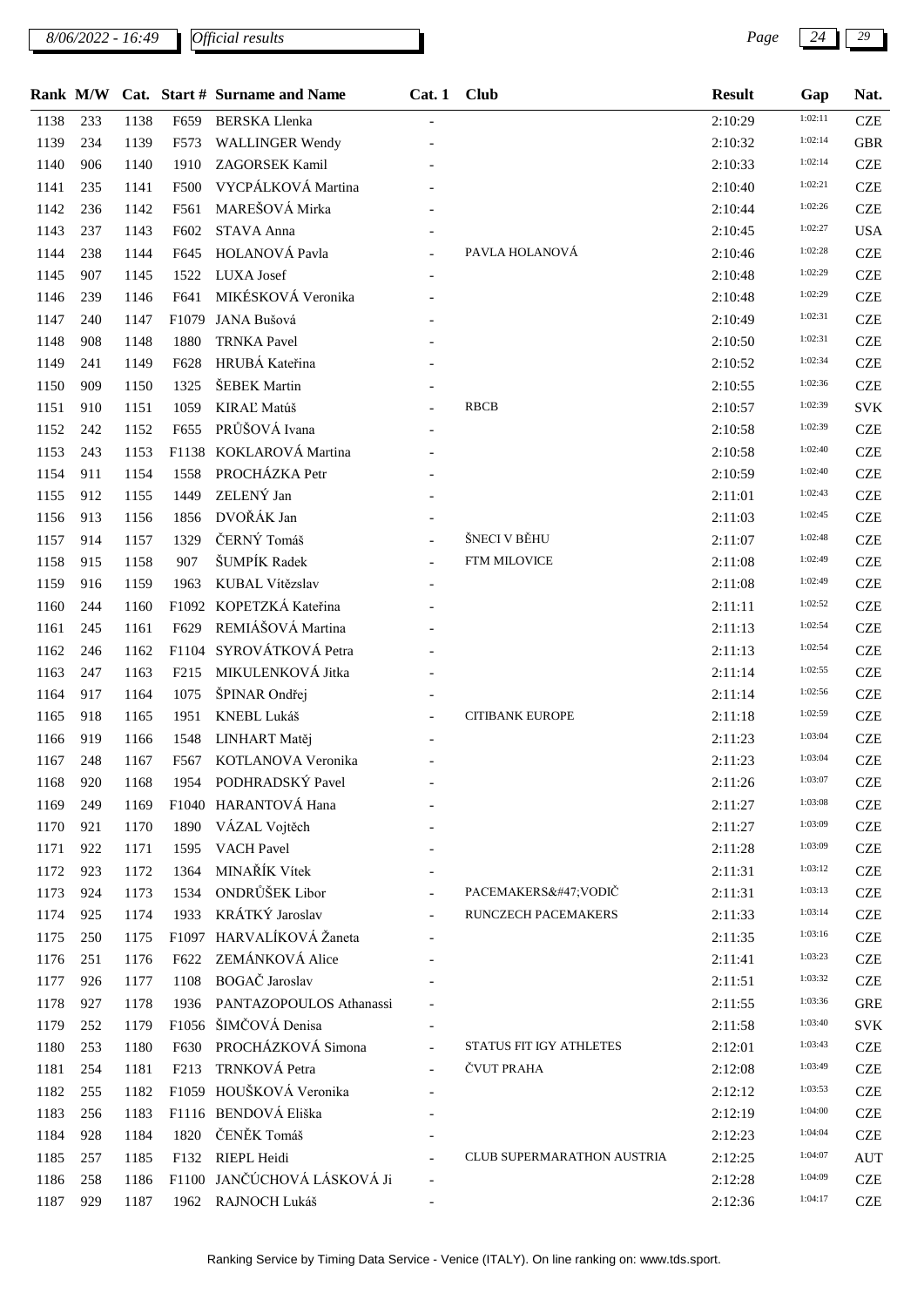*8/06/2022 - 16:49 Page 25 29*

|      |     |      |                  | Rank M/W Cat. Start # Surname and Name | Cat.1                    | <b>Club</b>                   | <b>Result</b> | Gap     | Nat.       |
|------|-----|------|------------------|----------------------------------------|--------------------------|-------------------------------|---------------|---------|------------|
| 1188 | 259 | 1188 |                  | F1096 BEČKOVÁ Veronika                 |                          | <b>BECOR</b>                  | 2:12:48       | 1:04:29 | <b>CZE</b> |
| 1189 | 930 | 1189 | 1306             | <b>HOLOUBEK Vlastimil</b>              |                          |                               | 2:12:48       | 1:04:30 | <b>CZE</b> |
| 1190 | 931 | 1190 | 1896             | <b>BEČKA</b> Petr                      |                          | BECOR S.R.O.                  | 2:12:48       | 1:04:30 | <b>CZE</b> |
| 1191 | 260 | 1191 |                  | F1119 LISKOVCOVA Lydie                 |                          |                               | 2:12:50       | 1:04:31 | <b>CZE</b> |
| 1192 | 261 | 1192 | F632             | PEČENKOVÁ Lucie                        |                          | OLYMPIA SPARTAN TRAININK KUTN | 2:12:53       | 1:04:34 | <b>CZE</b> |
| 1193 | 932 | 1193 | 884              | <b>MAREK Rudolf</b>                    |                          |                               | 2:13:01       | 1:04:43 | <b>CZE</b> |
| 1194 | 933 | 1194 | 1471             | NOVÁK Tomáš                            |                          |                               | 2:13:09       | 1:04:50 | <b>CZE</b> |
| 1195 | 934 | 1195 | 1901             | LUKÁŠ Petr                             |                          | <b>SK BIVOJ</b>               | 2:13:12       | 1:04:53 | <b>CZE</b> |
| 1196 | 935 | 1196 | 1976             | <b>CALTA Karel</b>                     |                          |                               | 2:13:14       | 1:04:56 | <b>CZE</b> |
| 1197 | 262 | 1197 |                  | F1144 DVOŘÁKOVÁ Marie                  |                          |                               | 2:13:23       | 1:05:05 | <b>CZE</b> |
| 1198 | 936 | 1198 | 1900             | <b>ELFMARK Miroslav</b>                |                          |                               | 2:13:32       | 1:05:13 | <b>CZE</b> |
| 1199 | 263 | 1199 | F <sub>228</sub> | <b>SHMYR</b> Diana                     |                          | ADIDAS RUNNERS PRAGUE         | 2:13:32       | 1:05:14 | <b>UKR</b> |
| 1200 | 264 | 1200 | F661             | DOLEŽALOVÁ Hana                        |                          |                               | 2:13:36       | 1:05:18 | <b>CZE</b> |
| 1201 | 265 | 1201 |                  | F1123 BUŠOVÁ Andrea                    |                          |                               | 2:13:37       | 1:05:18 | <b>CZE</b> |
| 1202 | 266 | 1202 | F534             | VOTRUBOVÁ Ivana                        |                          |                               | 2:13:38       | 1:05:20 | <b>CZE</b> |
| 1203 | 937 | 1203 | 1587             | <b>MICHAL Peter</b>                    |                          | ŠNECI V BĚHU                  | 2:13:42       | 1:05:24 | <b>SVK</b> |
| 1204 | 267 | 1204 |                  | F1090 HANUSOVÁ Ludmila                 | $\equiv$                 | KLÁŠTEREC NAD OHŘÍ            | 2:13:51       | 1:05:33 | <b>CZE</b> |
| 1205 | 268 | 1205 | F143             | ŠIMŮNKOVÁ Anežka                       |                          |                               | 2:13:56       | 1:05:38 | <b>CZE</b> |
| 1206 | 938 | 1206 | 599              | <b>KOUTEK Marek</b>                    |                          |                               | 2:13:57       | 1:05:38 | <b>CZE</b> |
| 1207 | 939 | 1207 | 1918             | <b>ESSER Daniel</b>                    |                          | <b>IDDQD</b>                  | 2:14:06       | 1:05:47 | <b>CZE</b> |
| 1208 | 940 | 1208 | 1919             | HASILÍK Tomáš                          | $\overline{\phantom{a}}$ |                               | 2:14:10       | 1:05:51 | <b>CZE</b> |
| 1209 | 269 | 1209 | F591             | FUČÍKOVÁ Lenka                         |                          | FUČÍKOVI                      | 2:14:11       | 1:05:53 | <b>CZE</b> |
| 1210 | 941 | 1210 | 1904             | STEJSKAL Marek                         |                          |                               | 2:14:13       | 1:05:55 | <b>CZE</b> |
| 1211 | 270 | 1211 | F577             | VÍTOVÁ Martina                         |                          |                               | 2:14:17       | 1:05:59 | <b>CZE</b> |
| 1212 | 271 | 1212 | F1129            | KUBICOVA Jana                          |                          |                               | 2:14:20       | 1:06:01 | <b>CZE</b> |
| 1213 | 942 | 1213 | 1812             | PĚCHA Tomáš                            |                          | PODĚBRADY                     | 2:14:23       | 1:06:05 | <b>CZE</b> |
| 1214 | 272 | 1214 |                  | F1088 HLADÍKOVÁ Věra                   |                          |                               | 2:14:28       | 1:06:09 | <b>CZE</b> |
| 1215 | 273 | 1215 | F551             | ČERNICKÁ Tereza                        |                          |                               | 2:14:30       | 1:06:12 | <b>CZE</b> |
| 1216 | 943 | 1216 | 1931             | <b>COUFAL Petr</b>                     |                          |                               | 2:14:32       | 1:06:13 | <b>CZE</b> |
| 1217 | 274 | 1217 | F609             | ŽÁČKOVÁ Michaela                       |                          |                               | 2:14:42       | 1:06:24 | <b>CZE</b> |
| 1218 | 944 | 1218 | 1921             | MÍKA Lukáš                             |                          | #TYMDEJVID                    | 2:14:47       | 1:06:28 | <b>CZE</b> |
| 1219 | 275 | 1219 |                  | F1105 KOVÁŘÍKOVÁ Šárka                 |                          |                               | 2:14:53       | 1:06:35 | <b>CZE</b> |
| 1220 | 945 | 1220 | 800              | PLCH Vladimír                          |                          |                               | 2:15:07       | 1:06:48 | <b>CZE</b> |
| 1221 | 276 | 1221 |                  | F1010 HOZDOVÁ Andrea                   |                          | ÚVN                           | 2:15:07       | 1:06:49 | <b>CZE</b> |
| 1222 | 946 | 1222 | 1927             | KOLÁŘ Jan                              |                          | CVILÍNSKÉ SCHODY              | 2:15:13       | 1:06:55 | <b>CZE</b> |
| 1223 | 947 | 1223 | 1943             | PAŘÍZEK Michal                         |                          |                               | 2:15:21       | 1:07:03 | <b>CZE</b> |
| 1224 | 277 | 1224 | F585             | JAŠKOVÁ Petra                          |                          |                               | 2:15:22       | 1:07:03 | <b>CZE</b> |
| 1225 | 948 | 1225 | 1998             | <b>CHOBOT Lukas</b>                    |                          |                               | 2:15:29       | 1:07:10 | <b>CZE</b> |
| 1226 | 949 | 1226 | 1397             | RAMÍK Vojtěch                          |                          |                               | 2:15:31       | 1:07:12 | <b>CZE</b> |
| 1227 | 278 | 1227 | F <sub>205</sub> | <b>BASELOVÁ</b> Marcela                |                          | KRALUPY NAD VLTAVOU           | 2:15:32       | 1:07:14 | <b>CZE</b> |
| 1228 | 279 | 1228 |                  | F1083 MACÁKOVÁ Irena                   |                          |                               | 2:15:37       | 1:07:18 | <b>CZE</b> |
| 1229 | 280 | 1229 |                  | F1139 GLUDOWATZ Christiane             |                          | SPORTFREUNDE SCHOLLER         | 2:15:52       | 1:07:34 | <b>AUT</b> |
| 1230 | 950 | 1230 | 1922             | ŠIMAN Josef                            |                          | #TYMDEJVID                    | 2:15:53       | 1:07:35 | <b>CZE</b> |
| 1231 | 951 | 1231 | 1073             | KOVALSKÝ Jakub                         |                          |                               | 2:15:54       | 1:07:36 | <b>CZE</b> |
| 1232 | 952 | 1232 | 1897             | ŠIMKO Ladislav                         |                          | HANDBALL MILEVSKO             | 2:15:57       | 1:07:39 | <b>CZE</b> |
| 1233 | 953 | 1233 | 1876             | <b>HAVLICE Jiří</b>                    |                          |                               | 2:16:14       | 1:07:56 | <b>CZE</b> |
| 1234 | 281 | 1234 | F606             | ŠAFAŘÍKOVÁ Kateřina                    |                          | DARK SIDE WORKOUT             | 2:16:21       | 1:08:03 | <b>CZE</b> |
| 1235 | 954 | 1235 | 813              | PEÑA Juan                              |                          |                               | 2:16:32       | 1:08:13 | CRC        |
| 1236 | 955 | 1236 | 1462             | <b>HOVORKA Petr</b>                    |                          |                               | 2:16:41       | 1:08:22 | <b>CZE</b> |
| 1237 | 956 | 1237 |                  | 1902 MUTHUSAMY Kumarathevan            | $\blacksquare$           |                               | 2:16:43       | 1:08:25 | MAS        |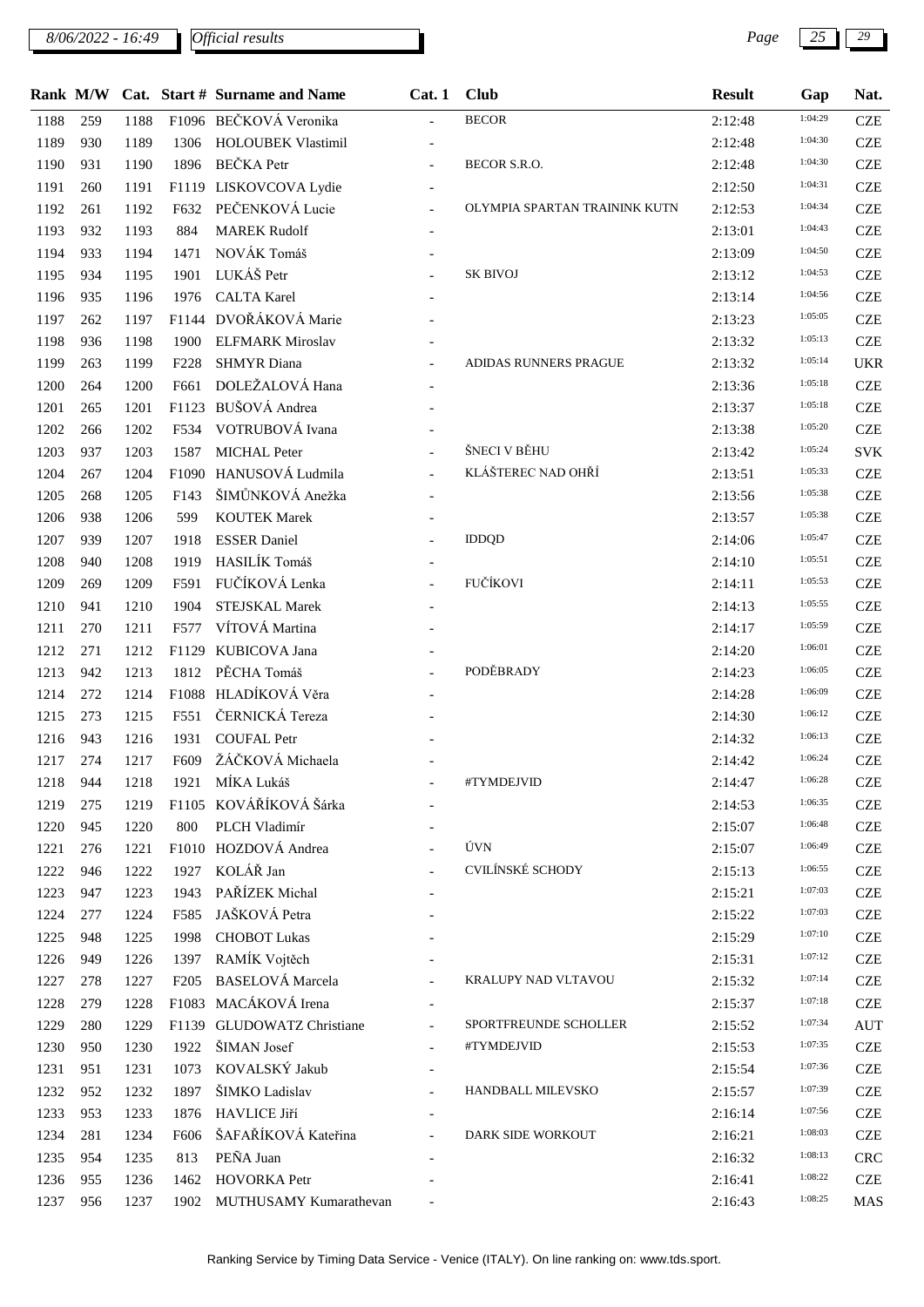*8/06/2022 - 16:49 Page 26 29*

*Official results*

|      |     |      |                  | Rank M/W Cat. Start # Surname and Name | Cat.1 | <b>Club</b>             | <b>Result</b> | Gap     | Nat.       |
|------|-----|------|------------------|----------------------------------------|-------|-------------------------|---------------|---------|------------|
| 1238 | 957 | 1238 | 1367             | KAČÍREK Luboš                          |       |                         | 2:16:49       | 1:08:31 | <b>CZE</b> |
| 1239 | 282 | 1239 | F624             | <b>KUCEROVA Pavlina</b>                |       |                         | 2:16:49       | 1:08:31 | <b>CZE</b> |
| 1240 | 283 | 1240 | F615             | DRDOVÁ Jana                            |       |                         | 2:16:57       | 1:08:39 | <b>CZE</b> |
| 1241 | 958 | 1241 | 1916             | MÜHLBÖCK Miroslav                      |       | FITNESCENTRUM DELFÍN    | 2:17:01       | 1:08:42 | <b>CZE</b> |
| 1242 | 959 | 1242 | 1336             | WEINER Štěpán                          |       | ŠNECI V BĚHU            | 2:17:04       | 1:08:46 | <b>CZE</b> |
| 1243 | 284 | 1243 | F656             | MÍKOVÁ Helena                          |       |                         | 2:17:08       | 1:08:49 | <b>CZE</b> |
| 1244 | 285 | 1244 |                  | F1146 BÁRTÍKOVÁ Alena                  |       |                         | 2:17:08       | 1:08:50 | <b>CZE</b> |
| 1245 | 286 | 1245 |                  | F1016 SEDLÁČKOVÁ Šárka                 |       |                         | 2:17:10       | 1:08:51 | <b>CZE</b> |
| 1246 | 287 | 1246 |                  | F1086 DRDOVÁ Šárkaanna                 |       |                         | 2:17:11       | 1:08:52 | <b>CZE</b> |
| 1247 | 960 | 1247 | 1427             | <b>LABEDAN Bruno</b>                   |       |                         | 2:17:18       | 1:08:59 | <b>FRA</b> |
| 1248 | 961 | 1248 | 1334             | PETRÁŠEK Ivo                           |       |                         | 2:17:25       | 1:09:06 | <b>CZE</b> |
| 1249 | 962 | 1249 | 1561             | <b>KUTIL Martin</b>                    |       |                         | 2:17:26       | 1:09:08 | <b>CZE</b> |
| 1250 | 963 | 1250 | 1470             | PALKOVITS Paul                         |       | LV MARSWIESE            | 2:17:32       | 1:09:14 | <b>AUT</b> |
| 1251 | 288 | 1251 | F565             | TROJANOVÁ Nikola                       |       |                         | 2:17:34       | 1:09:16 | <b>CZE</b> |
| 1252 | 964 | 1252 | 1958             | <b>KONDYSEK Petr</b>                   |       |                         | 2:17:42       | 1:09:24 | <b>CZE</b> |
| 1253 | 965 | 1253 | 1914             | ŠOHÁJEK Viktor                         |       | FITNESS 14              | 2:17:49       | 1:09:30 | <b>CZE</b> |
| 1254 | 966 | 1254 | 1535             | MACEK Jiří                             |       | VTZ CHOMUTOV            | 2:18:02       | 1:09:44 | <b>CZE</b> |
| 1255 | 967 | 1255 | 1341             | <b>MAREK Jan</b>                       |       | #TYMDEJVID              | 2:18:03       | 1:09:44 | <b>CZE</b> |
| 1256 | 289 | 1256 |                  | F1089 KLEČKOVÁ Zuzana                  |       | PHOTOMATE               | 2:18:05       | 1:09:47 | <b>CZE</b> |
| 1257 | 290 | 1257 |                  | F1077 ZÖRKLEROVÁ Monika                |       |                         | 2:18:10       | 1:09:52 | <b>CZE</b> |
| 1258 | 968 | 1258 | 1343             | POLEHLA Roman                          |       |                         | 2:18:18       | 1:09:59 | <b>CZE</b> |
| 1259 | 969 | 1259 | 1305             | PANOVSKÝ Vladimír                      |       |                         | 2:18:19       | 1:10:00 | <b>CZE</b> |
| 1260 | 970 | 1260 | 1950             | JANOUŠEK Roman                         |       |                         | 2:18:21       | 1:10:03 | <b>CZE</b> |
| 1261 | 291 | 1261 |                  | F1082 PROKOPOVÁ Denisa                 |       |                         | 2:18:22       | 1:10:04 | <b>CZE</b> |
| 1262 | 971 | 1262 | 1923             | NOVÁK Vitězslav                        |       |                         | 2:18:26       | 1:10:07 | <b>CZE</b> |
| 1263 | 292 | 1263 |                  | F1060 PETERKOVÁ Markéta                |       |                         | 2:18:26       | 1:10:08 | <b>CZE</b> |
| 1264 | 293 | 1264 | F636             | GALAJDOVÁ Daniela                      |       | STATUS FIT IGY ATHLETES | 2:18:28       | 1:10:09 | <b>CZE</b> |
| 1265 | 294 | 1265 |                  | F1117 NEŠPOLOVÁ Jana                   |       |                         | 2:18:32       | 1:10:14 | <b>CZE</b> |
| 1266 | 972 | 1266 | 1494             | <b>BABIDORIČ</b> Michal                |       |                         | 2:18:35       | 1:10:17 | <b>CZE</b> |
| 1267 | 973 | 1267 | 1539             | <b>SLOOP Nico</b>                      |       |                         | 2:18:44       | 1:10:26 | <b>USA</b> |
| 1268 | 295 | 1268 |                  | F1043 BUŠKOVÁ Tereza                   |       | TELULU                  | 2:18:48       | 1:10:30 | <b>CZE</b> |
| 1269 | 974 | 1269 | 1540             | DOLEJŠÍ Jan                            |       |                         | 2:18:57       | 1:10:38 | <b>CZE</b> |
| 1270 | 296 | 1270 |                  | F1004 MARTINIKOVA Dominika             |       | <b>ZADNY</b>            | 2:18:58       | 1:10:40 | <b>CZE</b> |
| 1271 | 975 | 1271 | 1354             | VÖLKL René                             |       |                         | 2:19:05       | 1:10:47 | <b>CZE</b> |
| 1272 | 297 | 1272 | F541             | VYORÁLKOVÁ Marie                       |       | <b>STRAKONICE</b>       | 2:19:15       | 1:10:57 | <b>CZE</b> |
| 1273 | 976 | 1273 | 1588             | NĚMEČEK Karel                          |       |                         | 2:19:17       | 1:10:58 | <b>CZE</b> |
| 1274 | 977 | 1274 | 1934             | <b>HOLOUBEK Petr</b>                   |       |                         | 2:19:20       | 1:11:02 | <b>CZE</b> |
| 1275 | 978 | 1275 | 1827             | PETERKA Vít                            |       |                         | 2:19:26       | 1:11:08 | <b>CZE</b> |
| 1276 | 298 | 1276 | F569             | VILÍMKOVÁ Veronika                     |       |                         | 2:19:44       | 1:11:25 | <b>CZE</b> |
| 1277 | 979 | 1277 | 1967             | SEKYRKA Antonín                        |       |                         | 2:19:50       | 1:11:31 | <b>CZE</b> |
| 1278 | 299 | 1278 | F510             | JOKLOVÁ Denisa                         |       |                         | 2:19:50       | 1:11:31 | <b>CZE</b> |
| 1279 | 300 | 1279 | F <sub>206</sub> | ROUBALOVÁ Šárka                        |       |                         | 2:19:50       | 1:11:31 | <b>CZE</b> |
| 1280 | 301 | 1280 |                  | F1093 SEDLACKOVA Petra                 |       |                         | 2:19:51       | 1:11:32 | <b>CZE</b> |
| 1281 | 980 | 1281 | 522              | VANÍČEK Pavel                          |       | <b>RUNNING LIONS</b>    | 2:19:58       | 1:11:40 | <b>CZE</b> |
| 1282 | 981 | 1282 | 898              | HAVEL Jan                              |       | TJ FOTŘI                | 2:19:59       | 1:11:40 | <b>CZE</b> |
| 1283 | 302 | 1283 | F532             | HAVLOVÁ Veronika                       |       | TJ FOTŘI                | 2:19:59       | 1:11:40 | <b>CZE</b> |
| 1284 | 303 | 1284 |                  | F1142 HALADOVÁ Anna                    |       |                         | 2:20:13       | 1:11:54 | <b>CZE</b> |
| 1285 | 982 | 1285 |                  | 1995 HRDINA Jan                        |       |                         | 2:20:14       | 1:11:55 | <b>CZE</b> |
|      |     |      |                  |                                        |       |                         |               |         |            |

1286 304 1286 F514 SÝKOROVÁ Klára - AC MAGEO 2:20:17 <sup>1:11:58</sup> CZE 305 1287 F511 PROCHÁZKOVÁ Klára - 2:20:36 CZE 1:12:17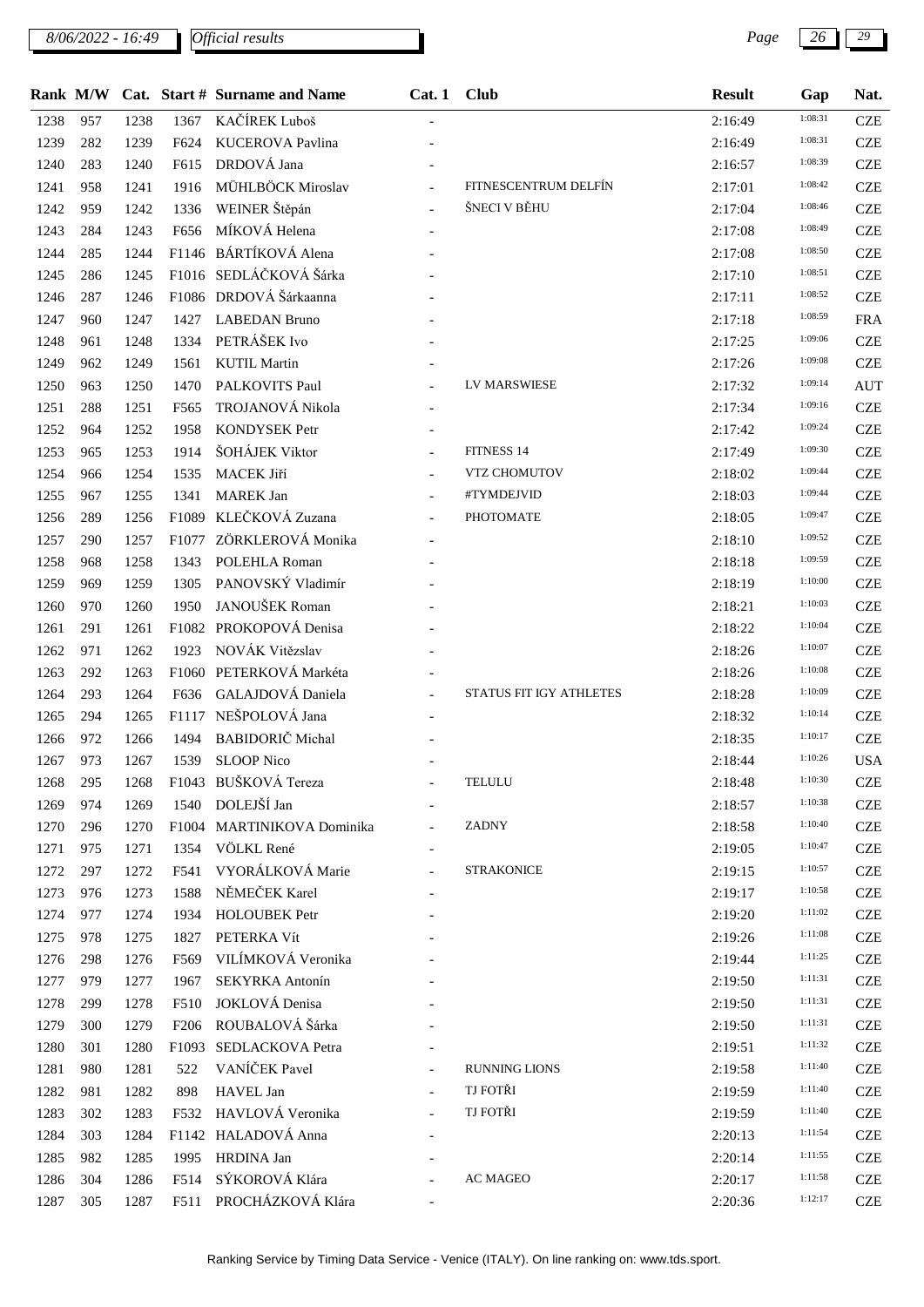*8/06/2022 - 16:49 Page 27 29*

|      |      |      |      | Rank M/W Cat. Start # Surname and Name | Cat.1                    | <b>Club</b>                    | <b>Result</b> | Gap     | Nat.       |
|------|------|------|------|----------------------------------------|--------------------------|--------------------------------|---------------|---------|------------|
| 1288 | 983  | 1288 | 1092 | <b>TIKOVSKY Karel</b>                  | $\overline{\phantom{a}}$ |                                | 2:20:37       | 1:12:19 | <b>CZE</b> |
| 1289 | 306  | 1289 |      | F1020 DOLEJŠKOVÁ Jana                  | $\equiv$                 | ŠNECI V BĚHU                   | 2:20:44       | 1:12:26 | <b>CZE</b> |
| 1290 | 307  | 1290 |      | F1067 MIKULASKOVA Michala              |                          |                                | 2:20:46       | 1:12:27 | <b>CZE</b> |
| 1291 | 984  | 1291 | 1544 | ERDOGAN Ilhami                         |                          |                                | 2:20:50       | 1:12:32 | <b>GER</b> |
| 1292 | 308  | 1292 |      | F1113 BARTOŇOVÁ Léňa                   | $\overline{\phantom{a}}$ | JABLONECKÉ MATTONKY            | 2:21:08       | 1:12:50 | <b>CZE</b> |
| 1293 | 985  | 1293 | 1905 | KULIŠ Tomáš                            | $\overline{\phantom{a}}$ | <b>TEMPOSTAV</b>               | 2:21:08       | 1:12:50 | <b>CZE</b> |
| 1294 | 309  | 1294 | F599 | VOLOVYK Viktoriia                      | $\overline{\phantom{a}}$ | PHOTOMATE                      | 2:21:09       | 1:12:51 | <b>UKR</b> |
| 1295 | 310  | 1295 |      | F1145 RANGLOVA Jennifer                |                          |                                | 2:21:11       | 1:12:53 | <b>USA</b> |
| 1296 | 986  | 1296 | 1307 | BIZOŇ Lukáš                            |                          |                                | 2:21:29       | 1:13:10 | <b>CZE</b> |
| 1297 | 311  | 1297 |      | F1112 TALÍŘOVÁ Elmira                  |                          |                                | 2:21:31       | 1:13:12 | <b>CZE</b> |
| 1298 | 312  | 1298 |      | F1108 RÖSCHENTHALEROVÁ Dani            |                          |                                | 2:21:31       | 1:13:12 | <b>CZE</b> |
| 1299 | 987  | 1299 | 1911 | KUBIŠTA Petr                           |                          |                                | 2:21:41       | 1:13:22 | <b>CZE</b> |
| 1300 | 313  | 1300 |      | F1127 PUNČOCHÁŘOVÁ Jitka               |                          |                                | 2:21:43       | 1:13:24 | <b>CZE</b> |
| 1301 | 314  | 1301 | F520 | STŘIHAVKOVÁ Martina                    |                          |                                | 2:21:43       | 1:13:25 | <b>CZE</b> |
| 1302 | 988  | 1302 | 1340 | STŘIHAVKA Libor                        |                          |                                | 2:21:43       | 1:13:25 | <b>CZE</b> |
| 1303 | 315  | 1303 | F644 | PRŮŠOVÁ Zuzana                         | $\overline{\phantom{a}}$ | ŽÁDNÝ KLUB                     | 2:21:49       | 1:13:30 | <b>CZE</b> |
| 1304 | 989  | 1304 | 1929 | MLEJNEK Luboš                          | $\overline{\phantom{a}}$ |                                | 2:21:55       | 1:13:37 | <b>CZE</b> |
| 1305 | 316  | 1305 |      | F1022 HUMHEJOVÁ Daniela                |                          |                                | 2:22:06       | 1:13:48 | <b>CZE</b> |
| 1306 | 317  | 1306 |      | F1121 ČECHUROVÁ Šarýk                  |                          |                                | 2:22:20       | 1:14:01 | <b>CZE</b> |
| 1307 | 318  | 1307 | F509 | PACOVSKÁ Romana                        |                          |                                | 2:22:22       | 1:14:04 | <b>CZE</b> |
| 1308 | 990  | 1308 | 1852 | HOŠKO František                        |                          |                                | 2:22:50       | 1:14:31 | <b>CZE</b> |
| 1309 | 991  | 1309 | 1330 | <b>KNECHT Milan</b>                    |                          | <b>GISELDA BRNO</b>            | 2:23:16       | 1:14:58 | <b>CZE</b> |
| 1310 | 319  | 1310 | F619 | TALÍŘOVÁ Pavla                         |                          |                                | 2:23:35       | 1:15:16 | <b>CZE</b> |
| 1311 | 320  | 1311 |      | F1049 KROPÁČKOVÁ Michaela              |                          |                                | 2:23:36       | 1:15:17 | <b>CZE</b> |
| 1312 | 992  | 1312 | 1328 | <b>NEUBAUER Karel</b>                  |                          |                                | 2:23:37       | 1:15:18 | <b>CZE</b> |
| 1313 | 993  | 1313 | 1410 | JÍRŮ Roman                             |                          |                                | 2:23:56       | 1:15:38 | <b>CZE</b> |
| 1314 | 994  | 1314 | 1966 | NĚMEČEK Petr                           |                          |                                | 2:24:06       | 1:15:48 | <b>CZE</b> |
| 1315 | 995  | 1315 | 1915 | KRÁTKÝ Jan                             |                          | <b>TEREZKA RUN</b>             | 2:24:07       | 1:15:48 | <b>CZE</b> |
| 1316 | 996  | 1316 | 1157 | <b>SCHÖN Richard</b>                   |                          | $\ensuremath{\mathsf{T2U.CZ}}$ | 2:24:07       | 1:15:48 | <b>CZE</b> |
| 1317 | 321  | 1317 |      | F1141 KOZLOVA Jana                     |                          |                                | 2:24:09       | 1:15:51 | <b>CZE</b> |
| 1318 | 322  | 1318 |      | F610 KVAŠNOVSKÁ Michaela               | $\frac{1}{2}$            | #TYMDEJVID                     | 2:24:28       | 1:16:09 | <b>CZE</b> |
| 1319 | 323  | 1319 |      | F1045 CHRTOVÁ Anežka                   |                          |                                | 2:24:31       | 1:16:12 | <b>CZE</b> |
| 1320 | 997  | 1320 | 1349 | VYMYSLICKÝ Tomáš                       |                          | PODVODNÍ RUGBY PF ČB           | 2:24:36       | 1:16:17 | <b>CZE</b> |
| 1321 | 998  | 1321 | 1924 | VYMYSLICKÝ Michal                      |                          |                                | 2:24:37       | 1:16:18 | <b>CZE</b> |
| 1322 | 999  | 1322 | 1301 | <b>BICEK</b> Petr                      |                          |                                | 2:24:53       | 1:16:35 | <b>CZE</b> |
| 1323 | 1000 | 1323 | 1932 | HENGERIČ Daniel                        |                          |                                | 2:24:54       | 1:16:36 | <b>CZE</b> |
| 1324 | 324  | 1324 |      | F266 HAUSEROVÁ Alena                   |                          | BĚŽECKÝ KLUB ČESKÉ SPOŘITELNY  | 2:24:56       | 1:16:37 | <b>CZE</b> |
| 1325 | 325  | 1325 |      | F1140 SUŠEROVÁ Petra                   |                          | PROSTĚ BĚŽ!                    | 2:24:56       | 1:16:38 | <b>CZE</b> |
| 1326 | 1001 | 1326 | 1594 | MAČEK Miroslav                         |                          |                                | 2:24:57       | 1:16:38 | <b>CZE</b> |
| 1327 | 326  | 1327 |      | F1050 MAZANCOVÁ Kateřina               |                          |                                | 2:25:16       | 1:16:57 | <b>CZE</b> |
| 1328 | 327  | 1328 |      | F1038 CHOTVACOVA Katarina              |                          |                                | 2:25:24       | 1:17:06 | <b>SVK</b> |
| 1329 | 1002 | 1329 | 1454 | PROKOP Rudolf                          |                          |                                | 2:25:41       | 1:17:23 | <b>CZE</b> |
| 1330 | 1003 | 1330 | 1994 | STRÁNSKÝ Pavel                         |                          |                                | 2:26:08       | 1:17:49 | <b>CZE</b> |
| 1331 | 328  | 1331 | F639 | ŠKRABALOVÁ Tereza                      |                          |                                | 2:26:08       | 1:17:49 | <b>CZE</b> |
| 1332 | 329  | 1332 | F518 | PĚKNÁ Jitka                            |                          | <b>GERC</b>                    | 2:26:23       | 1:18:04 | <b>CZE</b> |
| 1333 | 1004 | 1333 | 1888 | HAUSER Jan                             |                          |                                | 2:26:24       | 1:18:05 | <b>CZE</b> |
| 1334 | 1005 | 1334 | 1838 | PÍTEK Jan                              |                          |                                | 2:26:38       | 1:18:19 | <b>CZE</b> |
| 1335 | 330  | 1335 | F508 | KOPTÍKOVÁ Lucie                        |                          |                                | 2:26:51       | 1:18:32 | <b>CZE</b> |
| 1336 | 1006 | 1336 | 1855 | ZÁBRANSKÝ Jan                          |                          |                                | 2:26:55       | 1:18:36 | <b>CZE</b> |
| 1337 | 331  | 1337 |      | F1064 ŠKRLETOVÁ Monika                 |                          |                                | 2:27:13       | 1:18:54 | <b>CZE</b> |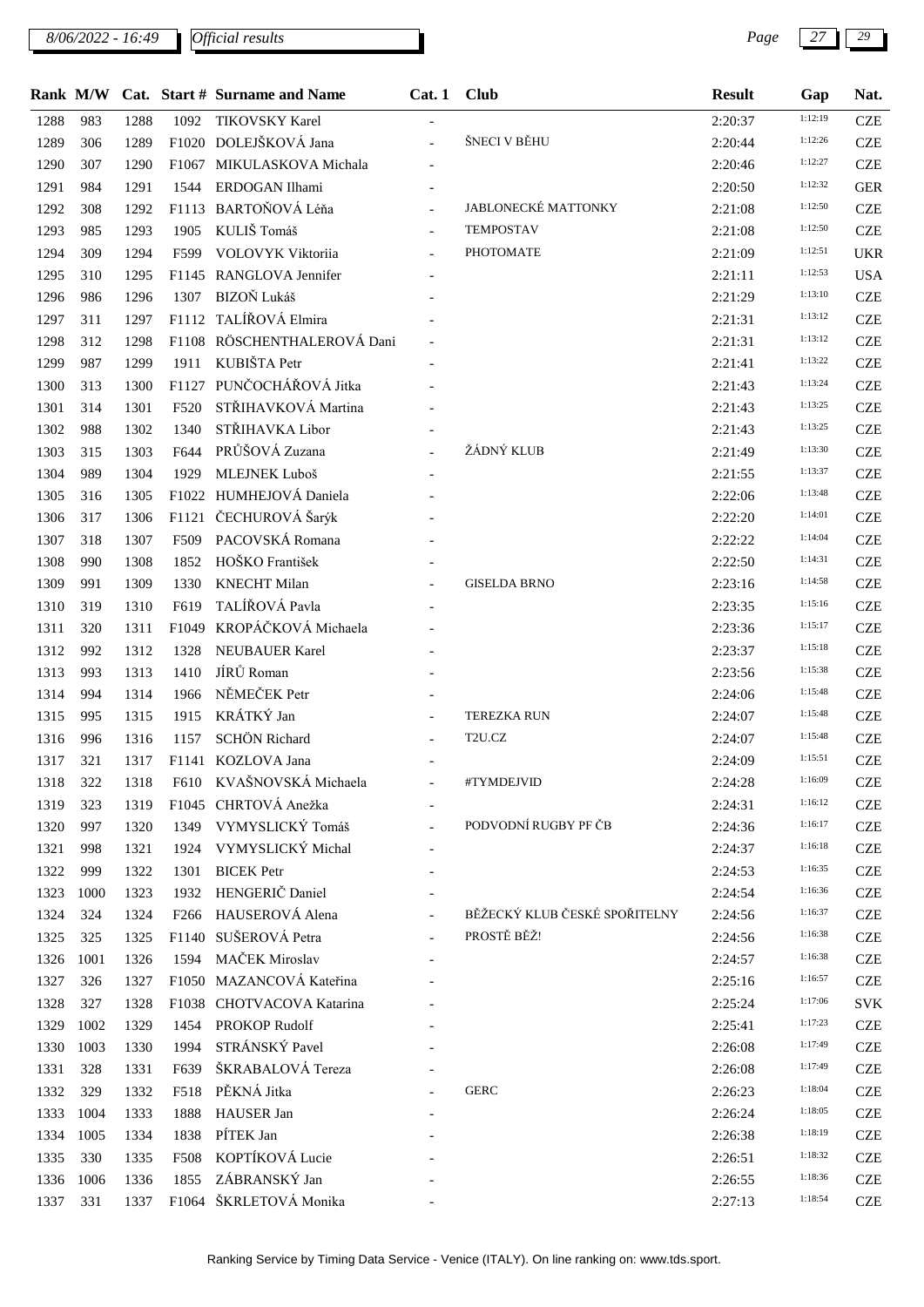*8/06/2022 - 16:49 Page 28 29*

|      |      |      |                  | Rank M/W Cat. Start # Surname and Name | Cat.1                    | <b>Club</b>               | <b>Result</b> | Gap     | Nat.       |
|------|------|------|------------------|----------------------------------------|--------------------------|---------------------------|---------------|---------|------------|
| 1338 | 332  | 1338 |                  | F1120 KÁROVÁ Veronika                  |                          |                           | 2:27:18       | 1:18:59 | <b>CZE</b> |
| 1339 | 1007 | 1339 | 1920             | FLORIÁN Zdeněk                         |                          |                           | 2:27:20       | 1:19:01 | <b>CZE</b> |
| 1340 | 333  | 1340 | F530             | <b>BULANTOVÁ Hana</b>                  |                          |                           | 2:27:30       | 1:19:11 | <b>CZE</b> |
| 1341 | 334  | 1341 |                  | F1054 VOJTOVÁ Lenka                    |                          |                           | 2:27:44       | 1:19:26 | <b>CZE</b> |
| 1342 | 335  | 1342 |                  | F1039 ŠIŠKOVÁ Anna                     |                          |                           | 2:27:52       | 1:19:34 | <b>CZE</b> |
| 1343 | 1008 | 1343 | 1452             | SOROKA Ondřej                          |                          |                           | 2:27:57       | 1:19:38 | <b>CZE</b> |
| 1344 | 1009 | 1344 | 1956             | <b>NOVIK Adam</b>                      |                          |                           | 2:28:00       | 1:19:41 | <b>CZE</b> |
| 1345 | 1010 | 1345 | 1807             | MARTÍNEK Tomáš                         |                          | NOHY Z VODY               | 2:28:07       | 1:19:48 | <b>CZE</b> |
| 1346 | 1011 | 1346 | 1873             | POŠMURA Vlastimil                      |                          |                           | 2:28:08       | 1:19:50 | <b>CZE</b> |
| 1347 | 1012 | 1347 | 957              | VLČEK Jiří                             |                          |                           | 2:28:13       | 1:19:55 | <b>CZE</b> |
| 1348 | 336  | 1348 | F515             | WEINEROVÁ Blanka                       |                          | ŠNECI V BĚHU              | 2:28:33       | 1:20:15 | <b>CZE</b> |
| 1349 | 337  | 1349 |                  | F1036 LORENCOVÁ Simona                 |                          |                           | 2:28:48       | 1:20:29 | <b>CZE</b> |
| 1350 | 1013 | 1350 | 1369             | <b>BRABEC Tomáš</b>                    |                          | NOVÝ BOR                  | 2:28:49       | 1:20:30 | <b>CZE</b> |
| 1351 | 1014 | 1351 | 1816             | PITAŘ Michal                           |                          |                           | 2:28:55       | 1:20:36 | <b>CZE</b> |
| 1352 | 338  | 1352 |                  | F1074 VALENTOVÁ Jana                   |                          |                           | 2:29:11       | 1:20:52 | <b>CZE</b> |
| 1353 | 339  | 1353 |                  | F1047 ROZEHNALOVÁ Markéta              |                          |                           | 2:29:46       | 1:21:28 | <b>CZE</b> |
| 1354 | 340  | 1354 |                  | F1134 DVOŘÁKOVÁ Martina                |                          |                           | 2:29:46       | 1:21:28 | <b>CZE</b> |
| 1355 | 341  | 1355 |                  | F1042 RĚZNIKOVA Sofja                  |                          |                           | 2:29:49       | 1:21:30 | <b>RUS</b> |
| 1356 | 1015 | 1356 | 1887             | <b>BERDECHNIKOV Aleks</b>              |                          |                           | 2:29:49       | 1:21:30 | <b>RUS</b> |
| 1357 | 342  | 1357 |                  | F1031 TRÁVNÍČKOVÁ Eva                  |                          |                           | 2:29:56       | 1:21:37 | <b>CZE</b> |
| 1358 | 1016 | 1358 | 1941             | HOZÁK Pavel                            |                          | <b>BOCHOV</b>             | 2:30:15       | 1:21:57 | <b>CZE</b> |
| 1359 | 343  | 1359 | F <sub>155</sub> | JANUSOVÁ Petra                         |                          |                           | 2:30:31       | 1:22:12 | <b>CZE</b> |
| 1360 | 1017 | 1360 | 1531             | VLČEK Tomáš                            |                          |                           | 2:30:37       | 1:22:19 | <b>CZE</b> |
| 1361 | 344  | 1361 |                  | F1102 MACHYTKOVÁ Marie                 |                          |                           | 2:30:49       | 1:22:31 | <b>CZE</b> |
| 1362 | 345  | 1362 |                  | F1143 ĎURKOVIČOVÁ Adéla                |                          |                           | 2:31:11       | 1:22:52 | <b>CZE</b> |
| 1363 | 1018 | 1363 | 1823             | <b>NOVOTNY Lukas</b>                   |                          |                           | 2:31:12       | 1:22:54 | <b>CZE</b> |
| 1364 | 346  | 1364 | F595             | JIRKALOVÁ Zuzana                       |                          |                           | 2:31:14       | 1:22:56 | <b>CZE</b> |
| 1365 | 347  | 1365 |                  | F1025 ZÁLEŠÁKOVÁ Erika                 |                          | ŠNECI V BĚHU              | 2:31:16       | 1:22:58 | <b>CZE</b> |
| 1366 | 348  | 1366 |                  | F1069 DALÍKOVÁ Adéla                   |                          |                           | 2:31:31       | 1:23:13 | <b>CZE</b> |
| 1367 | 1019 | 1367 |                  | 1868 BILYNSKÝ Ondřej                   |                          |                           | 2:31:32       | 1:23:13 | <b>CZE</b> |
| 1368 | 349  | 1368 |                  | F1080 MATOUŠKOVÁ Marketa               |                          |                           | 2:31:39       | 1:23:20 | <b>CZE</b> |
| 1369 | 1020 | 1369 | 1908             | OLBERT Tomáš                           |                          | MK HERDUCKA               | 2:31:40       | 1:23:22 | <b>CZE</b> |
| 1370 | 350  | 1370 |                  | F1128 KUTISOVA Michaela                |                          |                           | 2:31:41       | 1:23:22 | <b>CZE</b> |
| 1371 | 351  | 1371 |                  | F1009 ŠITNEROVÁ Ivana                  |                          |                           | 2:31:51       | 1:23:32 | <b>CZE</b> |
| 1372 | 1021 | 1372 | 1959             | <b>BROŽEK Lukáš</b>                    |                          |                           | 2:31:56       | 1:23:37 | <b>CZE</b> |
| 1373 | 352  | 1373 |                  | F1132 BROĎÁNI Pavlína                  |                          | <b>RUNCZECHPACEMAKERS</b> | 2:31:57       | 1:23:39 | <b>CZE</b> |
| 1374 | 353  | 1374 |                  | F1135 NOVIKOVA Darina                  | $\overline{\phantom{a}}$ | BĚHNY                     | 2:31:59       | 1:23:41 | <b>CZE</b> |
| 1375 | 354  | 1375 |                  | F1118 NOVÁKOVÁ Kateřina                |                          | <b>GLADIATORS GYM</b>     | 2:33:11       | 1:24:52 | <b>CZE</b> |
| 1376 | 1022 | 1376 | 195              | <b>MARTIN</b> Tyler                    |                          |                           | 2:33:15       | 1:24:57 | <b>USA</b> |
| 1377 | 1023 | 1377 | 1358             | KUCERA Jan                             |                          |                           | 2:33:39       | 1:25:21 | <b>CZE</b> |
| 1378 | 1024 | 1378 | 801              | <b>BEZCHLEBA</b> Michal                |                          |                           | 2:33:42       | 1:25:24 | <b>CZE</b> |
| 1379 | 355  | 1379 | F584             | <b>BEZCHLEBOVÁ Lenka</b>               |                          |                           | 2:33:42       | 1:25:24 | <b>CZE</b> |
| 1380 | 1025 | 1380 | 1849             | <b>ZUCHEWICZ Kornel</b>                |                          |                           | 2:33:55       | 1:25:37 | POL        |
| 1381 | 356  | 1381 |                  | F1006 BLÁHOVÁ Tereza                   |                          |                           | 2:34:00       | 1:25:41 | <b>CZE</b> |
| 1382 | 1026 | 1382 | 1841             | KUBÍK Tomáš                            |                          |                           | 2:34:32       | 1:26:13 | <b>CZE</b> |
| 1383 | 1027 | 1383 | 1859             | ŠOMVÁRSKY Ján                          |                          |                           | 2:34:38       | 1:26:20 | <b>CZE</b> |
| 1384 | 357  | 1384 |                  | F1019 TRUBELOVA Milena                 |                          |                           | 2:35:41       | 1:27:22 | <b>CZE</b> |
| 1385 | 1028 | 1385 | 1968             | HNILIČKA Roman                         |                          |                           | 2:35:51       | 1:27:32 | <b>CZE</b> |
| 1386 | 1029 | 1386 | 1945             | FEČO Jozef                             |                          | SOKOL DOLANY              | 2:35:54       | 1:27:36 | <b>CZE</b> |
| 1387 | 1030 | 1387 |                  | 1955 LAVIČKA Tomáš                     |                          |                           | 2:35:59       | 1:27:41 | <b>CZE</b> |